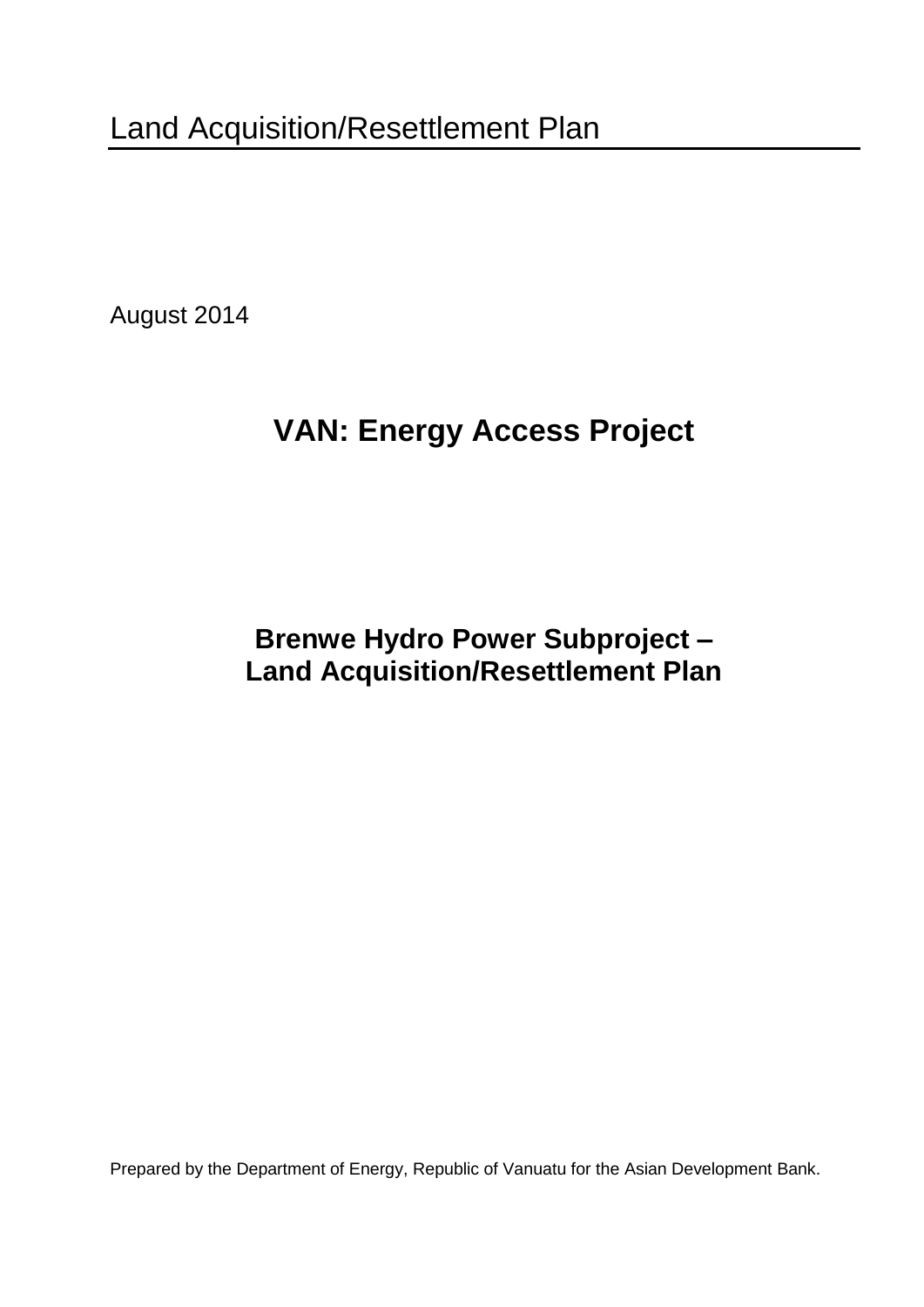#### **CURRENCY EQUIVALENTS**

(as of 9 August 2014)

Currency Unit - Vanuatu Vatu  $VND$  \$1.00 = US\$ 0.01053 US\$ 1.00 = Vatu\$ 92.00

#### **ABBREVIATIONS**

| <b>ADB</b>   | Asian Development Bank                          |
|--------------|-------------------------------------------------|
| AH           | <b>Affected Household</b>                       |
| AP           | <b>Affected Person/People</b>                   |
| <b>CBO</b>   | community based organisation                    |
| DD           | Due diligence                                   |
| <b>DOE</b>   | Department of Energy                            |
| <b>DMS</b>   | <b>Detailed Measurement Survey</b>              |
| EA           | <b>Executing agency</b>                         |
| EAP          | <b>Energy Access Project</b>                    |
| <b>GAP</b>   | <b>Gender Action Plan</b>                       |
| <b>GDP</b>   | <b>Gross Domestic Product</b>                   |
| <b>GRM</b>   | Grievance Redress Mechanism                     |
| GWh          | Gigawatt per hour                               |
| ΗH           | Household                                       |
| <b>HIES</b>  | Household Income and Expenditure Survey         |
| IR.          | <b>Involuntary Resettlement</b>                 |
| <b>MWh</b>   | Megawatt per hour                               |
| M&E          | Monitoring and Evaluation                       |
| <b>MLNR</b>  | Ministry of Lands and Natural Resources         |
| <b>NGO</b>   | Non-government organisations                    |
| <b>NSO</b>   | National Statistics Office (Vanuatu)            |
| <b>PMU</b>   | <b>Project Management Unit</b>                  |
| <b>PPTA</b>  | <b>Project Preparatory Technical Assistance</b> |
| RP           | <b>Resettlement Plan</b>                        |
| <b>SPS</b>   | <b>Safeguard Policy Statement</b>               |
| <b>SPREP</b> | South Pacific Renewable Energy Project          |
| <b>TOR</b>   | <b>Terms of Reference</b>                       |
| TA           | <b>Technical Assistance</b>                     |
| <b>USD</b>   | <b>United States Dollar</b>                     |
| VG           | <b>Valuer General</b>                           |
| VT or VUV    | Vanuatu Vatu                                    |
| ZOI          | Zone of Influence                               |

This land acquisition/resettlement plan is a document of the borrower. The views expressed herein do not necessarily represent those of ADB's Board of Directors, Management, or staff, and may be preliminary in nature.

In preparing any country programme or strategy, financing any project, or by making any designation of or reference to a particular territory or geographic area in this document, the Asian Development Bank does not intend to make any judgment as to the legal or other status of any territory or area.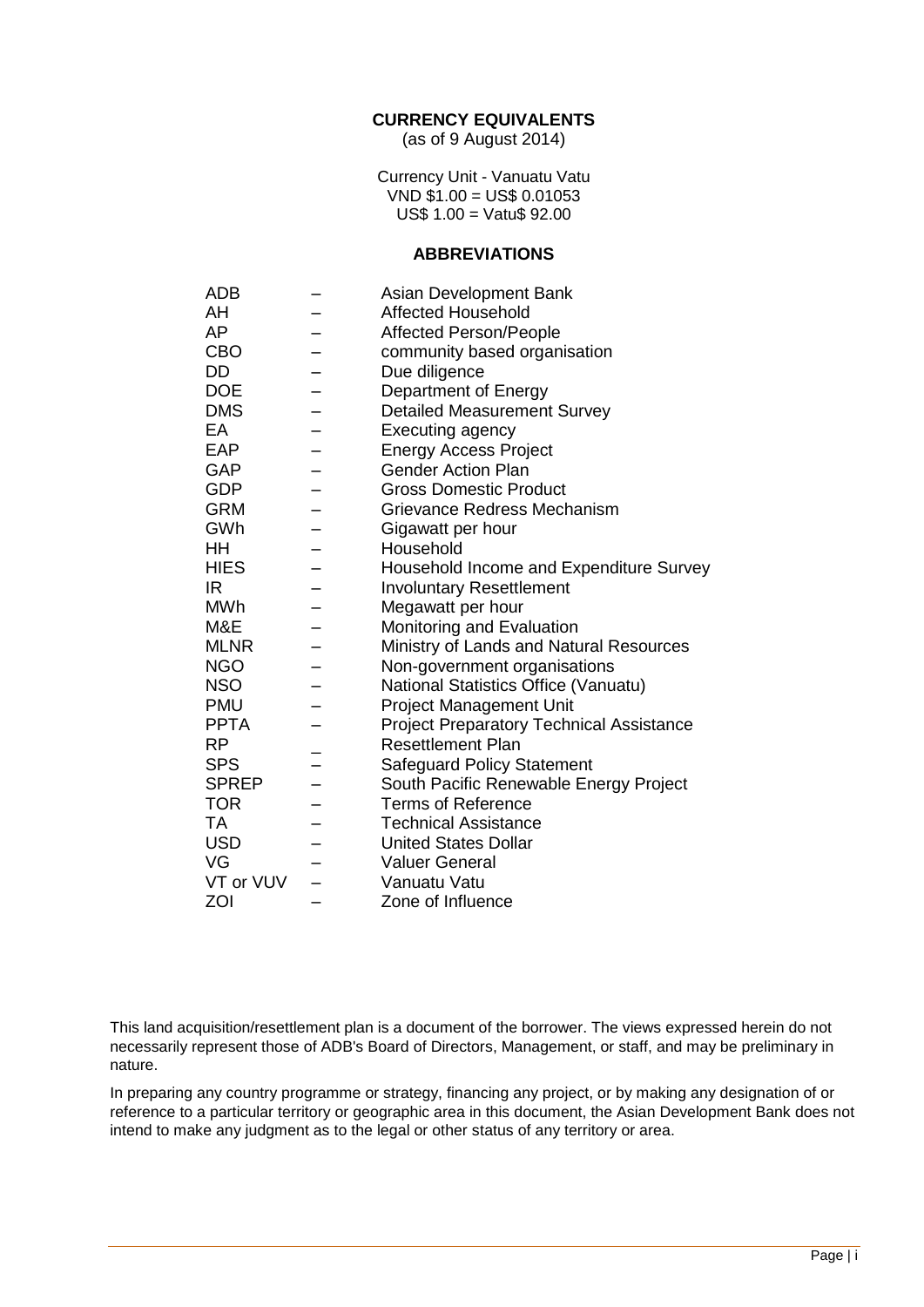#### **CONTENTS**

| L.    | <b>EXECUTIVE SUMMARY</b>       |                                           | 3                                                                                                                                                                                       |   |                            |
|-------|--------------------------------|-------------------------------------------|-----------------------------------------------------------------------------------------------------------------------------------------------------------------------------------------|---|----------------------------|
| П.    | <b>PROJECT DESCRIPTION</b>     |                                           |                                                                                                                                                                                         | 6 |                            |
|       | А.<br>В.<br>C.                 | <b>Project Outputs</b>                    | <b>Background and Rationale</b><br>Scope of Work of Brenwe HPP Subproject                                                                                                               |   | 6<br>6<br>6                |
| Ш.    |                                |                                           | <b>SCOPE OF LAND ACQUISITION/RESETTLEMENT</b>                                                                                                                                           |   | $\boldsymbol{9}$           |
|       | А.<br>В.                       |                                           | Scope of Land Acquisition Requirements<br>Land Acquisition Impacts and Affected Household/Persons (APs)                                                                                 |   | 9<br>9                     |
| IV.   |                                |                                           | SOCIOECONOMIC INFORMATION AND PROFILE OF AFFECTED PERSONS AND<br><b>SUBPROJECT COMMUNITIES</b>                                                                                          |   | 11                         |
|       | А.<br>В.<br>C.                 |                                           | <b>Subproject Communities</b><br>Profile of Subproject Communities - Malekula Island and local villages<br>Socioeconomic Profile of Affected Households/Persons                         |   | 11<br>11<br>12             |
| V.    |                                |                                           | <b>INFORMATION DISCLOSURE, CONSULTATIONS, AND PARTICIPATION</b>                                                                                                                         |   | 16                         |
|       | А.<br>В.<br>C.<br>D.<br>Е.     | <b>Stakeholders</b>                       | <b>Community Consultations Held</b><br><b>Consultation on RP Preparation</b><br><b>Disclosure of Draft RP</b><br>Consultations and Information Disclosure during Project Implementation |   | 16<br>17<br>18<br>19<br>19 |
| VI.   |                                |                                           | <b>GRIEVANCE REDRESS MECHANISM</b>                                                                                                                                                      |   | 20                         |
| VII.  |                                |                                           | <b>LEGAL AND POLICY FRAMEWORK</b>                                                                                                                                                       |   | 22                         |
|       | А.<br>В.<br>C.                 |                                           | Vanuatu Laws on Land Acquisition and Resettlement<br>ADB's Policy on Involuntary Resettlement<br>Policy Differences and Reconciliation                                                  |   | 22<br>25<br>26             |
| VIII. |                                |                                           | <b>ENTITLEMENTS, ASSISTANCE AND BENEFITS</b>                                                                                                                                            |   | 29                         |
|       | А.<br>В.                       | <b>Entitlements</b>                       | <b>Eligibility for Compensation</b>                                                                                                                                                     |   | 29<br>29                   |
| IX.   |                                |                                           | <b>INCOME RESTORATION AND REHABILITATION</b>                                                                                                                                            |   | 30                         |
| Χ.    |                                |                                           | <b>LAND ACQUISITION/RESETTLEMENT BUDGET AND FINANCING SOURCE</b>                                                                                                                        |   | 30                         |
| XI.   |                                |                                           | <b>INSTITUTIONAL FRAMEWORK</b>                                                                                                                                                          |   | 30                         |
|       | А.<br>В.<br>C.                 |                                           | <b>Institutional Arrangements</b><br>Implementation Arrangements for the RP<br><b>Resettlement Database</b>                                                                             |   | 30<br>31<br>31             |
| XII.  | <b>IMPLEMENTATION SCHEDULE</b> |                                           |                                                                                                                                                                                         |   | 31                         |
| XIII. |                                |                                           | <b>MONITORING AND REPORTING</b>                                                                                                                                                         |   | 32                         |
|       |                                | XIV. APPENDICES                           |                                                                                                                                                                                         |   | 33                         |
|       |                                | Appendix 1:<br>Appendix 2:<br>Appendix 3: | Copy of Memorandum of Agreement on Project Access<br>Consultations<br>Terms of Reference: Resettlement Specialist Error! Bookmark not defined.                                          |   | 33<br>34                   |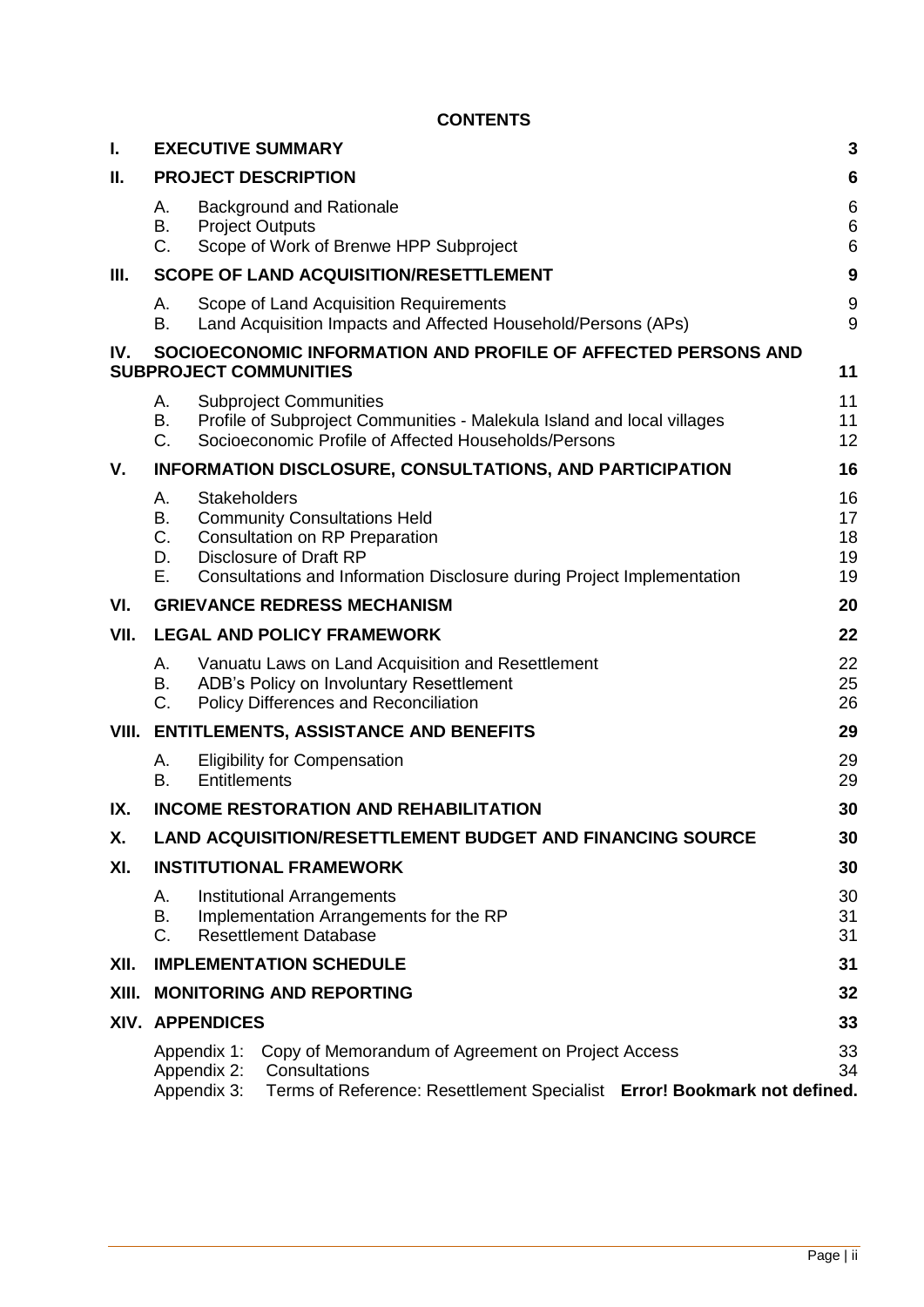# **I. EXECUTIVE SUMMARY**

<span id="page-3-0"></span>1. The proposed Energy Access Project (the project) will assist the Republic of Vanuatu's (the government) efforts to reduce the country's heavy reliance on imported fossil fuels for power generation by providing a secure, sustainable and environmentally sound source of electricity for private and commercial consumers. The impact of the project will be the livelihoods of households in Malekula and Espiritu Santo have improved. The outcome of the project will be Government has increased supply of clean renewable electricity to households in Malekula and Espiritu Santos.

2. The project will have the following outputs: (i) distribution grid extension in Santo and Malekula islands, (ii) Brenwe Hydropower plant (HPP) in Malekula, (iii) capacity building, and (iv) efficient project management services. The feasibility study was undertaken under Project Preparatory Technical Assistance (PPTA) funded by the Asian Development Bank (ADB).

3. This Land Acquisition/Resettlement Plan (RP) has been prepared for the Brenwe subproject in Malekula, Malampa Province. The subproject requires about 44,100 m<sup>2</sup> (4.41 ha) of land area to construct the hydropower facilities. Seven households from three different groups have been identified during PPTA as having claims of ownership or user rights to the land required for the hydropower facilities. The transmission line will follow the existing provincial road corridor and it is not expected to require land acquisition.

| <b>Parameter</b>                                          | <b>Malekula</b><br><b>Brenwe</b>                                                              |  |  |
|-----------------------------------------------------------|-----------------------------------------------------------------------------------------------|--|--|
|                                                           |                                                                                               |  |  |
| Ownership/type of land                                    | Customary land                                                                                |  |  |
| Type of land use                                          | Bush land and high slopes. Not<br>used for any residential or<br>agriculture purpose.         |  |  |
| Land requirement $m2$ (ha)                                | 44,100 m <sup>2</sup> (4.41 ha)                                                               |  |  |
| Number of Identified Households having claims to the land |                                                                                               |  |  |
| Estimated total subproject APs                            | 36                                                                                            |  |  |
| Number of Female-Headed Households                        | None                                                                                          |  |  |
| Affected households losing 10% or more land               | None                                                                                          |  |  |
| <b>Other Affected Assets</b>                              | Tree cutting along transmission<br>line that can be determined only<br>after detailed design. |  |  |

#### **Table E1. Land Requirement and Affected Persons in Brenwe**<sup>1</sup>

Source: PPTA.

4. The Brenwe subproject is not expected to have impacts of physical displacement and/or loss of major income source. The hydropower site will require a total of 4.41 ha of bush or idle land<sup>2</sup> and it will not impact livelihoods of landowners/claimants or affected persons (APs) since the site is bush land with high slopes that is not used for any residential or agriculture purpose. The APs view the development of hydropower as an opportunity to access power supply as well as compensation for land, thus maximising their benefits out of an otherwise unproductive or unused land. Although transmission line is not expected to require land acquisition, it will require cutting of trees affecting households that can be determined only during the detailed design stage.

5. In the early 90's a foreign company had almost completed the development of a hydropower project within the same area and only failed because of the lack of financing and disputes with local communities regarding the transmission lines which would traverse across rich agricultural lands adversely affecting local people. The said project was then abandoned and the project was never operational; land was not acquired.

6. Based on this lesson, the proposed subproject will acquire and compensate for the land for the hydropower site and the transmission lines will follow the existing provincial road to avoid and

 $\frac{1}{1}$ Data on land are preliminary estimates based on PPTA. These are subject to confirmation during the implementation. The updated RP will provide final data on land requirement and APs, including those to be affected by tree cutting along the transmission lines.

<sup>2</sup> "Idle land" in this report means that the land is not used by APs for any purpose such as agriculture, housing, etc. Other trees are naturally grown.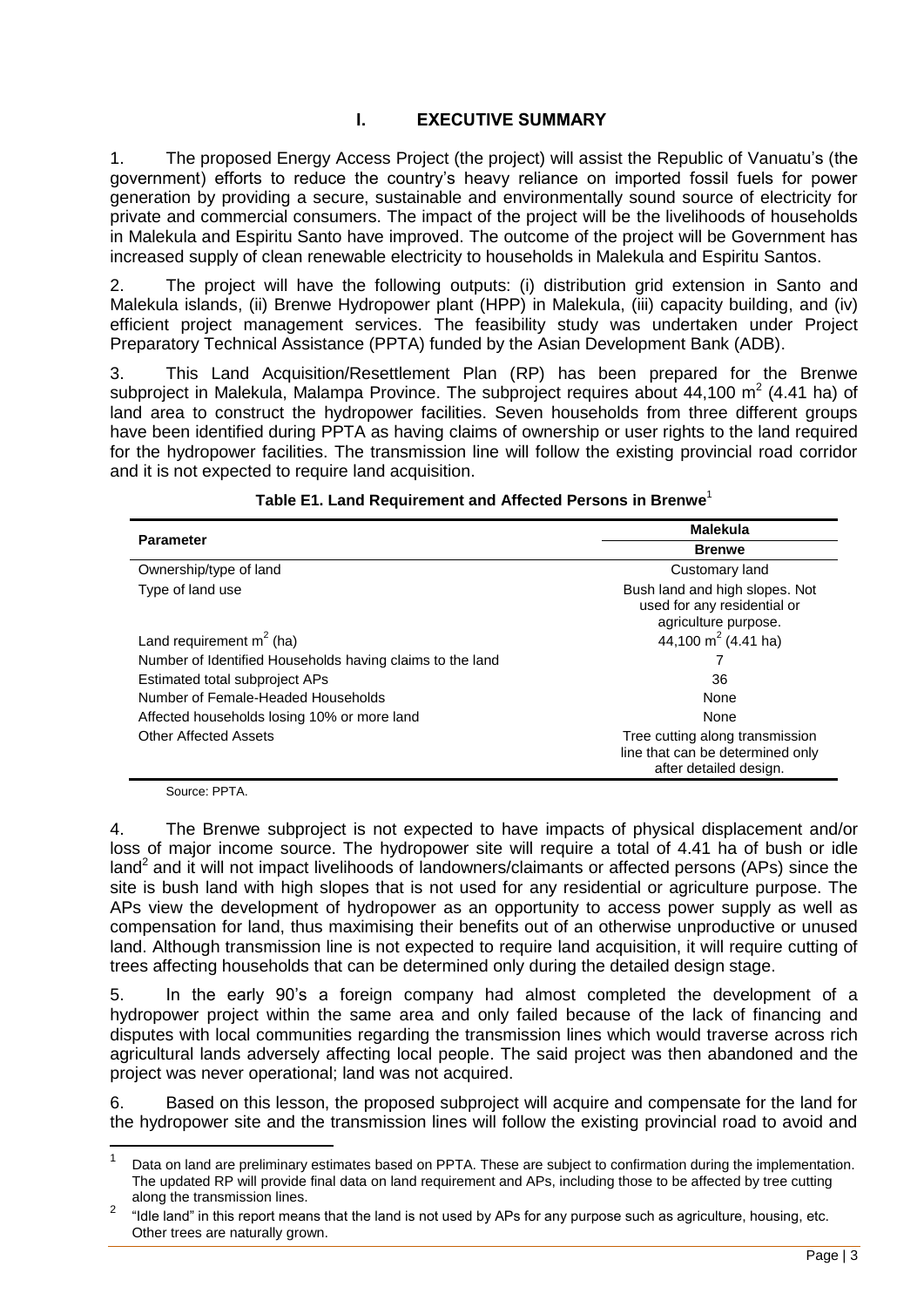minimize impacts. While the local communities had unwanted experience over the past attempt to develop hydropower, a constant dialogue by government representatives and the pressing need of power in the area as well as the assurance that the transmission line will be located alongside the existing road has resulted in the expression of a strong support by the local communities for the subproject. During interviews, all consulted APs/communities expressed strong need for the subproject and willingness to support and allow the government to acquire the land for the subproject.

7. The project will follow ADB's Safeguard Policy Statement (SPS, 2009) and Vanuatu's applicable laws on land acquisition and compensation. The table below summarises the entitlement for APs.

| <b>Type of Impact</b>                              | <b>Entitled Persons</b>                                  | <b>Entitlements</b>                                                                                                                                                                                                                                                                                                                                                |
|----------------------------------------------------|----------------------------------------------------------|--------------------------------------------------------------------------------------------------------------------------------------------------------------------------------------------------------------------------------------------------------------------------------------------------------------------------------------------------------------------|
| Loss of land                                       | Land owners/users                                        | Compensation at replacement cost based on current<br>market price (most recent transaction of comparable<br>value) will be paid for the land to be acquired.                                                                                                                                                                                                       |
| Loss of trees, crops                               | All APs regardless of<br>legal status                    | It will be agreed with APs that any crops on affected<br>land will be harvested by them before site clearance. If<br>APs are not able to harvest crops, they will be paid<br>compensation at replacement cost based on market<br>prices.<br>Fruit trees including any loss of production will be<br>compensated at replacement cost or<br>market/comparable price. |
| Employment<br>opportunities<br>(project benefit)   | APs particularly women,<br>youth and vulnerable<br>group | APs will be provided training and priority employment<br>in civil works based on APs skills suitable to project<br>needs.                                                                                                                                                                                                                                          |
| Impacts on<br>vulnerable groups<br>(if identified) | Vulnerable groups                                        | Necessary special assistance (identified through<br>consultations with affected communities) to be<br>specified in the updated RP.                                                                                                                                                                                                                                 |
| Stable power<br>supply (project<br>benefit)        | All APs                                                  | APs (as regular customers) will get stable power<br>supply. Unconnected AP household will be provided<br>power connections (as regular customers).                                                                                                                                                                                                                 |
| Unforeseen or<br>unintended impacts                | Concerned affected<br>people                             | These will be determined as per the principles of this<br>RP and ADB's SPS.                                                                                                                                                                                                                                                                                        |

|  |  | <b>Table E2. Entitlement Matrix</b> |  |
|--|--|-------------------------------------|--|
|--|--|-------------------------------------|--|

8. The RP has been prepared based on assessments and consultations undertaken during the PPTA. The RP will be endorsed by the EA, disclosed to APs, and posted on ADB website before the project appraisal. The RP will be updated after the detailed design during implementation.

9. The following is the implementation schedule for the project's land acquisition/ resettlement activities:

|  | <b>Table E3. Implementation Schedule</b> |  |
|--|------------------------------------------|--|
|--|------------------------------------------|--|

| N° | <b>Activities</b>                                                                                                                                                        | <b>Schedule</b> |
|----|--------------------------------------------------------------------------------------------------------------------------------------------------------------------------|-----------------|
|    | Confirmation of land requirement and consultation/information disclosure with<br>landowners/APs                                                                          | Month 1         |
| 2  | Land survey and valuation                                                                                                                                                | Month 2         |
| 4  | Submission to Department of Lands (DOL) of land survey report and to prepare<br>for formal negotiation with landowners/APs and budget allocation for land<br>acquisition | Month 3-4       |
| 3  | Negotiation with landowners/APs: consultation with affected landowners to<br>negotiate for land acquisition/purchase.                                                    | Month 3-6       |
| 5  | Agreement on land acquisition/purchase and approval by the government on<br>allocation and release of fund for land compensation payment                                 | Month 7-9       |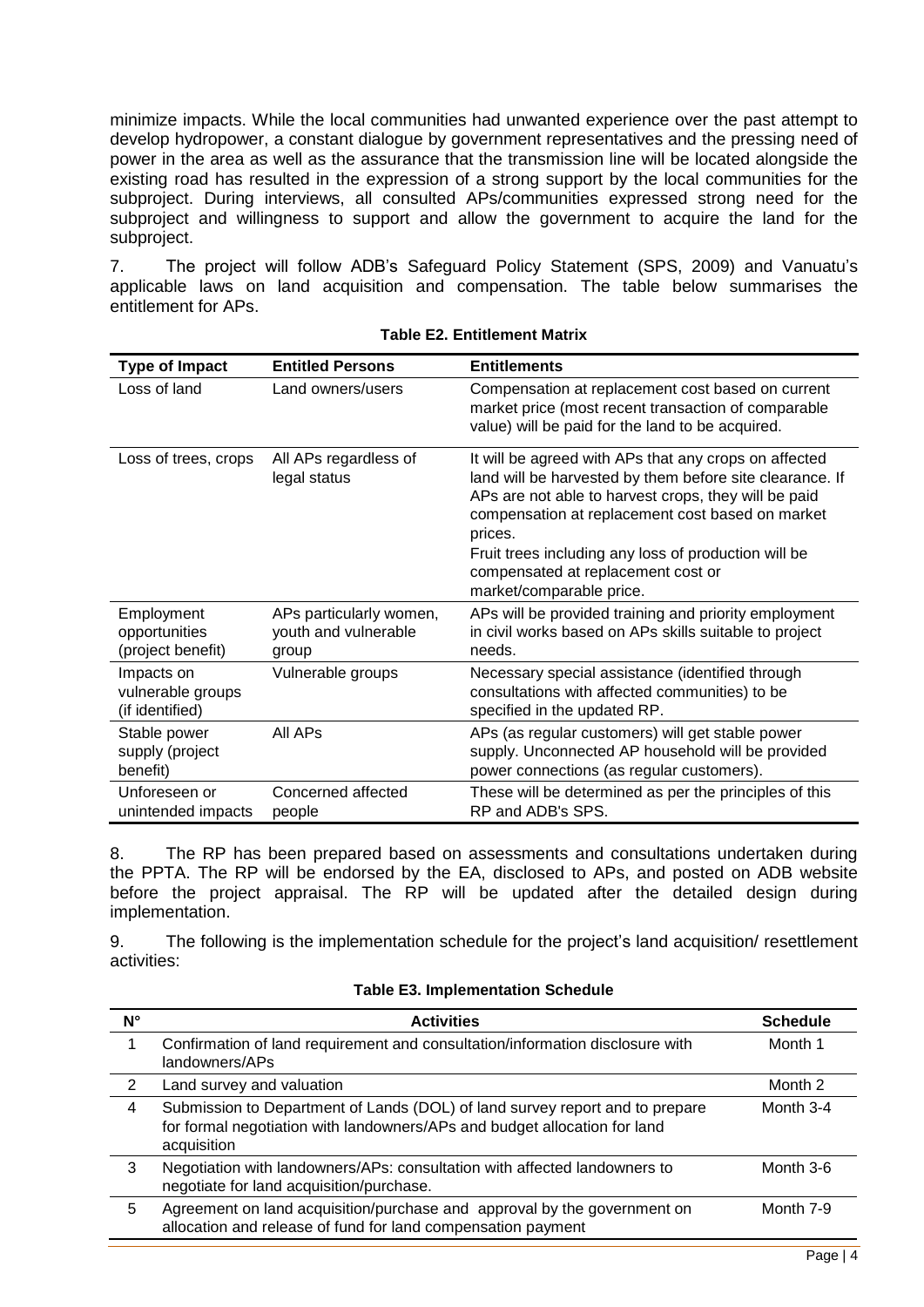| N° | <b>Activities</b>                                                                                                                                                             | <b>Schedule</b> |
|----|-------------------------------------------------------------------------------------------------------------------------------------------------------------------------------|-----------------|
| 6  | PMU in coordination with Department of Energy (DOE) and DOL updates the RP<br>including agreements on compensation rates with landowners, and discloses<br>updated RP to APs. | Month 9         |
|    | PMU submits the updated RP to ADB for approval and posting on ADB website                                                                                                     | Month 10        |
| 8  | Execution of land acquisition and payment of compensation                                                                                                                     | Month 11-13     |
| 11 | PMU submits to ADB a land acquisition and compensation completion report                                                                                                      | Month 14        |
| 12 | PMU submits safeguard monitoring report                                                                                                                                       | Six-monthly     |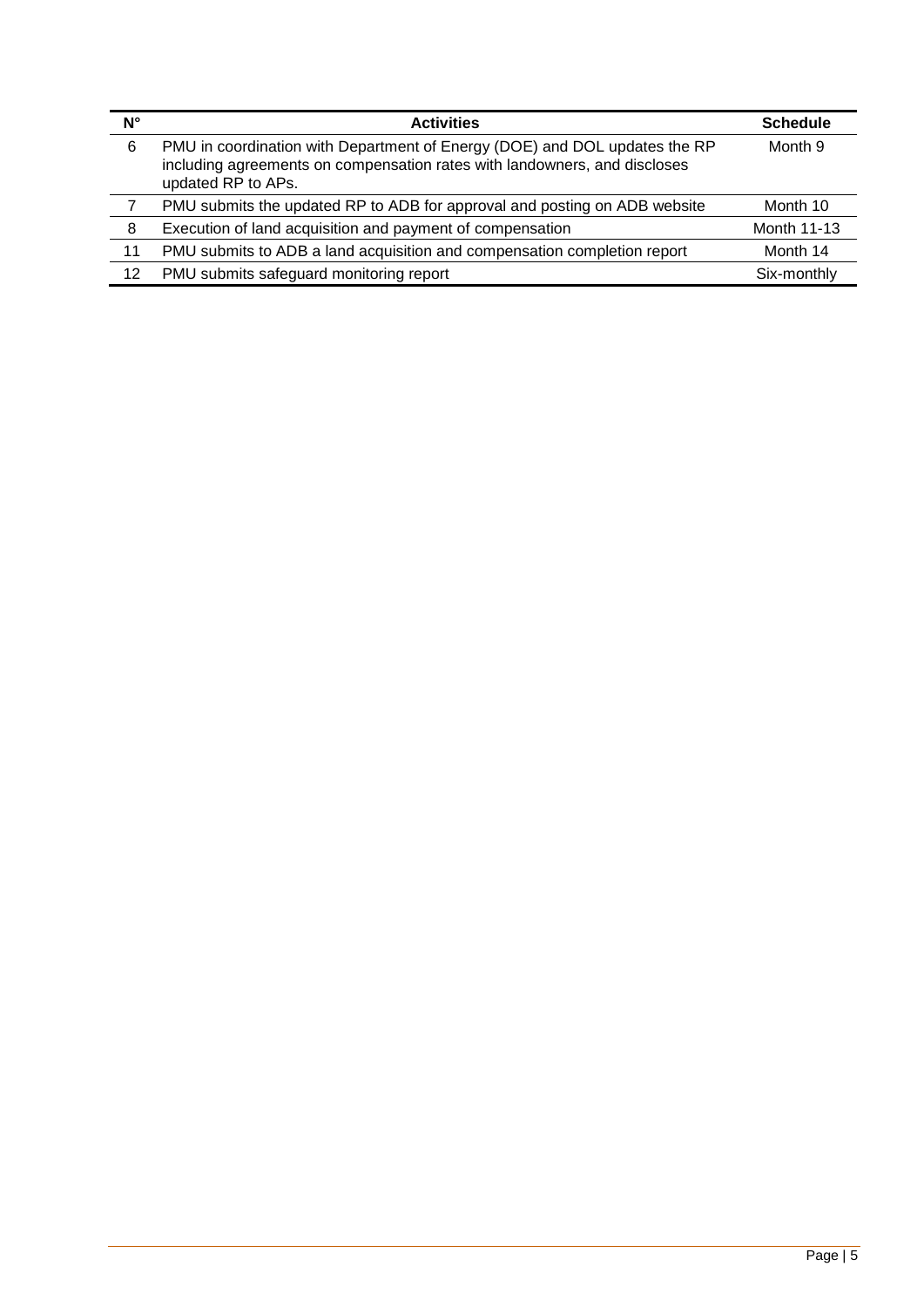# **II. PROJECT DESCRIPTION**

# <span id="page-6-1"></span><span id="page-6-0"></span>**A. Background and Rationale**

10. Vanuatu is a South Pacific island nation composed of more than 80 islands with a total land area of about 12,190  $km^2$  spread over an ocean area of 612,300  $km^2$  in the South Pacific stretching from Hiu Island in the north to Mathew and Hunter Islands in the south. Most (around 60%) of these islands are permanently inhabited, and around half are mountainous and densely forested with narrow strips of farming land on the coasts. Five volcanoes are still active and volcanic eruptions are not uncommon. In 2009, the country had a total population of 234,0283 in 47,373 households with almost 80 per cent of them living on the twelve largest islands. The two main cities are Port Vila (44,039 people) and Luganville (13,156 people).

11. Vanuatu's economy is primarily agriculture-based. More than three-quarters of inhabitants live in rural areas and rely on traditional subsistence farming methods. Vanuatu's economy has been unable to grow quickly enough to meet the needs of its expanding population. A significant consequence is a high rate of youth unemployment. The main exports are copra (35 per cent), coconut oil, cocoa, coffee, kava root, cattle and timber. The country's tax haven status and unspoilt natural beauty has led to a growing reliance on the finance and tourism industries. Overseas aid from Australia, New Zealand, France and Britain is also important.

12. Vanuatu has no known developable fossil fuel reserves though the country is relatively rich in renewable energy resources which include geothermal, hydro, solar, bio-energy and wind. Electricity generation and transport are still mainly based on imported fossil fuel though both electricity generation and transport have significant potential for further conversion to renewable energy in the future. Per estimate, around 65% of petroleum imports are used for transport, 30% for electricity generation and 4% for household use. About 7% of rural dwellers have access to any sort of electrical services other than portable lights and radios powered by dry cell batteries.

13. The government wants to reduce imports of fossil fuels since the cost of petroleum product imports typically exceeds 50% of the total value of Vanuatu's exports. The ADB has provided PPTA to the Government of Vanuatu for the Energy Access Project to increase energy access to households and businesses across Vanuatu through expansion of existing distribution grids and the development of low cost renewable energy generation from hydropower.

14. The impact of the project will be the livelihoods of households in Malekula and Espiritu Santo have improved. The outcome of the project will be Government has increased supply of clean renewable electricity to households in Malekula and Espiritu Santos.

#### <span id="page-6-2"></span>**B. Project Outputs**

15. The project will have following outputs: (i) distribution grid extension in Santo and Malekula islands, (ii) Brenwe Hydropower plant (HPP) in Malekula, (iii) capacity building, and (iv) efficient project management services.

# <span id="page-6-3"></span>**C. Scope of Work of Brenwe HPP Subproject**

16. The Brenwe subproject is located along the Brenwe River system in the island of Malekula in Malampa Province. The main islands of Malekula, Ambrym and Paama comprise the province of Malampa. Malekula is the second largest of Vanuatu's islands. Its capital is Lakatoro but the airport is located some 5 km away in Norsup.

17. The hydropower site is located approximately 20 km from Lakatoro the provincial administrative centre and 15 km from Norsup. The subproject will harness the flow of the Brenwe River to generate hydro-electric power. The layout follows the footprint of the partially constructed Brenwe hydropower project which was abandoned in the mid-90s.

 3 Source: Vanuatu National Statistical Office (2009), Port Vila. 2009 National Population and Housing Census, Vol. I & II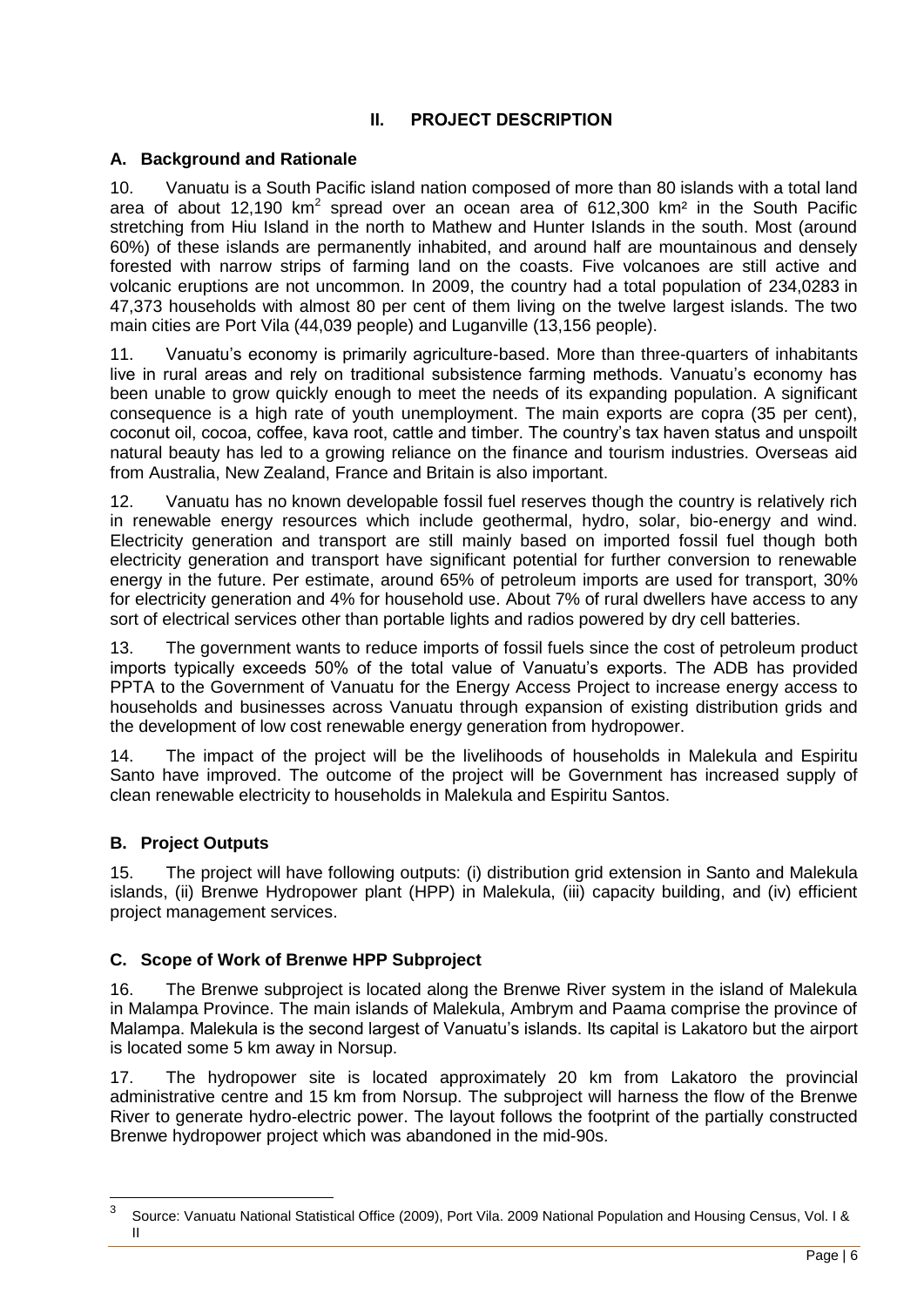18. The intake of the run-of-river scheme is located at RL160 m above sea level about 5 km NNW of Unmet village and comprises a low weir with a single gated sluice on the left side. Water is diverted into a side intake and sand trap on the left bank before being conveyed along a south trending headrace canal for approximately 1 km. The headrace canal passes alongside a gorge where it is cut into a steep to sub vertical slope. Along the gorge the river drops nearly 100 m over less than 1 km. The canal discharges into a forebay (16 m x 4 m). A 150 m steel penstock conveys water from the head pond west to the powerhouse (15 m x 8 m) located on the left bank of the Brenwe River at elevation RL 80 m above sea level which will provide an output of up to 600 kilowatt (kW) with a design flow of 0.8 to 1.3  $\textsf{m}^3\textsf{/s}.$ 

19. Access to the site from Lakatoro is via the existing northwest Malekula Provincial Road which crosses the Brenwe River about 400 m upstream of the intake site. Previously constructed access roads from the Provincial road to the intake, powerhouse and forebay sites will be used for this project. The access roads are dilapidated and overgrown with vegetation and will have to be cleared and rehabilitated.

20. An approximately 23 km long 20 kV transmission line<sup>4</sup> will be constructed from the powerhouse to Lakatoro where it will connect to UNELCO's existing grid. The line route will be within the corridor of the powerhouse access road and the northwest Malekula Provincial public road to Lakatoro (existing 10m wide corridor).

21. Construction of the Brenwe River hydropower scheme will involve construction activities consisting of largely manual labour under the supervision of trained personnel. The site is accessible by access roads and transportation of construction material is not an issue. Civil works will require both skilled and unskilled workers. Construction of the subproject will provide the opportunity for capacity building for future maintenance. The use of prefabricated equipment, reinforced concrete and masonry, minimises the quantities of building materials. It is estimated that temporary employment of 50 to 80 workers (60% skilled) will be required for the Project over the construction period of about 24 months.

22. The existing access roads to intake, forebay and powerhouse sites will be cleared of overgrown vegetation and rehabilitated / graded as necessary. This will be followed by demolition and removal of the existing facilities, namely the abandoned weir, forebay and powerhouse structures. As much as possible waste materials (concrete, masonry, etc.) will be reused as construction materials.

23. At the head works site a temporary coffer dam and channel diversion will be constructed to allow for construction of the intake works. This will be followed by largely manual excavation of soil rock and boulders to form the head works. As much as possible excavated material will be used as backfill with surplus material disposed of as required. The intake structure will be manually constructed with reinforced concrete.

24. Vegetation clearance and excavation of the headrace canal, head pond and penstock route will be followed by construction of the stone masonry or concrete canal and forebay structures and concrete support piers and anchor blocks for the penstock.

25. Powerhouse and tailrace construction will commence with site clearance followed by excavation of discharge pit and concrete slab foundation for the powerhouse. River bank protection works adjacent to the tailrace will involve placement and filling of gabion baskets.

26. The 23 km long 20 kV transmission line will be built using insulated Aerial Bundled Cables (ABC) to minimize vegetation clearance. However, it will require i) minimum vegetation trimming in along a few sections of the road corridor; ii) transporting 12 m steel or concrete poles to the road side; iii) erection of poles; iv) stringing of cables; and v) installation of transformers. These sequential activities are primarily manual activities involving a small team with minimal use of mechanical equipment. No excavation is required other than manual or machine digging for the pole footing. Concrete foundations will be provided in some locations for the pole footings.

 $\overline{a}$ 

<sup>4</sup> 20 kV is a distribution voltage and is mounted on poles and aligned along existing road corridors. It does not require a clearance corridor typical of high voltage transmission lines. However, for the purposes of this project the 20 kV line performs a transmission function and is therefore referred to throughout this report as a transmission line.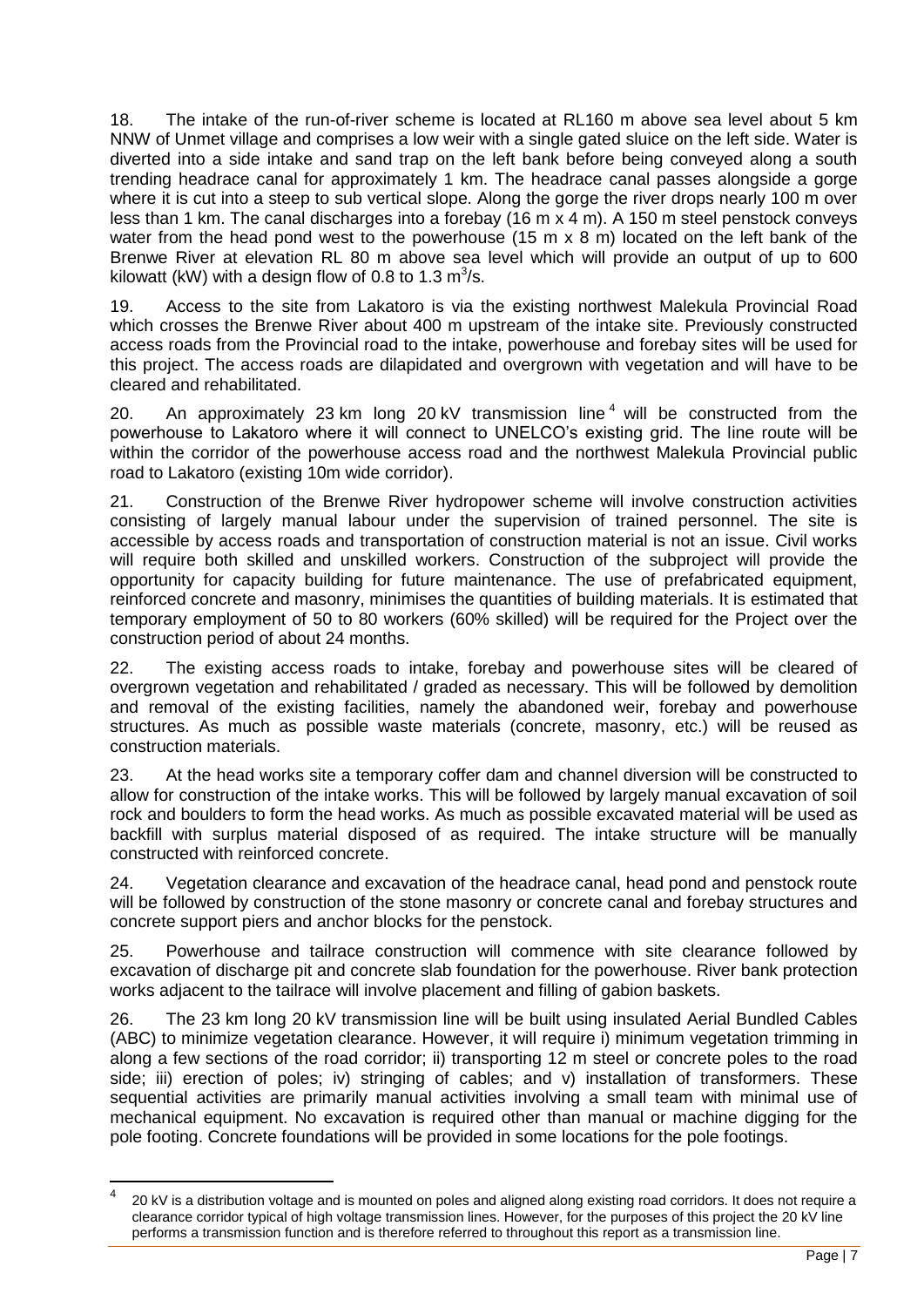27. The executing agency (EA) will be the Ministry of Finance and Economic Management (MFEM) and the implementing agency (IA) will be the Department of Energy (DOE) assisted by the Vanuatu Project Management Unit (PMU).

28. This Land Acquisition/Resettlement Plan (RP) is based on the findings of the assessment of the selected site in Malekula in Malampa Province carried out under the PPTA. The RP has been prepared following ADB's Safeguards Policy Statement (SPS) and applicable laws of the Republic of Vanuatu. The RP follows the following outline as prescribed by SPS: (i) Executive Summary; (ii) Project Description; (iii) Scope of Land Acquisition/Resettlement; (iv) Socioeconomic Information and Profile; (v) Information Disclosure, Consultation, and Participation; (vi) Grievance Redress Mechanisms (GRM); (vii) Legal/Policy Framework; (viii) Entitlements, Assistance and Benefits; (ix) Income Restoration; (x) Budget and Financing; (xi) Institutional Arrangements; (xii) Implementation Schedule; and (xii) Monitoring and Reporting.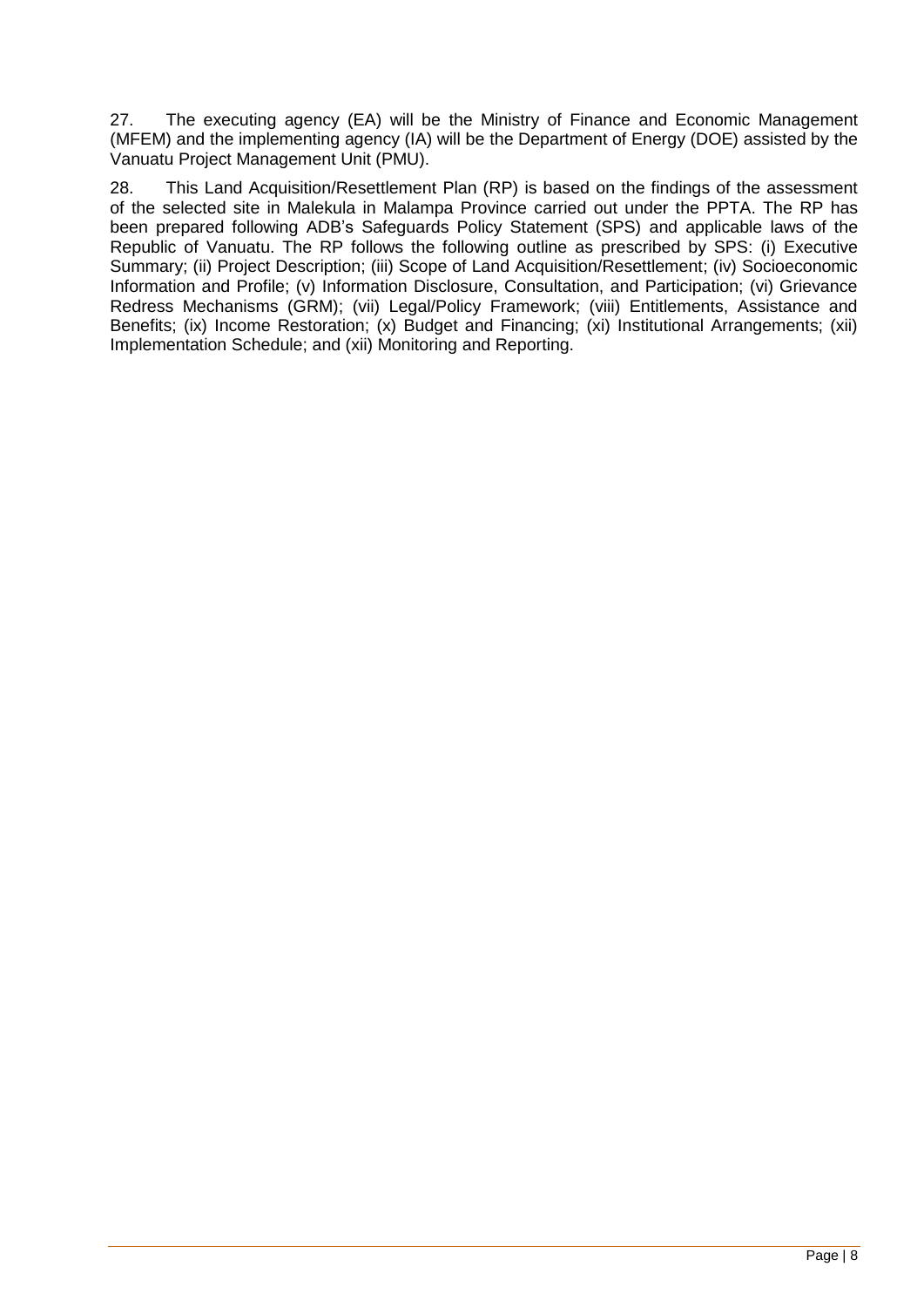# **III. SCOPE OF LAND ACQUISITION/RESETTLEMENT**

#### <span id="page-9-1"></span><span id="page-9-0"></span>**A. Scope of Land Acquisition Requirements**

29. The Brenwe subproject includes the development of hydropower facilities and infrastructure (water intake, headrace, forebay, canal, power station) with a maximum total capacity of 600 kW though initially constructed for 450 kW. It will include the improvement of an access road from the power plant to the existing Provincial road and construction of a 20 kV power transmission lines to connect the power station to the existing Norsup/Lakatoro gridline. It requires about 44,100  $m^2$ (4.41 hectares) of land area to develop the hydropower facilities. The transmission line will follow the existing provincial road corridor and it is not expected to involve land acquisition but will require cutting of trees that can be determined only during the detailed design. The hydropower site of the Subproject is located within the same area where the development of hydropower was attempted by a foreign company in 1990s but never completed and later abandoned. Since no land was acquired for the past project, the present project will undertake full land acquisition and compensation for the hydropower facilities following the required ADB and GOV processes and procedures.

30. Seven households from three different groups have been identified during PPTA as having claims of ownership or user rights to the land required for the hydropower facilities. During consultations under PPTA, these landowners/claimants or APs were met and discussions on the land requirement of the subproject were held. The APs were informed of the scope of land requirement of 4.41 ha of idle and unproductive land owned/claimed by them.

31. All claimant households are currently included as APs in the RP. Determining the legal owners as well as delineating the specific areas owned by each party will require a long process that will be undertaken during implementation according to applicable laws of Vanuatu. For this, a customary land tribunal with the help of tribal chiefs will review the customary ownership claims through examination of anecdotal history of generations of users and decide who the rightful owners are. The updated RP will update the list of APs once the landowners for hydropower sites are determined and detailed design is undertaken determining the requirement of tree cutting for the transmission line along the existing Provincial road.

# <span id="page-9-2"></span>**B. Land Acquisition Impacts and Affected Household/Persons (APs)**

32. As stated above, the subproject requires 4.41 ha of land for the hydropower facilities and seven household have claimed ownership or user rights to the land. The land is located within a rugged and steep terrain with the major portion bounded by very steep ridges (almost vertical) dropping down to the river bed. No economic use of the area is undertaken within the said parcel of land.

33. Accordingly, the affected land is not a major source of subsistence or income for APs. APs will not be vulnerable to loss of homes/incomes, unemployment or food insecurity resulting from the subproject. Instead, they are likely to benefit from the subproject through access to power supply as well as potential benefits from income opportunities; e.g. employment during subproject construction. From site inspections and interviews with landowners, traditional leaders and Island Council members, it is assessed that no APs will lose 10 per cent or more of their land or income due to the subproject. Interviews with APs also confirmed availability of lands on other parts of the island that APs have access to for food and income. APs expect to benefit from the subprojects through regular power supply using renewable energy. The exact extent of need for clearing of trees and vegetation on the proposed sites particularly transmission lines will be determined after the detailed design study. **Table 1** below provides a summary of features of the subproject including estimated land requirement and numbers of APs in the subproject site:

| Table 1: Subproject Features and Land Requirements |                          |  |  |
|----------------------------------------------------|--------------------------|--|--|
| Feature                                            | <b>Brenwe Subproject</b> |  |  |
| Number of Total Households in Malekula             | 4.928 HH (2009 Census)   |  |  |

#### **Table 1: Subproject Features and Land Requirements<sup>5</sup>**

<sup>—&</sup>lt;br>5 Data on land are preliminary estimates based on PPTA. These are subject to confirmation and might change during the implementation. The updated RP will provide final data during implementation.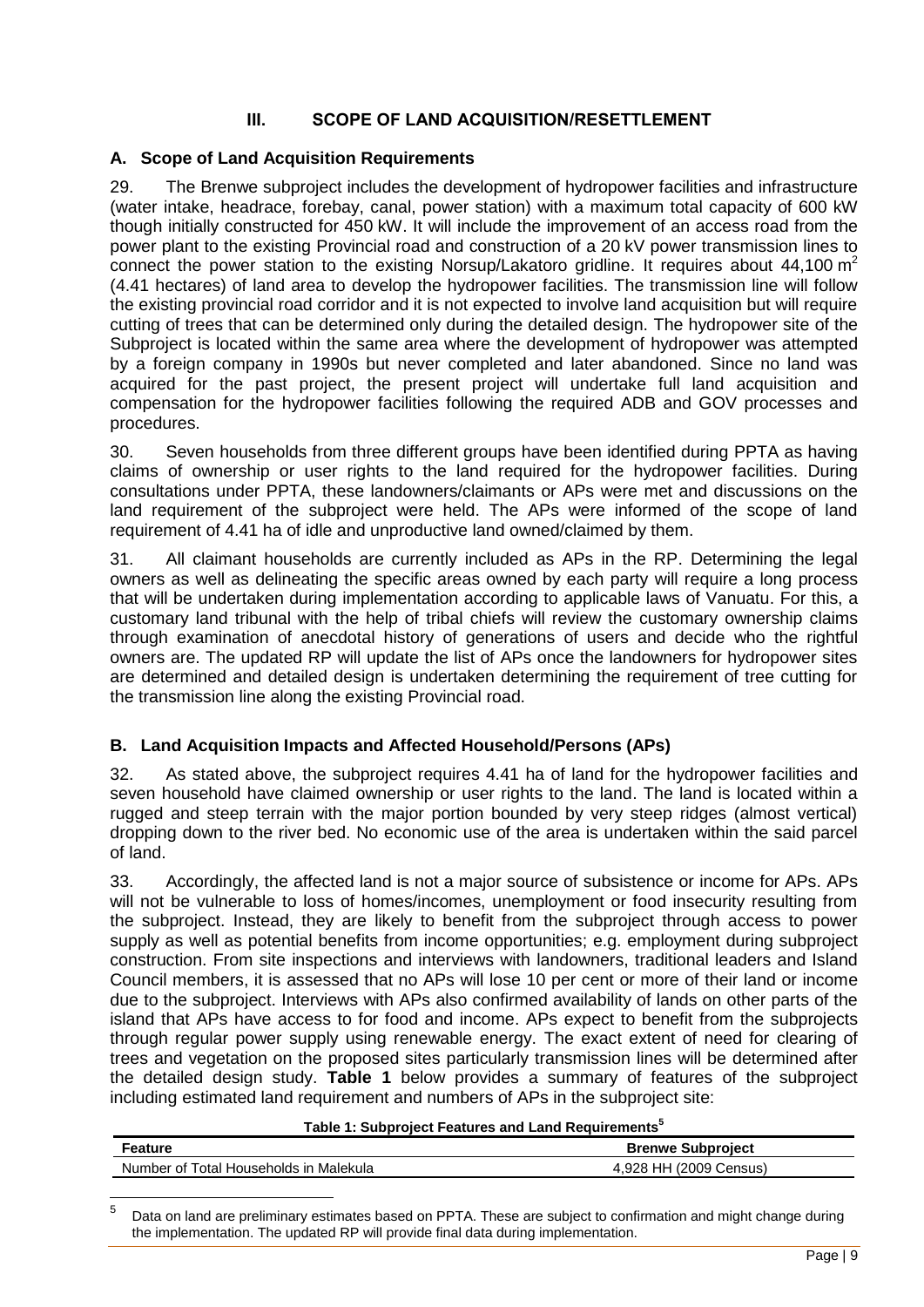| <b>Feature</b>                                                 | <b>Brenwe Subproject</b>                         |
|----------------------------------------------------------------|--------------------------------------------------|
| Geographical Location                                          | Northwest of Malekula Island in Malampa          |
|                                                                | Province                                         |
| Proposed Interventions                                         | Construction of hydropower facilities including  |
|                                                                | access road and transmission line                |
| Location of proposed site for subproject                       | <b>Upstream of Brenwe River</b>                  |
| Ownership of proposed land                                     | Customary                                        |
| Type of land use                                               | Bush land and high slopes. Not                   |
|                                                                | used for any residential or                      |
|                                                                | agriculture purpose.                             |
| Land requirement m (ha)                                        | 4.41 ha                                          |
| Weir (10 m x 20 m)                                             | $\frac{200}{1}$ m <sup>2</sup>                   |
| Settling Basin (15 m x 30 m)                                   | 450 $m^2$                                        |
| Head Race Canal Corridor (8 m x 900 m)                         | $7,200 \text{ m}^2$                              |
| Forebay (15 m x 30 m)                                          | $\frac{450}{1}$ m <sup>2</sup>                   |
| Penstock Corridor (8 m x 100 m)                                | 800 $m2$                                         |
| Switch Yard (20 m x 30 m)                                      | $600 \text{ m}^2$                                |
| Power House (20 m x 30 m x 3)                                  | 1,800 $m2$                                       |
| Accommodation (20 m x 30 m)                                    | $600 \text{ m}^2$                                |
| Access Roads Corridor (15 m x 2,000 m)                         | 30,000 $m^2$                                     |
| Storage and Site setup (40 m x 50 m)                           | $2,000 \text{ m}^2$                              |
| Number of Identified AP households                             | 7                                                |
| Estimated total subprojectAPs (based on actual household size) | 36 persons                                       |
| Affected households losing 10% or more land                    | None                                             |
| <b>Other Affected Assets</b>                                   | Tree cutting along transmission line that can be |
|                                                                | determined only after detailed design.           |

Source: PPTA.

34. The list of landowners/claimants/APs of Brenwe Subproject is shown in **Table 2** below:

**Table 2: List of Landowners/Claimants/APs**

| <b>Acquisition of land for</b><br>hydropower facilities | <b>Transmission line (tree cutting)</b> |
|---------------------------------------------------------|-----------------------------------------|
| Josaias Nato Tamat and his                              | Some HHs in Brenwe, Uri and Unmet       |
| brothers (3 HHs)                                        | villages are likely to be affected (can |
| Kemuel Harry (1 HH)                                     | be determined only after detailed       |
| Walter representing 3 HHs                               | design)                                 |

Source: PPTA.

35. The subproject tried to minimise land requirements during PPTA design. The subproject will follow appropriate engineering designs during detailed design to try to further minimise land acquisition and resettlement impacts, wherever possible, particularly along transmission lines. The measures include:

- 1) Appropriate siting of hydro facilities including use of existing locations of previous works along the river system.
- 2) Utilise existing public roads to access the project sites to minimise land acquisition requirement.
- 3) Utilise existing road right of way as site for the location of the transmission lines.
- 4) Use of insulated cables for transmission lines to minimize vegetation clearance.

36. While no APs will be physically displaced or expected to lose 10% or more of their land or income, seven households will be affected by land acquisition for hydropower facilities and additional households will be partially affected due to tree-cutting along transmission line (actual number to be determined later). The subproject is classified as Category B in terms of land acquisition/involuntary resettlement impacts.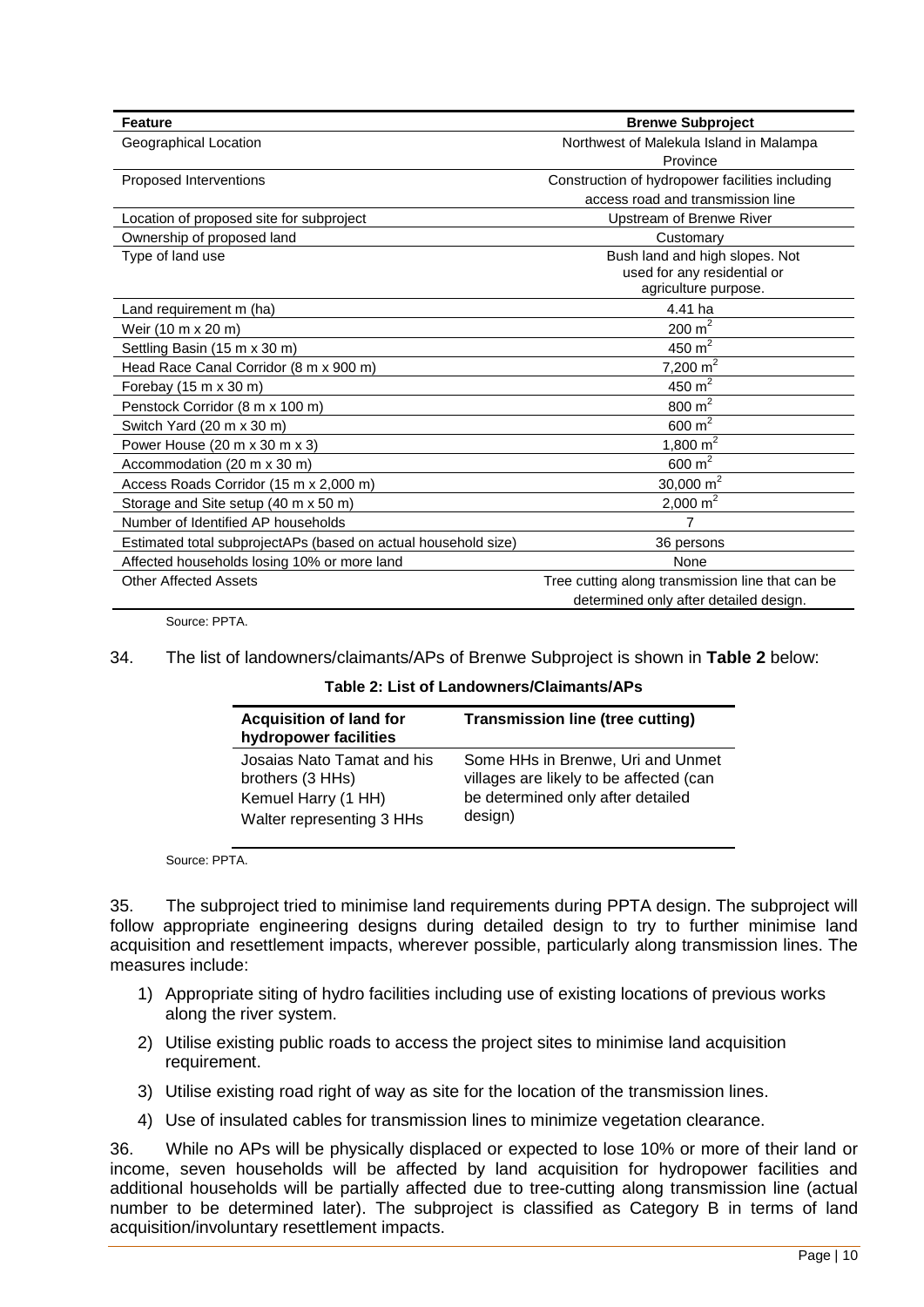# <span id="page-11-0"></span>**IV. SOCIOECONOMIC INFORMATION AND PROFILE OF AFFECTED PERSONS AND SUBPROJECT COMMUNITIES**

# <span id="page-11-1"></span>**A. Subproject Communities**

37. Meetings with key leaders such as the Provincial Council members including the Secretary General, and community leaders, key respondent interviews of APs and site visits as well as collection of available reports were conducted by PPTA to collect socioeconomic data of the subproject communities and APs. Several households from communities around the Brenwe river system including 7 APs were surveyed and the survey covered Unmet, Brenwe and Uri villages within the influence zone of Brenwe HP Subproject.<sup>6</sup>

# <span id="page-11-2"></span>**B. Profile of Subproject Communities - Malekula Island and local villages**

38. In 2009, the total population of the Malekula Island was 22,528 composed of 4,928 households. The male ratio was slightly higher than female at 51:49 while average household size was 4.3, which was much lower than the national average of 4.9. The province including its capital Lakatoro is considered primarily rural. The population is predominantly Ni Vanuatu Melanesian.

39. Lakatoro is the main provincial and government administrative centre of Malampa Province and receives visits by people from the other areas of Malekula for short periods mainly for the purpose of access to banking facilities, hospital, shops, airport, and markets to sell their produce. According to the 2009 census, the annual urban growth rate is 1.9 % compared with the national average of 3.5%.

40. Approximately 90% of households in Malekula own their houses while 80% are customary owners of the land where their houses are. The rest either are renting their houses as well as the land where the house is or they are occupying the land where their house is covered by informal agreement.

41. Per Census 2009 result, only about 10% of households in the island are reported to use the electricity grid with the majority (71%) using kerosene lamp as main source of lighting. The rest use solar, torch, candle, wood, gas or Coleman lamp as their primary source of light. A few HHs reported using small petrol generators as their source of light and power also. UNELCO, the power concessioner in the area, supplies electricity within the Lakatoro - Norsup grid where only about 526 customers (year 2012) are connected, i.e., only 21% of the potential customers within the service area of the UNELCO power plant.

42. In terms of drinking water source, about 35% of households have shared pipe system, 16% shared village tank, 13% from river/spring or lake, household tank for 10% and protected well for 9%. But some 10% reported having their own private pipe system. The rest source their drinking water either from village stand pipe, unprotected well, bottled water or other unspecified sources.

43. The following health facilities in Malampa were reported 2009: hospital (1); health centre (8); dispensaries (19); and aid post (44).

44. The educational facilities of the province are composed mainly of primary and secondary and vocational schools as shown in **Table 3** below.

<sup>6</sup> The survey covered 75 households in addition to APs and this was undertaken to collect baseline socio-economic data as part of the poverty and social assessment (PSA).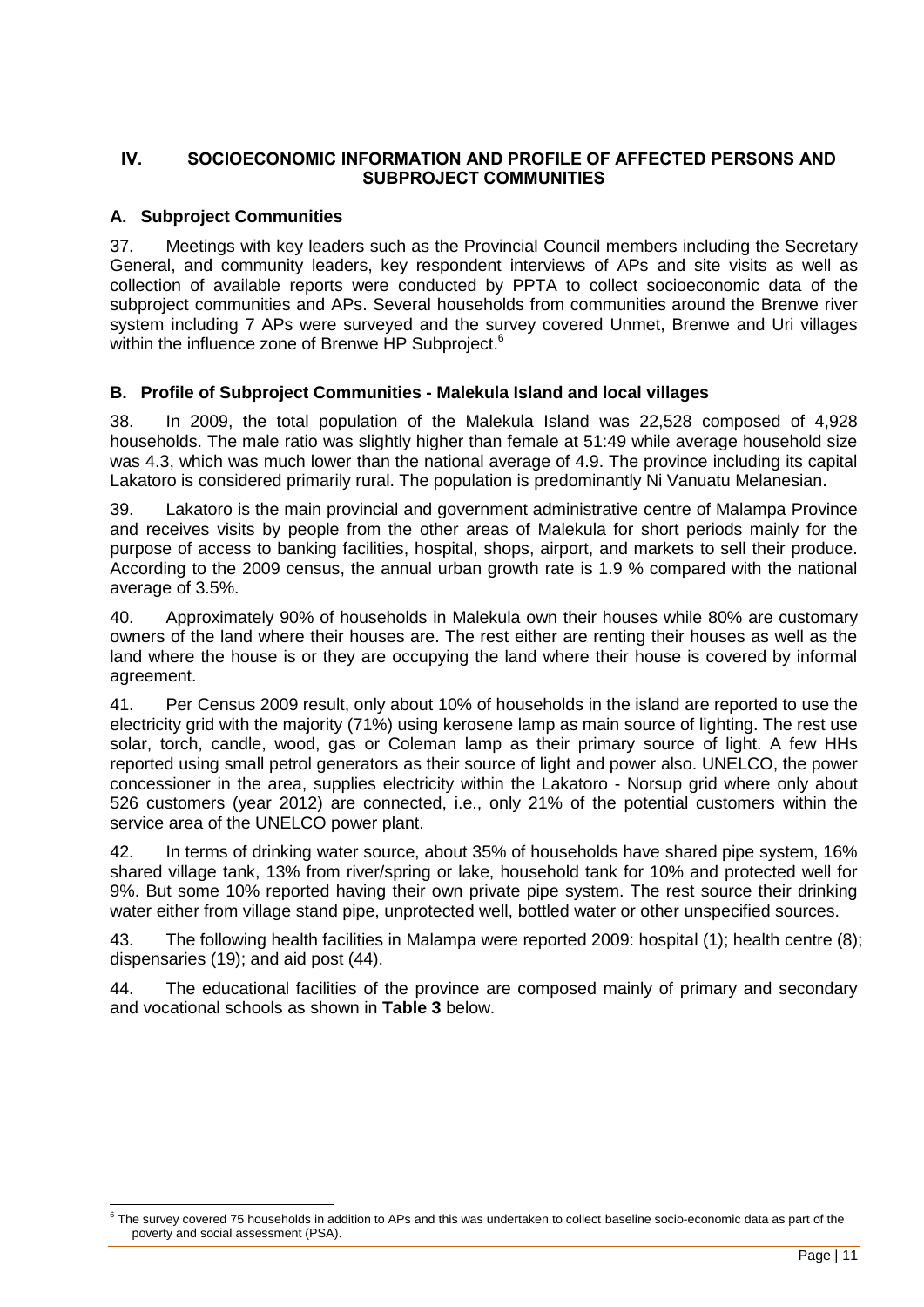| <b>School Name</b>         | <b>School ID</b> | <b>Enrolment</b> |     |               |
|----------------------------|------------------|------------------|-----|---------------|
|                            |                  | M                | F   | <b>Totals</b> |
| Leviamp                    | 042936           | 142              | 108 | 250           |
| <b>Brenwe</b>              | 042912           | 65               | 44  | 109           |
| Unmet primary              | 042978           | 104              | 107 | 211           |
| <b>Unmet Secondary</b>     | 0429379          | 57               | 56  | 113           |
| Lambubu 2013               | 042931           | 61               | 62  | 123           |
| Lakatoro primary           | 042927           | 85               | 90  | 175           |
| Lakatoro secondary         | 0329301          | 134              | 125 | 259           |
| Norsup primary             | 042956           | 78               | 90  | 168           |
| Norsup secondary           | 0329304          | 121              | 115 | 236           |
| Tautu                      | 042972           | 75               | 58  | 133           |
| Ste Therese de Mae (Unmet) | 042944           | 60               | 50  | 110           |
| Lalkoko (Mae Sirbulbul)    | 0429317          | 33               | 22  | 55            |

Source: PPTA.

45. In 2009, of the population in Malekula 15 years and above regardless of sex, 27% was reported to have completed primary education; another 22% had some primary education; 10% had trio certificate and 7% senior secondary. Approximately 15% had no schooling at all while almost 3% and 2% had some college degree and completed bachelor's degree respectively. A few either had post graduate or vocational degrees. The literacy rate of the province was reported to be about 94.3% with the women (95.6%) having higher literacy rate than male (93%) population.

46. In terms of toilet facility, majority (68%) of Malekula households use the pit latrine (either individual or shared). Only about 16% reported the use of water sealed toilet either individual or shared while less than 1% of households use the flush type toilet. Likewise less than one percent reported having no toilet at all.

47. The 2009 Census reported that main sources of income of majority (53%) of Malekula households are sale of agriculture, fishery or handicraft products. About 15% derived their cash income from salaries and wages while 12% from operating their own business and 11% from unspecified sources. However, about 9% reported having no cash income at all.

48. Per HIES 2010 Report, the average monthly income of Malampa households was VUV 62,200 with an average per capita income of VUV 13,800. Approximately 56% of household incomes are from cash sources; on the other hand, 34% of total household expenditures is in cash. The proportion of households below BNPL in 2010 was 8.3%, slightly lower than the 9.0% reported in 2006.

49. One important village located close to Brenwe HPP site is Unmet. It is approximately 5 km from the Brenwe HPP and 23 km from Lakatoro. It is bigger than Lakatoro in terms of population size. The village has both French and English speaking population and it has both a primary and secondary schools. French and English are taught in the secondary schools.

50. The village has also its own church, dispensary, small market and most of the households in the community depend on agriculture as their means of livelihood and subsistence. Coconut, cocoa and seasonal vegetables are primary crops they cultivate and their produce is usually marketed in Lakatoro, However, for coconut and copra a ship from Luganville occasionally comes to purchase them directly from the growers.

# <span id="page-12-0"></span>**C. Socioeconomic Profile of Affected Households/Persons**

51. Seven households (comprising 36 persons) among landowners/claimants from the surrounding villages of the proposed Brenwe HPP were identified as affected persons (APs). Their socioeconomic status and profile based on selected indicators is discussed below.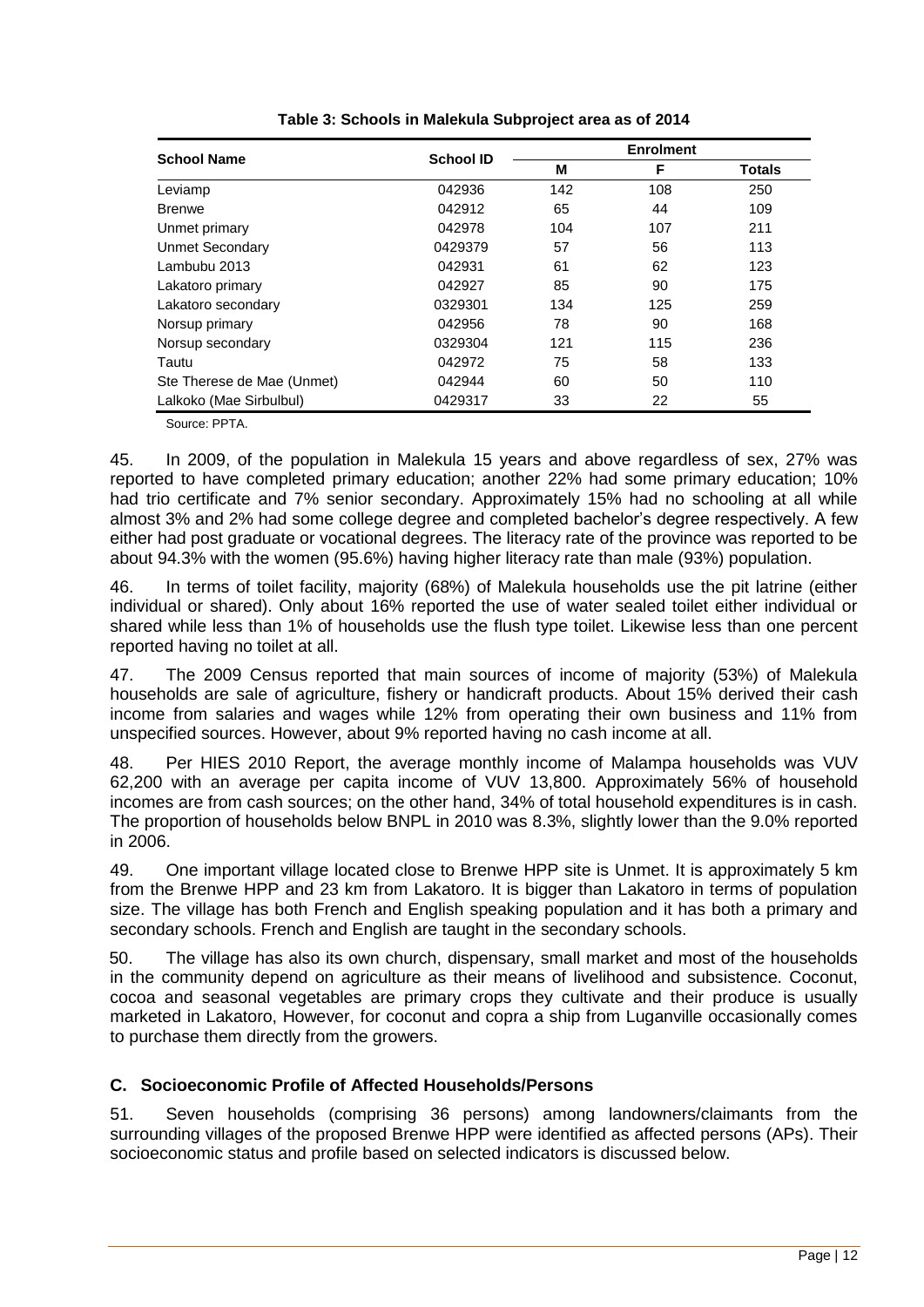# **1. Demographic Profile**

52. Of the total (36) members of affected households in Brenwe subproject, 39% are composed of female while 61% are males. Households have an average size of 5.1 members. All are Ni Vanuatu Melanesian in ethnicity. (**Table 4**).

| <b>Indicators</b>             | N°  | %   |
|-------------------------------|-----|-----|
| Number of affected households |     | 100 |
| Number of total persons in HH | 36  | 100 |
| Of which, # of female members | 14  | 39  |
| Of which, # of male members   | 22  | 61  |
| Average # of persons in HH    | 5.1 |     |
| HH by Ethnicity - Ni Vanuatu  |     | 100 |

**Table 4: Population of Affected Households of Brenwe Subproject**

53. In terms of the residency profile, all affected households have been living in the area for more than 10 years. On average the residence of the households is about 1 km away from an existing road, 1-3 km away from school and about 1-3 km away from the public health centre and about 17 km from the major market in Lakatoro. In terms of physical characteristics of their houses, majority of houses is made of light traditional materials. All households have their own toilet. All own their house and about half of HH own the land where the house stands. Energy source (for lighting) mostly comes from traditional sources. **Table 5** shows the source.

| <b>Status of Residence</b>                     | <b>No</b>      | $\%$     |
|------------------------------------------------|----------------|----------|
| Length of Stay in place                        |                |          |
| Over 10 years                                  | 7 HH           | 100      |
| Physical characteristic of house               |                |          |
| Average distance from nearest facility (KM)    |                |          |
| Road                                           |                | $< 1$ km |
| Market                                         |                | 17 km    |
| School                                         |                | $1-3$ km |
| Health centre                                  |                | $1-4 km$ |
| No of HH by house type                         |                |          |
| Traditional light material                     | 7              | 100      |
| No of HH by tenure status - house              |                |          |
| Owner w/title                                  | 7              | 100      |
| No of HH by tenure status -land where house is |                |          |
| Owner w/title                                  | 3              | 43       |
| No of HH by power/energy sources               |                |          |
| Power Grid                                     | $\overline{2}$ | 29       |
| Solar                                          | 1              | 14.3     |
| <b>Others</b>                                  | 2              | 29       |
| Not stated                                     | 2              | 29       |
| No of HH by having Toilet                      |                |          |
| Owned                                          | 7              | 100      |
| <b>Water Source</b>                            |                |          |
| Piped                                          | Two-thirds     | 71       |

**Table 5: Status of Residency of Affected Households of Brenwe Subproject**

# **2. Education**

54. There is a high proportion among household heads without any formal schooling (43%). Only one AP head has attained secondary level education while 3 had primary level education (**Table 6**).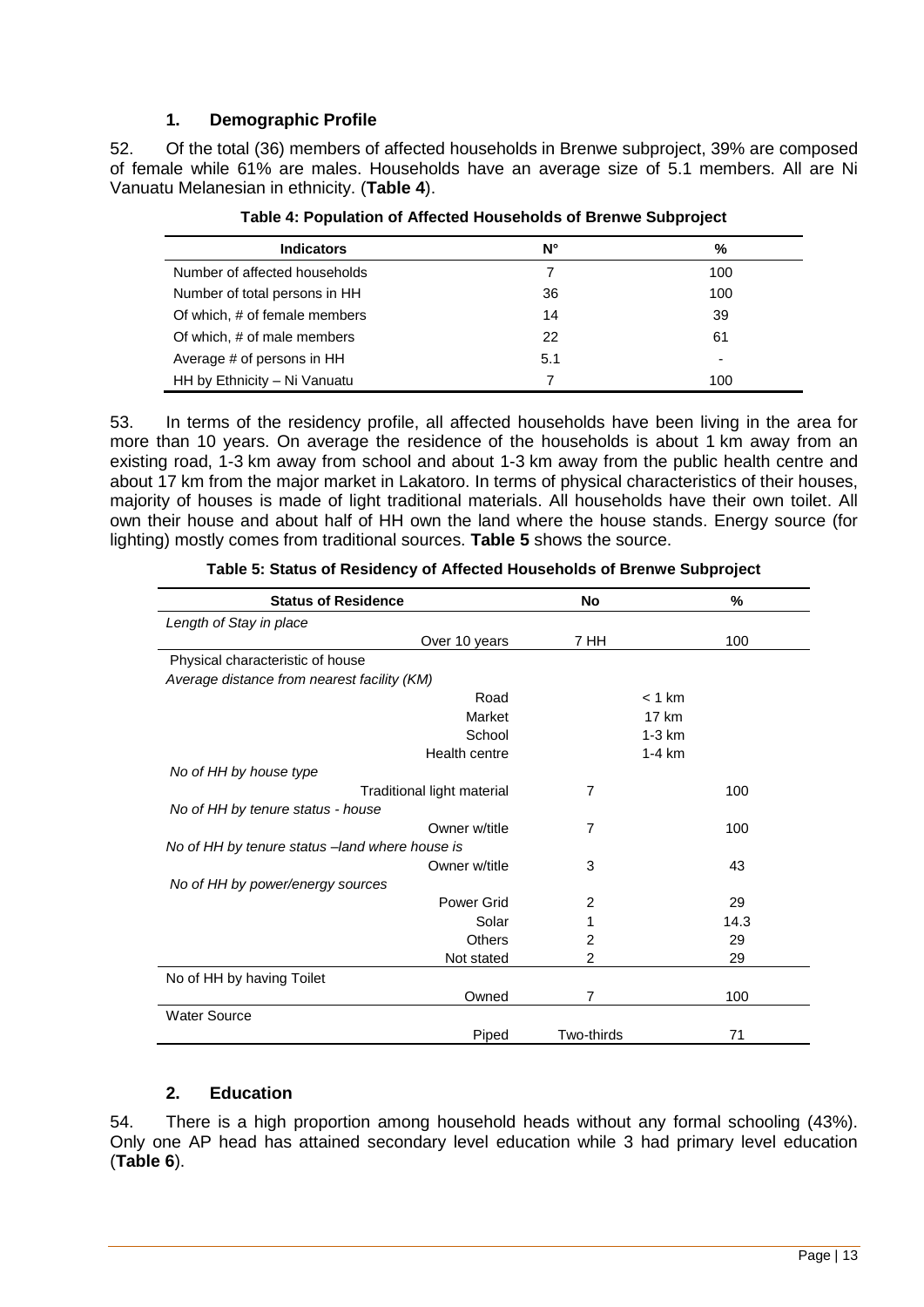**Table 6: Educational Attainment of Heads of Affected Households of Brenwe Subproject**

| <b>Education Level Attained</b>     |   | <b>Brenwe</b> |  |
|-------------------------------------|---|---------------|--|
| Illiterate/ No Schooling            | 2 | 29%           |  |
| No Schooling but can read and write |   | 14            |  |
| <b>Primary education</b>            | З | 43            |  |
| Secondary education                 |   | 14            |  |
| <b>Grand Total</b>                  |   | 100           |  |

# **3. Socio economy**

# **a. Occupation and Income**

55. The PPTA socioeconomic survey showed that majority of affected household heads' major occupation is agriculture, off farm labour, civil service, private sector employment, and business. See **Table 7** below.

| <b>Occupation</b>     |    | <b>Total (multiple</b><br>responses |  |
|-----------------------|----|-------------------------------------|--|
|                       | Ν° | %                                   |  |
| Subsistence farmer    | 6  | 86                                  |  |
| <b>Business</b>       | з  | 43                                  |  |
| Private Sector employ | 2  | 29                                  |  |
| Civil Service         | 1  | 14                                  |  |
| Source: PPTA          |    |                                     |  |

56. The average annual income of affected households is reported to be VUV315,005. On monthly basis, income of households is VUV26,250; per capita monthly income is estimated to be VUV5,147.

57. The major contributors to total annual household income are agriculture (root crops; vegetable; fruit and animal husbandry) with harvest of forest product also contributing substantially. Salaries and wages from employment and trading are also major contributors to household income.

# **b. Household Expenditures**

58. The average annual total expenditure of affected households in Brenwe subproject is about VUV424,065. The reported expenditure is more than the reported income, which may be due to unreported remittances that households receive from family members working outside their villages.

# **4. Assessment of Impacts**

# **a. Extent of Loss and Impacts from Land Acquisition**

59. There is no expected risk of landlessness, loss of home, and/or loss of major income source due to the subproject's land acquisition.

60. The APs on hydropower sites will lose a total of unproductive 4.41 ha of bush or idle lands. It will not impact livelihoods of affected persons (APs) since the site is bush land with high slopes. Interviews with affected villages' leaders and APs as well as visual observation during site visits revealed that affected parcels of land are not used for residential or agricultural activities. The terrain is rugged and steep and land is undulating. The area is covered by wild vegetation and invasive trees and is generally bush in appearance. Hardly any economically useful trees and vegetation were observed. The project sites are located quite far from villages and communities. People do not have their food gardens close to the site. Furthermore, there is no plan in the immediate future to use the area for any development by the village communities.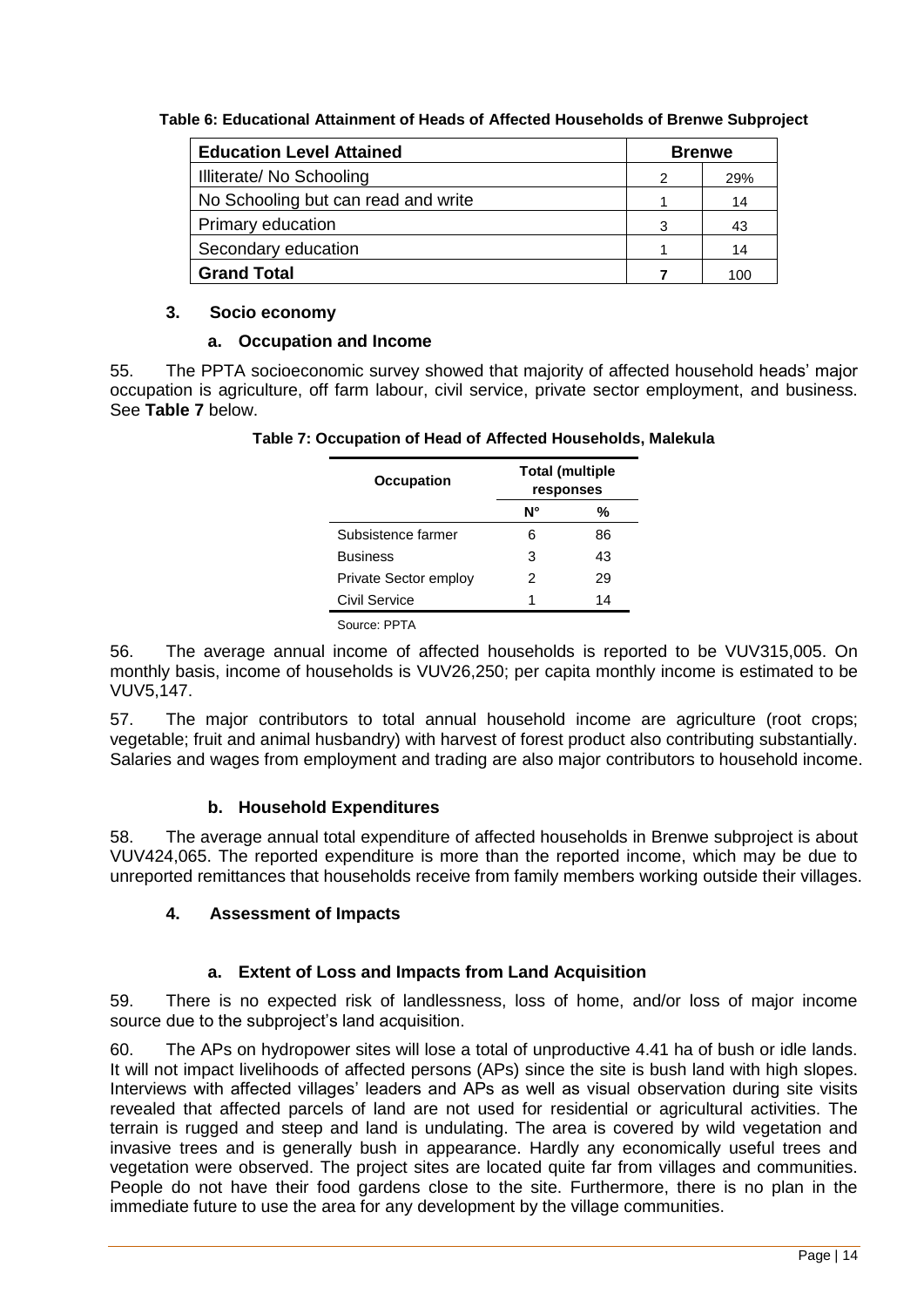61. The transmission line is not expected to require land acquisition, but it will require cutting of trees affecting households that can be determined only during the detailed design stage.

62. The loss for APs is not expected to be more than 10% of total land and income reported by APs. The initial estimation was done through interviews and/or discussions with APs and key community leaders. APs and their representatives reported that although they are unable to provide exact amount of land they own, they said that they currently have access to adequate lands in other parts of the island for food production or income.

# **b. Views of APs on Impact of Loss of Land**

63. Commonly all interviewed APs view the loss of their land as insignificant since the site is generally unsuitable for cultivation, this being within a steep and rugged terrain. There are other available and more accessible plots for agriculture. Majority of landowners and residents view the development of the site for hydro facilities as an opportunity to stabilise power supply thus maximising an otherwise unproductive or currently unused land. All APs expect cash compensation for affected land.

64. All consulted APs and village and provincial councils support the project and do not want to deter project realisation by withholding access to land for further investigation and development. Consistently APs and village and provincial councils expressed keen interest for the project.

#### **c. Willingness to sell land**

65. During interviews, all consulted APs expressed strong support to allow the government to acquire the proposed site for the project. Potential benefits of improved access to power and employment opportunities as well as cash compensation for land are key considerations for APs' and community leaders' support to the sub-project and willingness to sell the land. A copy of an initial memorandum of agreement (MOA) on willingness to support and allow the project access to site is in **Appendix 1.**

# **a. Poverty Status of Affected Households in Project Area**

66. Per findings of the SES, poverty incidence among the affected households in Brenwe subproject is as follows.

67. The average monthly income of affected households as derived from the average annual income is VUV26,250. The monthly per capita income is derived by dividing average monthly income by average size of household (5.1); this is equivalent to VUV5,147. The average per capita income per week of the APs is VUV1,286. The Basic Needs Poverty Line in Vanuatu in 2110 was VUV 1,761 per capita income per week or VUV 1,900 per capita income per week adjusted for inflation in 2013.<sup>7</sup> Of the 7 affected households, 4 have a weekly per capita income below the BNPL; one household did not report his income while 2 have income above the BPNL.

#### **b. Impacts on Women and Poor**

 $\overline{a}$ 

68. The women and the poor will be the major beneficiary of the Project. Improvement in access to reliable power will facilitate provision and availability of health educational services as well as improve safety condition for women and girls during night time. Power will also open up opportunities for livelihood generation which will improve the poor's (men and women) access to cash income.

69. There are no prominent gender issues among APs identified in this subproject. There are no female-headed household APs identified during PPTA consultations.

<sup>7</sup> Inflation in Vanuatu from 2010 to 2013 were as follows: 2010 – 3.0; 2011 – 1.0 and 2012 – 1.4 (ADB)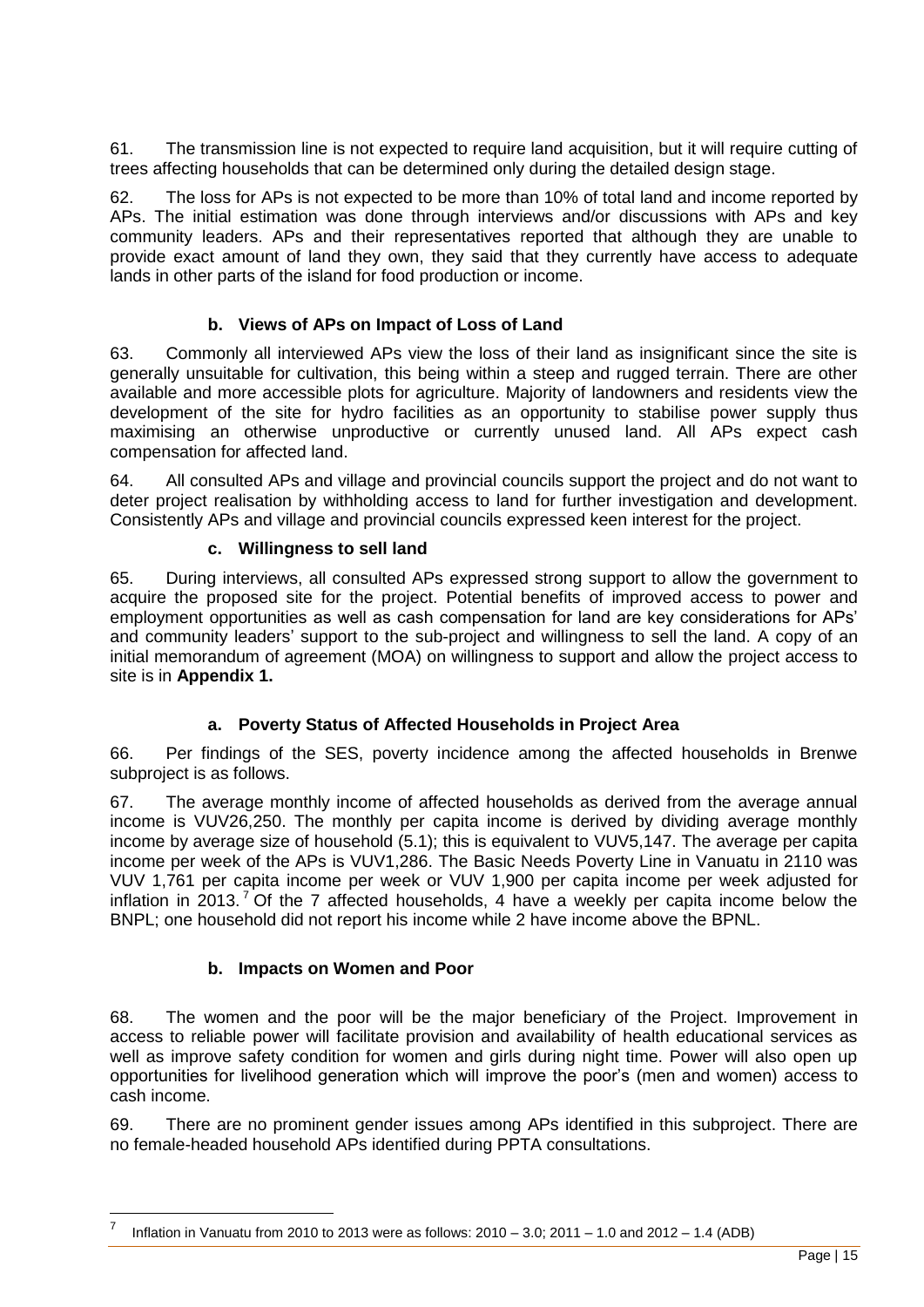70. Key priorities identified by women APs include (i) stable and cheaper power supply and (ii) access to skills and employment during construction.

71. Household activities may increase for women/girls due to availability of better lighting; gender issues are addressed in detail in the gender action plan.

# **c. Indigenous Peoples or Cultural Heritage**

72. The local people in the project sites do not meet the ADB criteria (distinctiveness and vulnerability) of Indigenous Peoples. The APs in the project sites are part of mainstream Ni-Vanuatu Melanesian society and are not considered to have a distinct culture from the mainstream society and are not discriminated upon by any other groups due to their language, skin colour and education level thus requiring protection and special attention from the project. Although they have dialect distinct from other outer islands, as other Melanesian they communicate with one another using either Bislama, French or English as the official languages of Vanuatu.

73. There are no expected adverse impacts on cultural heritage of the APs resulting from land acquisition. During the course of the PPTA fieldwork, no sacred sites or similar areas were identified.

# **5. Conclusion**

74. Based on the result of the household survey, access of households to grid electricity in the area is poor. Power is mainly sourced from solar and generator. However, majority of the households wants to have access and connection to grid electricity and are willing to pay for the service as long as it is affordable. It is also expected to contribute to the general improvement of the general social economic status including improvement in the availability of basic social services such as health and education. Availability of public lighting at night would minimise safety concerns especially for women and girls.

# **V. INFORMATION DISCLOSURE, CONSULTATIONS, AND PARTICIPATION**

# <span id="page-16-1"></span><span id="page-16-0"></span>**A. Stakeholders**

75. There are several categories of project stakeholders: government and non-government. Landowners, traditional leaders, private sector, non-government organisations (NGOs) and communities groups including women and youth are non-government stakeholders as well as relevant government agencies or stakeholders.

76. The government agencies are committed to providing support in achieving government's target of increasing renewable energy source for the country; thus are willing to provide necessary support to acquire required land for the subproject. The Government is committed to develop an alternative energy source to lessen dependence on imported oil and be able to sustain viability of its investment.

#### 77. Key stakeholders' specific interests are:

- 1) Provincial government/council Supportive of the proposed hydropower subproject. Would like to see the subproject to start as soon as possible. Consultations have been going on for some time.
- 2) Affected landowners/claimants Interested to benefit from access to power and compensation for affected land.
- 3) Women's groups Inclusion in accessing power and employment/income opportunities.
- 4) Communities around the sites Supportive of the governments' project to develop alternative sources of reliable and affordable power supply to stabilise power tariffs.
- 5) Youth groups Access to information, skills and employment opportunities.
- 6) Business groups Access to cheaper and reliable source of power supply.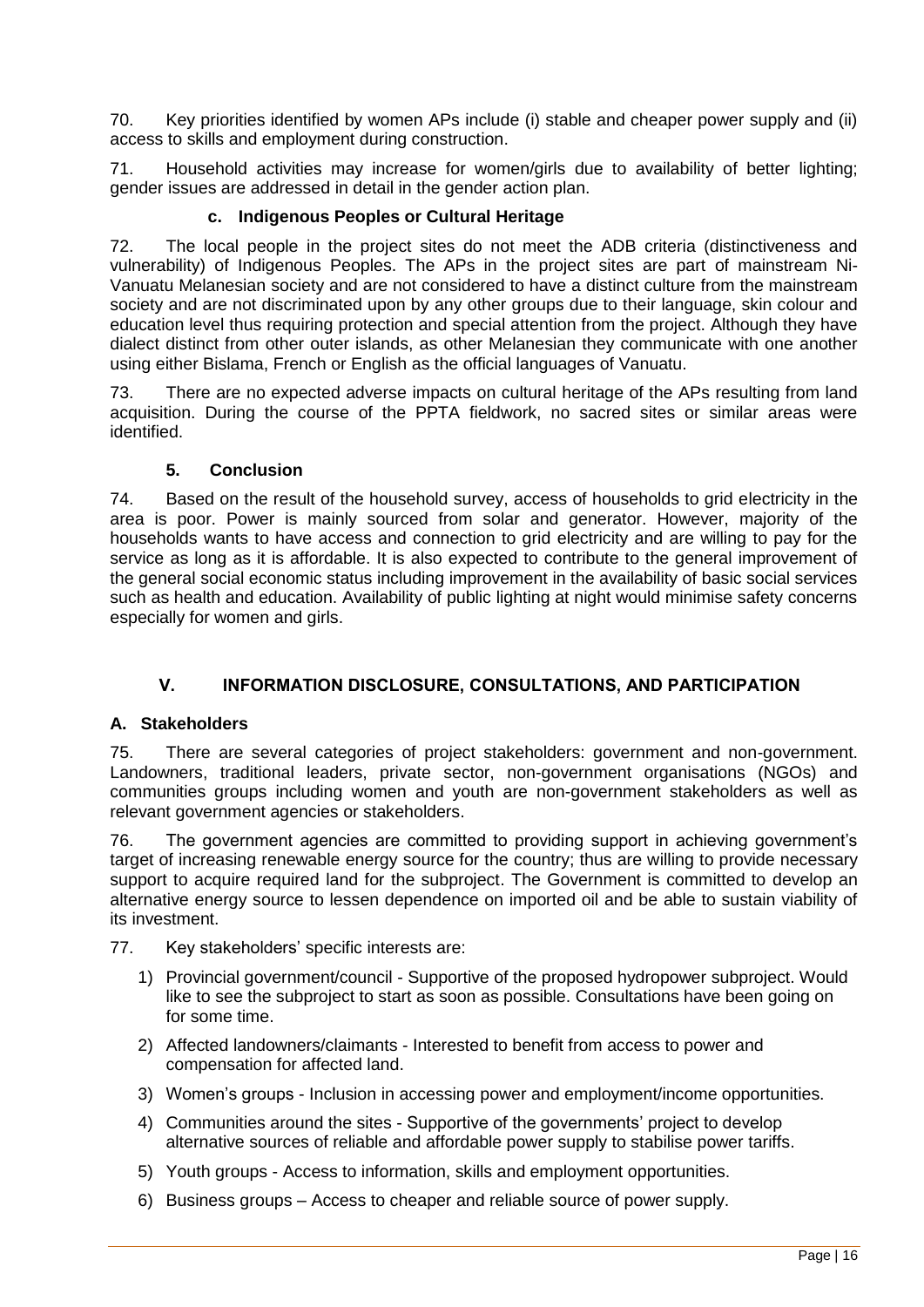7) DOE/DOL – Securing land access ad acquisition as well as the support of community and landowners/APs for the power project.

# <span id="page-17-0"></span>**B. Community Consultations Held**

78. As part of social surveys and assessments during PPTA, stakeholders and community consultations were carried out during field visits over March - April 2014. Stakeholder consultations were carried out through meetings with key officers at offices of different government and nongovernment agencies in Lakatoro as well as at village council offices. Key respondent interviews, focus group discussions and questionnaire surveys were also used.

79. More than 10 stakeholder consultation meetings were conducted in Malekula during the PPTA involving at least 200 officials/participants from various agencies, i.e., Lands Department, Environment Authorities, Statistics Office, utility offices, landowners/claimants/APs, women groups etc. The list of officials/stakeholders consulted is presented in **Appendix 2.** The consultations included both discussions with stakeholders and discussions with community/island/provincial level authorities including APs, traditional and elected leaders and women's groups from the subproject sites.

80. During PPTA Safeguards Team site visit, the village councils in Unmet and Brenwe areas and the island (Malekula) and Malampa provincial councils confirmed general awareness of the proposed hydro subproject and general site locations. Details of consultations carried out during PPTA field visits are presented in **Table 9** following.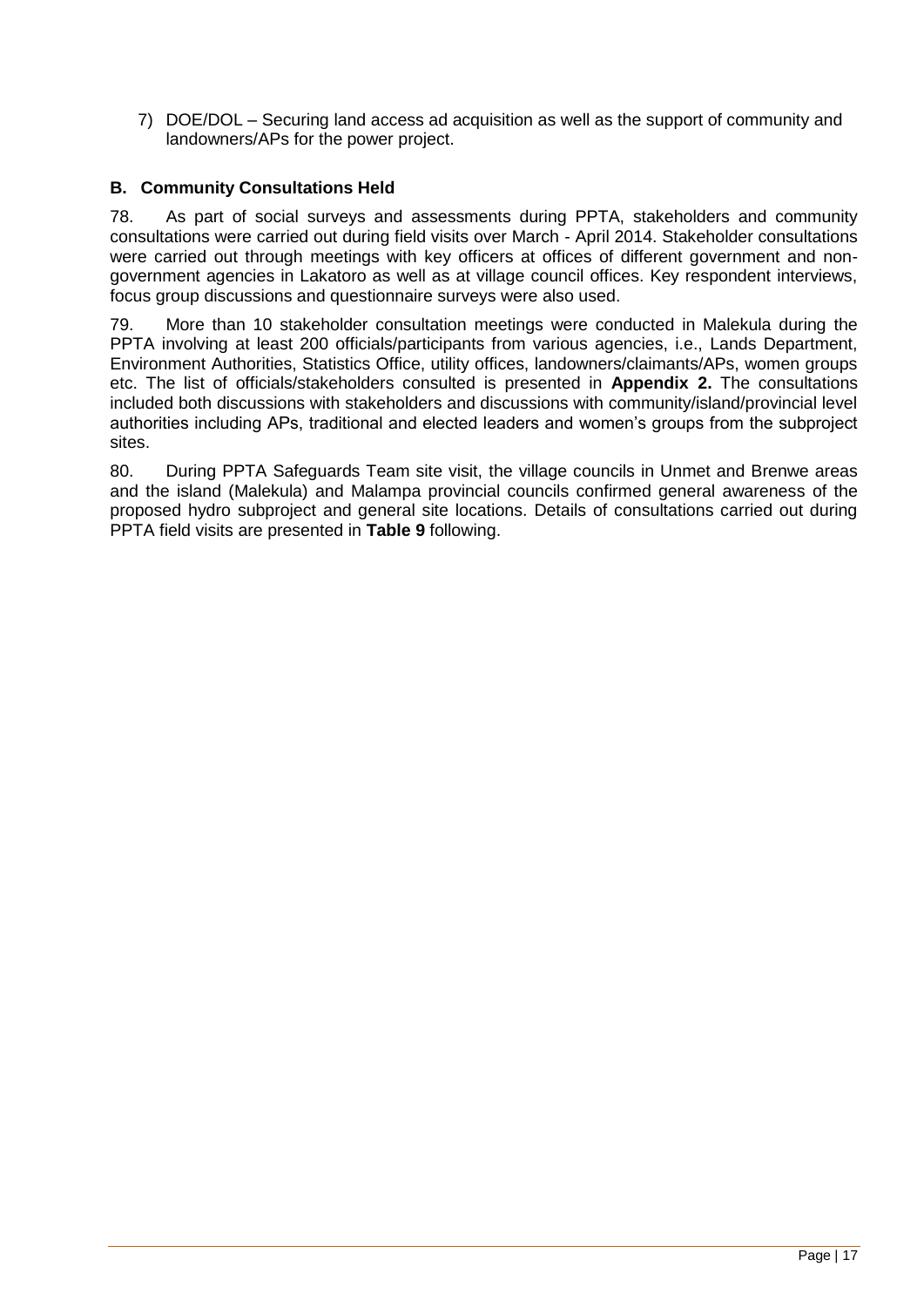| Date / Venue                                                 | N° of participants/<br>organisations                                                                                         | Activities/Issues discussed / remarks <sup>8</sup>                                                                                                                                                                                                                              |
|--------------------------------------------------------------|------------------------------------------------------------------------------------------------------------------------------|---------------------------------------------------------------------------------------------------------------------------------------------------------------------------------------------------------------------------------------------------------------------------------|
| 19 March 2014 -<br>Malampa Provincial<br>Office              | 12 officials of province                                                                                                     | Discussion of objectives and concerns of Project; requirement<br>for support in terms of data /site access.                                                                                                                                                                     |
| 19 March 2014 at<br>open ground in<br>Unmet village          | More than 100 participants<br>- women health/school<br>teacher, chief, farmers,<br>villagers                                 | Re Brenwe HP, Environmental and Social Safeguards, scope<br>of land acquisition and willingness to participate in the project.<br>Concerns on benefits for the community.                                                                                                       |
| April-May 2014 at<br>provincial and<br>community levels      | Various informants:<br>landowners/claimants,<br>lease holders, officials,<br>women groups, etc.                              | Socio economic concerns; demand/need for projects,<br>satisfaction with power services, etc.                                                                                                                                                                                    |
| 29 April 2014 -<br>Malampa Provincial<br>Office              | 4 officials of province<br>including Secretary<br>General Samuel +3,<br>Chairman Council of<br>Chiefs, Brenwe land<br>owners | Brief on scope of project; clarifications with land owner and<br>council of chiefs, emphasis on clear resolution of land issues<br>and requirement to have formal MOA agreeing in principal to<br>access to sites and negotiations to procure land for the<br><b>Brenwe HPP</b> |
| First week of May<br>2014- communities<br>within Brenwe HPP  | 4 Focus Group<br>Discussions composed of<br>10-15 people per group                                                           | Environment and social issues; concerns on land acquisition<br>and compensation, community development issues such as<br>livelihood and income opportunities, gender and participation<br>concerns, access to power and willingness to participate in<br>the project            |
| First week of May<br>2014 - communities<br>within Brenwe HPP | 60-80 Sample households<br>including APs                                                                                     | Socioeconomic profile of households, issues and concerns re<br>environment and land acquisition and willingness to<br>participate                                                                                                                                               |

|  |  |  | Table 9: Stakeholder/ Community Consultations during Visits of Subproject Sites |  |
|--|--|--|---------------------------------------------------------------------------------|--|
|--|--|--|---------------------------------------------------------------------------------|--|

81. Overall, the landowners/APs and village and island leaders have expressed support for the project during PPTA consultations. APs are willing to allow the Government to acquire their land to construct hydropower infrastructures. Their willingness is due to a desire to benefit collectively from access to stable power as well as an expectation to receive compensation for unproductive land. A copy of an initial memorandum of agreement (MOA) on willingness to support and allow the project's access to the site is shown in **Appendix 1.**

82. On issues raised, some stakeholders were concerned about the location of the transmission line. The aborted past project in 1990s by a foreign developer had attempted to shortcut the connection of transmission lines from the power plant to the Norsup-Lakatoro road cutting across rich agricultural lands resulting in the cutting and loss of valuable crops and trees. The resulting conflict had ended up in the stoppage of the project which resulted in the foreign developer pulling out of the area abandoning works. During consultations during PPTA communities were assured that the current design plans to locate the transmission lines alongside the existing Provincial road to avoid traversing across rich plantation areas. Given such assurance the local communities have expressed strong support for the project.

# <span id="page-18-0"></span>**C. Consultation on RP Preparation**

 $\overline{a}$ 

83. This RP has been prepared in close consultation with representatives of the affected parties. The project team has also visited the affected site. The following consultations were conducted:

Queries raised by people were answered to their satisfaction and it was assured that their concerns would be addressed in the process of project design.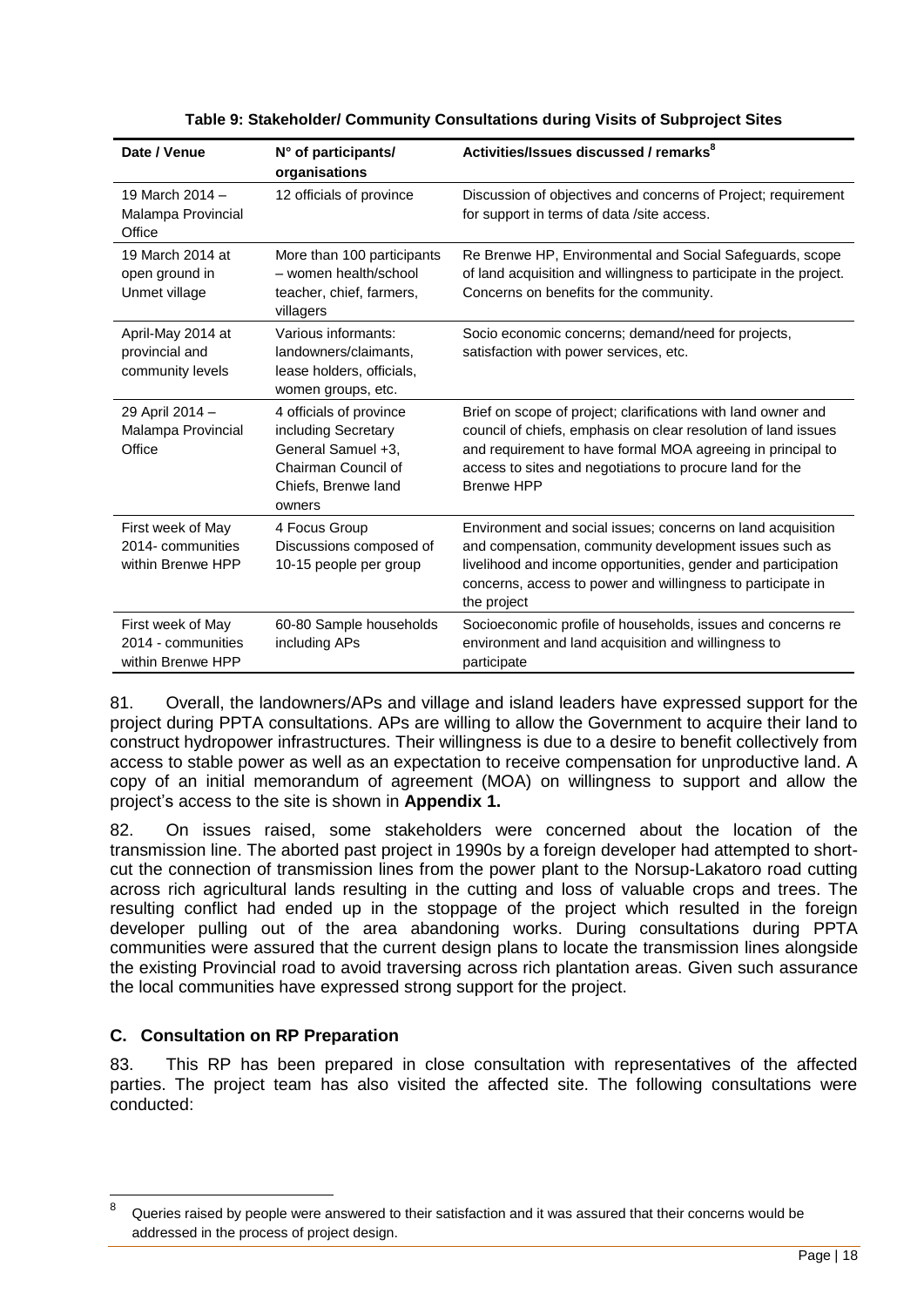- Meetings undertaken on May 2014 with provincial and villages officials as well as concerned landowners/claimants on the need for agreement (MOA) on allowing access to site and willingness to sell affected land for the project.
- Meeting with representatives of the affected landowners/claimants, villages leader, provincial council (April- May 2014) - Issues discussed are presented in Annex 3.
- Meeting with representative of Department of Lands in April 2014 in order to discuss the processes by which the Government acquires the land according to the laws of Vanuatu.
- Consultation with the Valuer General's office regarding compensation entitlements and valuations.

84. During the detailed design and updating the RP, further AP surveys and AP/community information/consultation will be carried out to ensure full stakeholder participation in project preparation. This task will be carried out by safeguard specialists engaged for updating the RP in coordination with the DOE, Department of Lands (DOL) of the Ministry of Lands and Natural Resources (MLNR), Valuer Generals Office, and other relevant authorities who are responsible for the land acquisition and compensation processes under the laws of Vanuatu.

# <span id="page-19-0"></span>**D. Disclosure of Draft RP**

85. The RP was prepared based on PPTA findings and consultations with concerned stakeholders particularly the 7 AP households. As soon as a draft had been prepared the discussion with the 7 AP households on related issues was carried out during a meeting conducted in Unmet in May 12, 2014. A formal discussion on the draft RP had been also undertaken with the provincial government and other local stakeholders during the preparation of the Memorandum of Agreement (MOA) between the provincial officials and the landowners/claimants on allowing access to the site by the project team as well as the intent on land acquisition. The MOA (see Appendix 1) was signed by all concerned on 2 June 2014.

86. The RP will be disclosed to affected parties in English, with the notices including a summary of land acquisition information translated to other two official local languages - Bislama and French as required by Vanuatu law. A copy of the RP will be made available at the DOE and DOL offices in Port Vila and provincial government offices in Malekula. If an affected party requests, the summary of the RP may also be translated into French and/or Bislama. The draft RP will be posted on ADB website as well.

87. During the updating this RP, the DOE assisted by DOL with provincial council will be responsible for the disclosure, including:

- 1) A notice of intent to acquire land will be disclosed on the site 30 days prior to the RP completion and approval;
- 2) Updated RP will be provided to APs and stakeholders;
- 3) After updated RP is approved by DOE and ADB, the land acquisition notice will be published in the newspaper, on radio and a notice placed on the site in order to comply with Vanuatu disclosure laws in full; and
- 4) The updated RP will similarly be disclosed on the ADB Website.
- 5) At each stage consideration will be given to disclosing the RP through awareness sessions in affected communities in order to ensure the illiterate community residents are kept informed.

#### <span id="page-19-1"></span>**E. Consultations and Information Disclosure during Project Implementation**

88. Consultations will continue at next stages i.e. during the detailed design and updating of the RP before start of the civil works construction as well as at the implementation stage. PMU/DOE with DOL and provincial representatives will continue consultations with leaders in the Island Councils, village leaders including traditional chiefs, affected landholders/APs and all other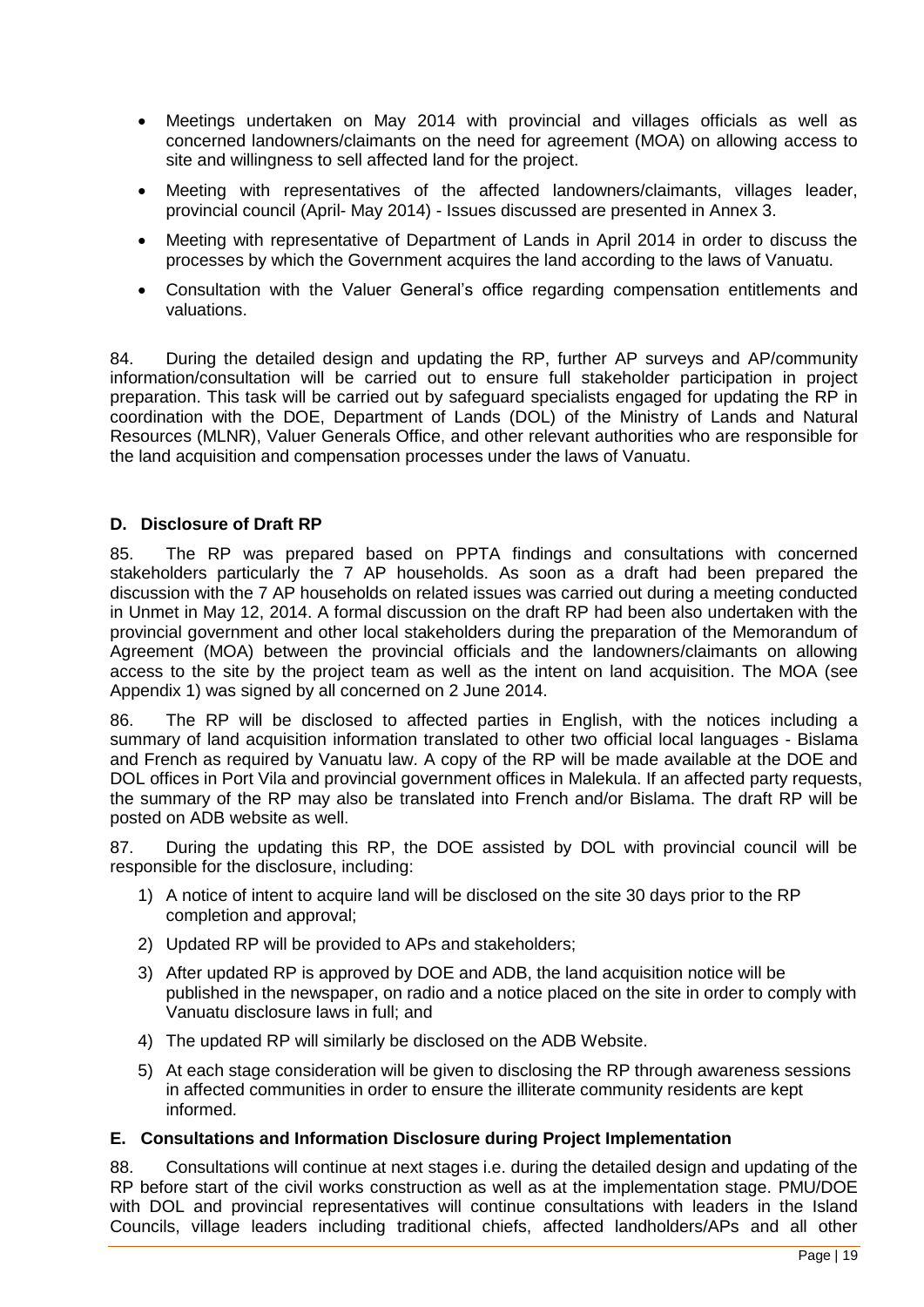interested members of the community. Separate meetings will also be organised with women to continue to understand and discuss their preferences and concerns at that stage.

89. DOE in coordination with DOL and provincial government will finalise the size of affected land and the boundaries of parcels will be marked and recorded in the presence of APs. DOE and DOL will also inform affected landholders/claimants about the policies and procedures regarding land acquisition and compensation according to the RP. Specific terms of land acquisition and compensation rates as well as grievance redress procedures will be explained to APs. In addition, DOE/DOL and Councils will inform the landowners when and how compensation will be paid.

90. During project implementation, AP/public consultation and awareness will be continued through regular meetings organised by the resettlement specialists (TORs - Appendix 4). These will be used to ensure that APs are aware of the construction implementation plans, detailed design and updated RP implementation. They will also identify with the APs any RP implementation problems and will undertake timely remedial actions.

# **VI. GRIEVANCE REDRESS MECHANISM**

<span id="page-20-0"></span>91. There are traditional village level mechanisms as well as legal systems to address local issues. Council of chiefs or community leaders play key roles in resolving community or social disputes at local level. There are courts including a Customary Land Tribunal set up at the provincial level to formally hear and adjudicate on matters related to customary land. The project will use or adapt existing mechanisms to resolve local social and land ownership issues as well as set up a project level grievance redress mechanism (GRM) to resolve project specific grievances. The key functions of the GRM are to (i) receive, record and prioritize the grievances; (ii) settle the grievances in consultation with complainant(s) and other stakeholders; (iii) inform the aggrieved parties about the solutions; and (iv) forward the cases to appropriate levels.

#### **Community Level Mechanism**

92. The project will coordinate with council of chiefs to resolve matters related to internal village affairs such as distribution of compensation among family members. To support and supplement the roles of council of chiefs, a community-level Committee made up of community leaders, landowners/APs representatives and representative of provincial/island councils will be set up. The committee will elect a Chair which is expected to be a senior village chief to coordinate its matters. Any community related complaints are to be submitted to the Committee through the Chair, who will inform the PMU verbally or in writing of complaints/grievance referred to it. The committee will meet in the case a complaint is lodged.<sup>9</sup> PMU staff may facilitate but will not take any side in the committee deliberation. The meeting will be chaired by the village chief; proceedings and outcome of meetings will be fully documented and PMU staff may assist in this process. The Committee will decide on a particular case within 1 month of the complaint being lodged. In the event that the Chair himself is a party to a case being reviewed, the committee meetings on this particular case will be chaired by a senior committee member.

93. In addition to resolving disputes, the PMU will also work with the community-level committee to develop community consensus and to ensure local support to the subproject.

#### **Project-Level Mechanism**

 $\overline{a}$ 

94. In order to receive and facilitate the resolution of APs' any concerns, complaints, or grievances about the project's social and environmental safeguards performance, a subproject level GRM will be established at the subproject level. The GRM will address APs' concerns and complaints promptly and transparently and this will be gender responsive and readily accessible to

<sup>9</sup> A complaint may be lodged with the PMU if the complaint is to be lodged prior to a committee being set-up, which in this case, the PMU will be obligated to set up the community level committee to hear the Grievance. The PMU will set up the Community level committee immediately within 5 days of the complaint submission.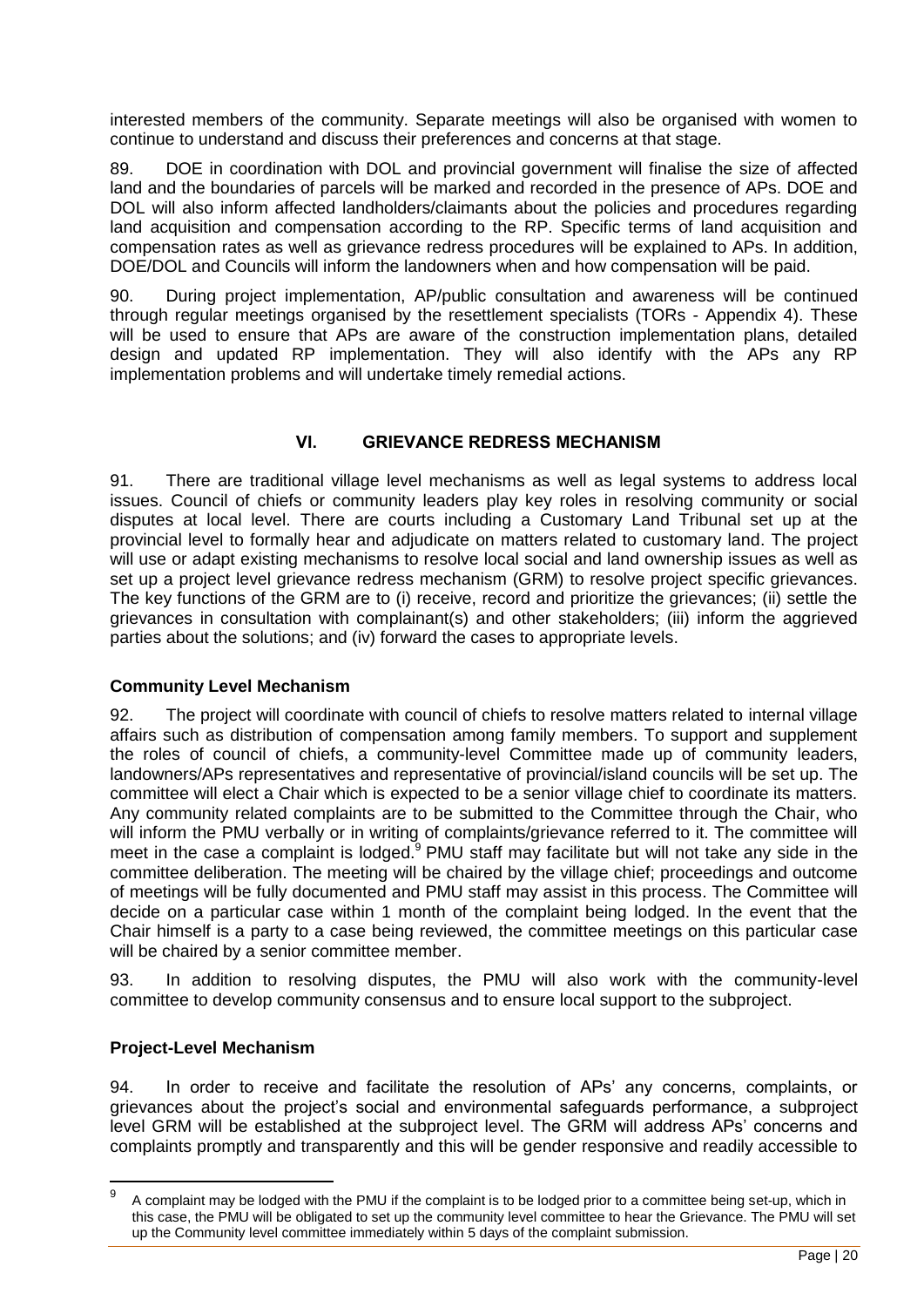all APs at no costs. It will not however impede APs access to Vanuatu's traditional as well as legal remedies.

95. The PMU's subproject manager supported by its staff and consultants will be the grievance focal point to receive, review and address project-related concerns and to facilitate resolve land related disputes in coordination with the government authorities. When subproject implementation starts, a sign will be erected at all sites providing the public with updated project information and summarizing the grievance redress mechanism process including contact details of relevant person at the PMU.

96. All project-related complaint will be recorded and investigated by the PMU in coordination with relevant authorities. The PMU will inform DOE and provincial government soon after any complaint it receives. A complaints register will be maintained which will show the details and nature of the complaint, the complainant, the date and actions taken as a result of the investigation. All corrective actions and complaints responses carried out on site will be documented. The PMU will include this information in its progress reports to the ADB as well.

97. Any APs or village leader/chief can take a grievance to the PMU or its site office. On receipt of a complaint in any form (in person, telephone, written), the PMU focal officer for respective site/subproject will log the details in a complaints register. The PMU will review and find a solution to the problem within two weeks in consultation with village or traditional chief and relevant stakeholders. Then PMU will report back the outcome of the review to the village/traditional chief and APs. If the complainant is dissatisfied with the outcome at the PMU level, or have received no advice in the allotted time period, he or she can take grievance to DOE. The DOE will review the grievance and report back the outcome of the review within a month. The PMU or DOE will not impede APs access to legal system; at any time complainants can take the matter to appropriate court.

98. Table 4 below sets out the process to resolve any project related grievances.

| <b>Stage</b>                                         | <b>Process</b>                                                           | <b>Duration</b>              |  |
|------------------------------------------------------|--------------------------------------------------------------------------|------------------------------|--|
|                                                      | Affected Person (AP)/village elected or traditional chief                | Any time                     |  |
|                                                      | takes grievance to PMU                                                   |                              |  |
| $\mathcal{P}$                                        | PMU reviews and finds solution to the problem in                         | Within two weeks             |  |
|                                                      | consultation with village or traditional chief and relevant              |                              |  |
|                                                      | agencies                                                                 |                              |  |
| 3                                                    | PMU reports back an outcome to village/traditional chief/AP              | 1 week                       |  |
|                                                      | If unresolved or not satisfied with the outcome at PMU level             |                              |  |
| 4                                                    | AP/village or traditional chief take grievance to relevant               | Within 1 month of receipt of |  |
|                                                      | authority                                                                | decision in step 3           |  |
| 5                                                    | DOE reviews and find a solution                                          | 1 month                      |  |
| 6                                                    | DOE reports back the solution/decision to AP/village or                  | 1 week                       |  |
|                                                      | traditional chief                                                        |                              |  |
| If unresolved or at any stage if AP is not satisfied |                                                                          |                              |  |
|                                                      | AP/village or traditional chief can take the matter to appropriate court | As per judicial system       |  |

**Table 4: Grievance Redress Process**

# **Judicial System: Customary Land Tribunal and Courts**

99. If not satisfied with the Project level decision or at any time, the complainant may choose to appeal to the legal or judicial system as per the Vanuatu law. Under the law and current procedures in Vanuatu, the complaints procedure can last up to 30-days. The decision of the tribunal or court is generally final, unless the decision is appealed. Appeals may be made to the court at a higher level in the case that the customary tribunal or local court procedures were faulty in the specific case. The judicial system or the judiciary is the last level where the aggrieved party may raise his complaint.

100. The jurisdictions of courts are described in below: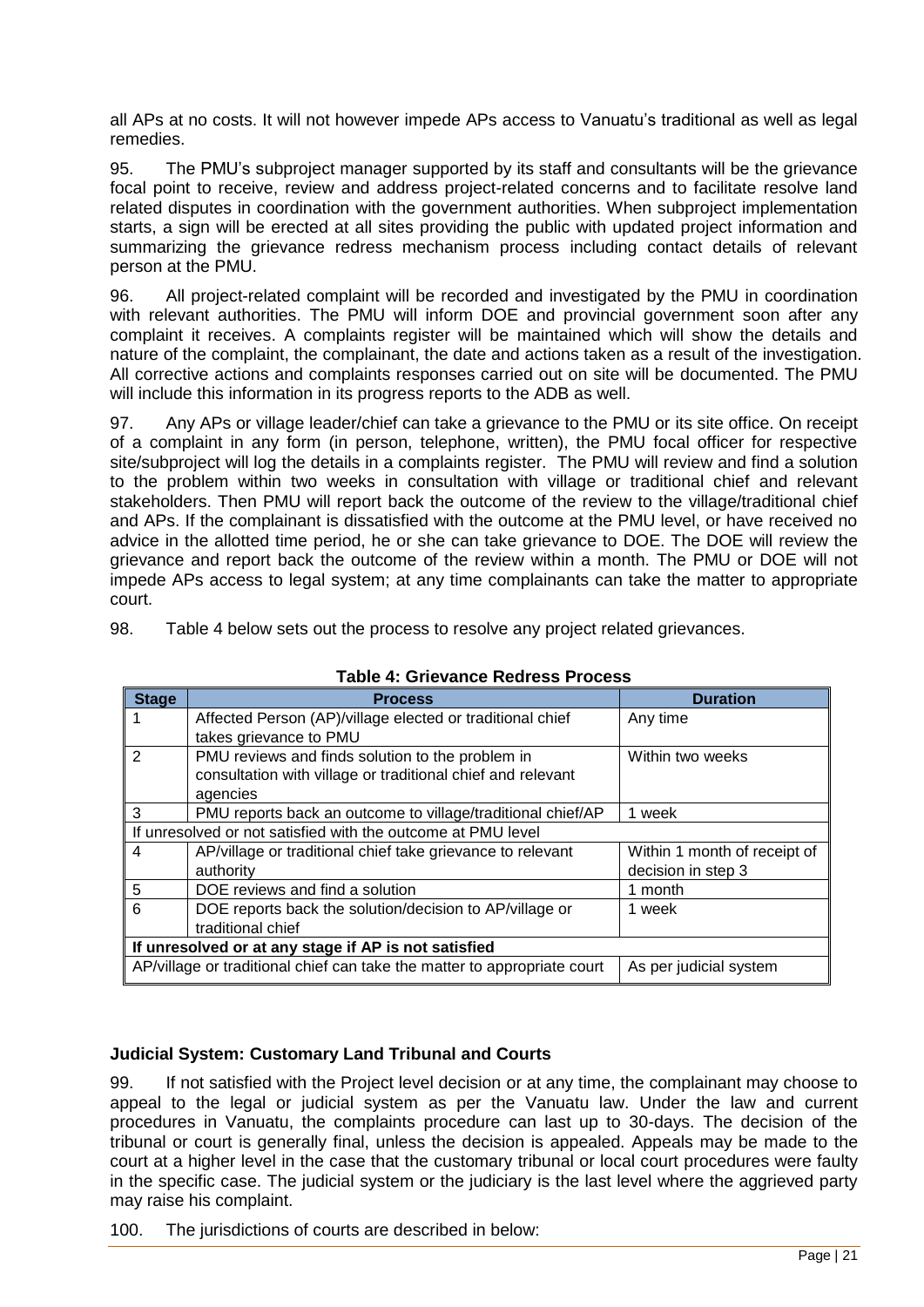- Customary land tribunals (Nakamal and Area Land Tribunal) have jurisdictions on the customary land ownership and related matters.
- The Island Court has jurisdiction over causes or matters in which all the parties are residents or within the territorial jurisdiction of the court. It cannot hear and decide civil cases relating to lands, except for appeals over tribunals' decisions.
- The Magistrate Court has jurisdiction to try and decide civil proceedings where amount or value of property involved is not more than 1 million vatu. It can also hear and decide criminal complaints.
- The Supreme Court has unlimited jurisdiction to hear and decide civil and criminal cases, but will not hear customary landownership cases according except for appeals over lower courts' decisions.
- The Court of Appeals Decisions of the Supreme Court may be appealed to the Court of Appeals except on cases that originate from the Island court.

101. The project's land related disputes, if not resolved at community-level, will be resolved by the customary land tribunal. The government has recently set up a customary land management office including in Malekula and the PMU will coordinate with this office to arrange determination of the land ownership of the hydropower site before the RP is updated.

# **VII. LEGAL AND POLICY FRAMEWORK**

<span id="page-22-0"></span>102. The policy framework for the Project is based on the ADB's safeguard requirements on involuntary resettlement as embedded in the Safeguards Policy Statement (SPS) and the laws of Vanuatu. Where differences exist between the local laws and ADB requirements, the resettlement policy will be resolved in favour of the latter.

# <span id="page-22-1"></span>**A. Vanuatu Laws on Land Acquisition and Resettlement**

103. Land acquisition, resettlement and associated land issues are recognised in legal terms in Vanuatu by the Constitution and more than 10 laws (or Acts). This section presents a brief overview of the salient national legal instruments pertaining to land acquisition and resettlement.

#### **1. Constitution of Vanuatu**

104. The Constitution of the Republic of Vanuatu came into being on 30 July 1980. The Constitution, "as the supreme Law of Vanuatu", contains 2 relevant sections which have relation to land acquisition and resettlement.

105. Chapter 5, Articles 29 to 32, of the Constitution refers to the "National Council of Chiefs". Of relevance is the Article 30 which recognises the National Council of Chiefs membership having the competence to discuss, and may be consulted on, any issue related to customs, culture and its preservation in any matter, as required by the National Government.

106. Although a very short Chapter, considering the traditional ties between Vanuatu nationals and the land, Chapter 12 of the Constitution of the Republic of Vanuatu is devoted to land. Most discussions related to land have centred on Articles 30 (in Chapter 5) and Articles 73, 74, 75 and 76 of Chapter 12. Nine articles from 73 to 81 are relevant to land acquisition and resettlement depending upon the situation. This states that all land is owned by its traditional, customary owners; parliament prescribes the criteria for compensation payment for land; the Government may own and acquire land for State interest and may redistribute land away from traditional owners, in such cases as informal settlements and relocating of residents from other islands; and disputes in land ownership will be resolved through appropriate process.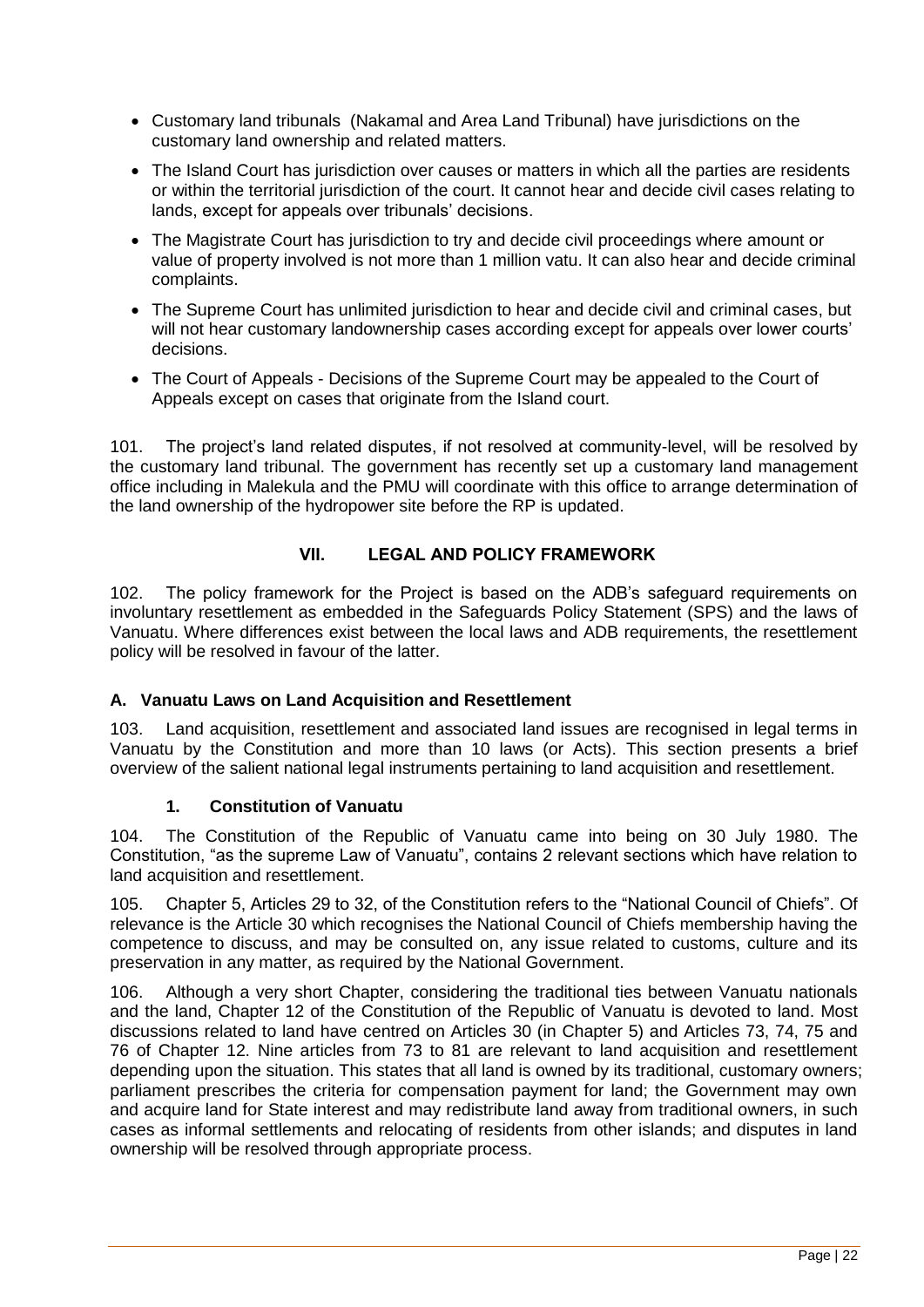# **2. Legal Acts Pertaining to Land Acquisition and Resettlement**

107. As previously mentioned, there are several Acts related to Land Acquisition and Resettlement. The primary ones included herein relate to the land acquisition and land ownership/development/usage include as follows:

- 1) The Land Acquisition Act N° 5 of 1992 (Amendment Act N° 34 of 2000) is the key law directly related to Land Acquisition and Resettlement. This Act gives the Minister for Lands and Natural Resources powers to acquire land on the Government' behalf. It provides for the compensation for damages made during the process of land valuation, compensation entitlements for land and for rents and business losses, basic rights for grievance and appeals, and notice periods. This Act does recognise market value compensation for land but is vague in compensation entitlements for rents and businesses. There is well documented evidence as to how compensation is determined for land acquisition and structures. There is however no published compensation method to determine compensation for losses in income to business and for vulnerable (female headed households, poor, elderly and landless) affected people.
- 2) Land Reform Act 35 (1980 and updated 1981, 1983, 1985, 1992, 2000 & 2013) : This Act specifies that all land titles will be customary or transferred to the traditional owners, whose percentage can be traced back locally to 200 years. It outlines specifically about indigenous owners and the non-indigenous land users.
- 3) Customary Land Management Act (2014): As per the title, this Act details management of customary land including the dispute resolution through Nakamal and land Tribunals and process for affected persons to appeal the Nakamal/tribunal's decisions.
- 4) Valuation of Land Act N° 22 (2002) relates to the organisation of the "Valuer General" Office and their role. The Act does not stipulate approach to valuation of the land, structures, etc, which is more directly related to the "Land Acquisition Act".
- 5) Land Surveyors Act  $N^{\circ}$  11 (1984): This is basically a code of conduct, or a terms of reference for registered land surveyors, whom must be registered through the Land Surveyors Board.
- 6) Land Leases Act (1983): The Act details the rights and obligations of person or entities entering into an arrangement or agreement with another person and/or entity for the use of land under a lease or rent agreement.

# **3. Current Practices in Land Acquisition and Resettlement for Public Purposes in Vanuatu**

# **a. Identification of areas for acquisition**

108. A majority of Government's land acquisition in Vanuatu has been for smaller social services projects such as for village health facilities and educational institutions. More recently, apart from Tanna airport, in Port Vila the Government has acquired land along the river at Freswota in order to maintain a level of river protection and reduce urban encroachment issues. The Sarakata HPP land acquisition and compensation is the most significant experience in the power sector. A separate Due Diligence/Social Compliance Audit Report for Sarakata HPP provides a comprehensive documentation of the process and outcome.

109. In the year prior to an infrastructure development project, each Ministry and other Government agencies develop their work plans for the following fiscal year. This is inclusive of the other feasibility study requirements such as budgeting, environmental, engineering etc. At this time proposals for projects where land acquisition is involved should be submitted. This is subject to the approval of the Council of Ministers. There is no minimum standard that requires the projects to minimise land acquisition and impact on the community.

110. The government is in the process of customary land management offices including land tribunals in each province of the country especially to assist in settling customary land disputes. Customary lands identification is still an ongoing process since 1980 given that there are limited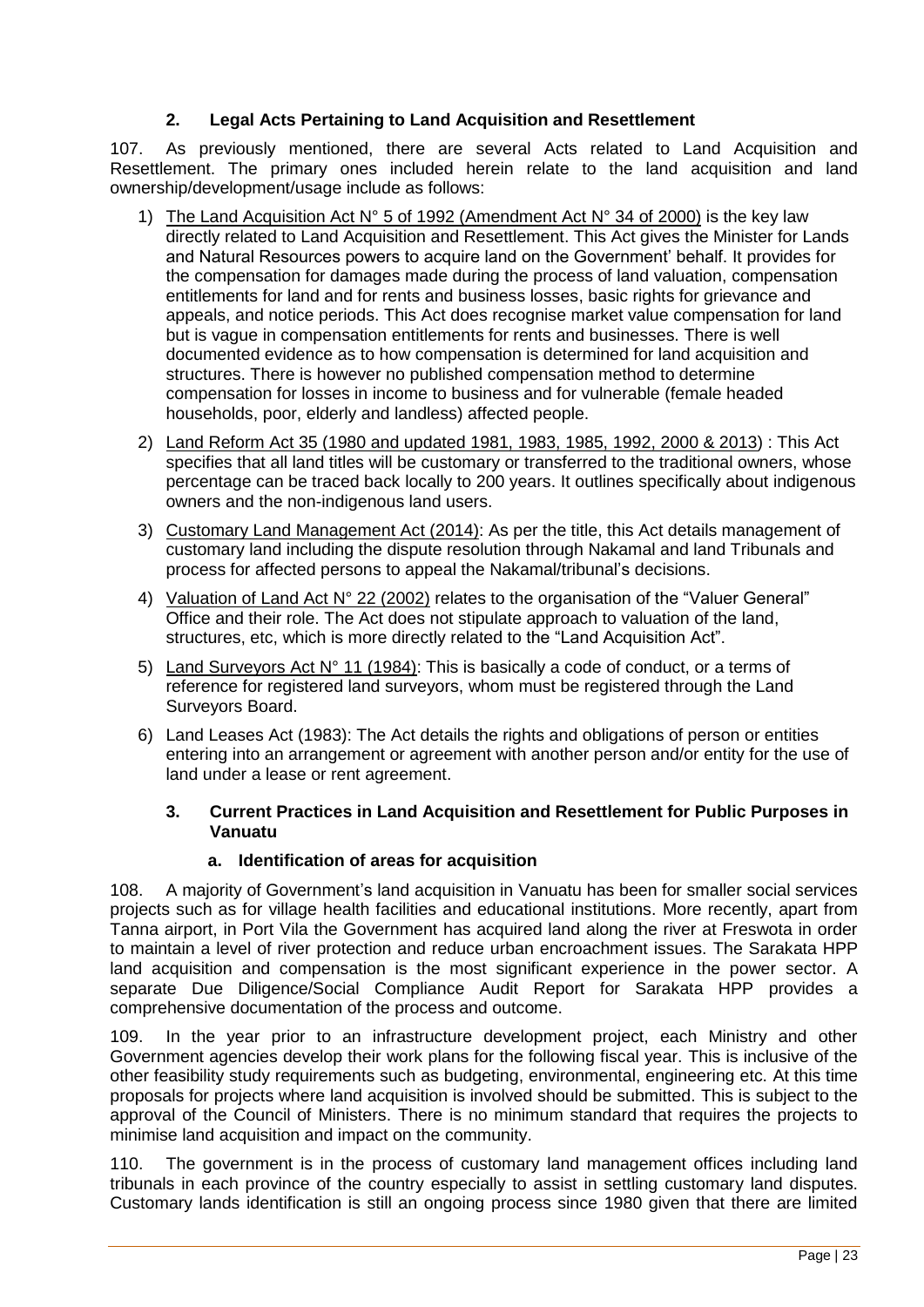records to prove the ties of people to a certain plot(s) of land that must show to go back over 200 years.

# **b. The process for land acquisition**

111. On an annual basis, the Government allocates in its National budget 200 million Vatu for Government Land Acquisition projects. According to MLNR, if the budget is not spent the remaining amount accrues on top of the normal, annual 200 million Vatu budget. In the event that the budget is used up but finances still required, the Government and Ministry executing a project is responsible to find further finances to cover the necessary Land Acquisition budget requirement.

112. Once an area of land is selected by the Government for the government project, a notice signed by the Minister of MLNR is provided to the customary owners/title holders and a public notice is erected in full public view. The notice is made for a minimum of 30 days.

113. After this period, the land is assessed and valued. The land valuation is stipulated by Land Acquisition Act that generally involves the following:

- 1) Lease type residential/agricultural/commercial/special industrial.
- 2) Marketability number of properties marketed nearby in recent times and price range of those transactions
- 3) Physical characteristics terrain, vegetation, soil type, improvements made and area.
- 4) Intangibles interest, customary and other resource rights attached.

114. According to the MLNR, valuations include both Land and structures affected and may include value of income produced from land. However, this does not include "non-land producing" incomes such as income from shop business etc.

115. Any damage to the land, caused by valuation investigations is liable for compensation to the existing owners. Once the valuation has been made and signed by the Minister, the owners have 30 days to file objections. At the same time, the MLNR must disclose information on the valuation and proposed land acquisition over a 30-day period by Radio at least 3 times on separate occasions, in one national newspaper each week, on the main notice boards and on the land itself. Objections must be lodged within this 30 days period. On the decision by the Minister, the objector may appeal the Ministers decision through the Supreme Court of Vanuatu. However, if the issues are related to tradition and custom, then the National Council of Chiefs may be consulted if necessary.

#### **c. Carrying out the acquisition of land/structures**

116. After a 30 day notice period, and as long as all conflict claims and complaints are resolved, the actual compensation processes can then commence. The Ministry of Lands is responsible for this process, monitored by the Ministry of Finance and Economic Management (MFEM). However, this stage may include complaints about the process of valuation to compensation itself; and process of the assessment of disputes. This is generally supposed to be settled through the Customary Lands Tribunal or if unresolved through the Supreme Court system.

# **d. Negotiation process in land acquisition**

117. The Land Acquisition Act No. 5 of 1992 (amendment) Act No.34 of 2000 stipulates the processes and procedures on negotiation for land acquisition. It involves the following:

- The Government to serve a 30-day notice of its intention to acquire land.
- The Notice would be posted in public conspicuous places near the land to be acquired in 3 languages (Bislama, English and French) as well as published in newspaper both local and national.
- The notice will include specification that if there are objections to the proposed acquisition such would have to be conveyed to the land officer not less than 30 days from the date on which such notice is given.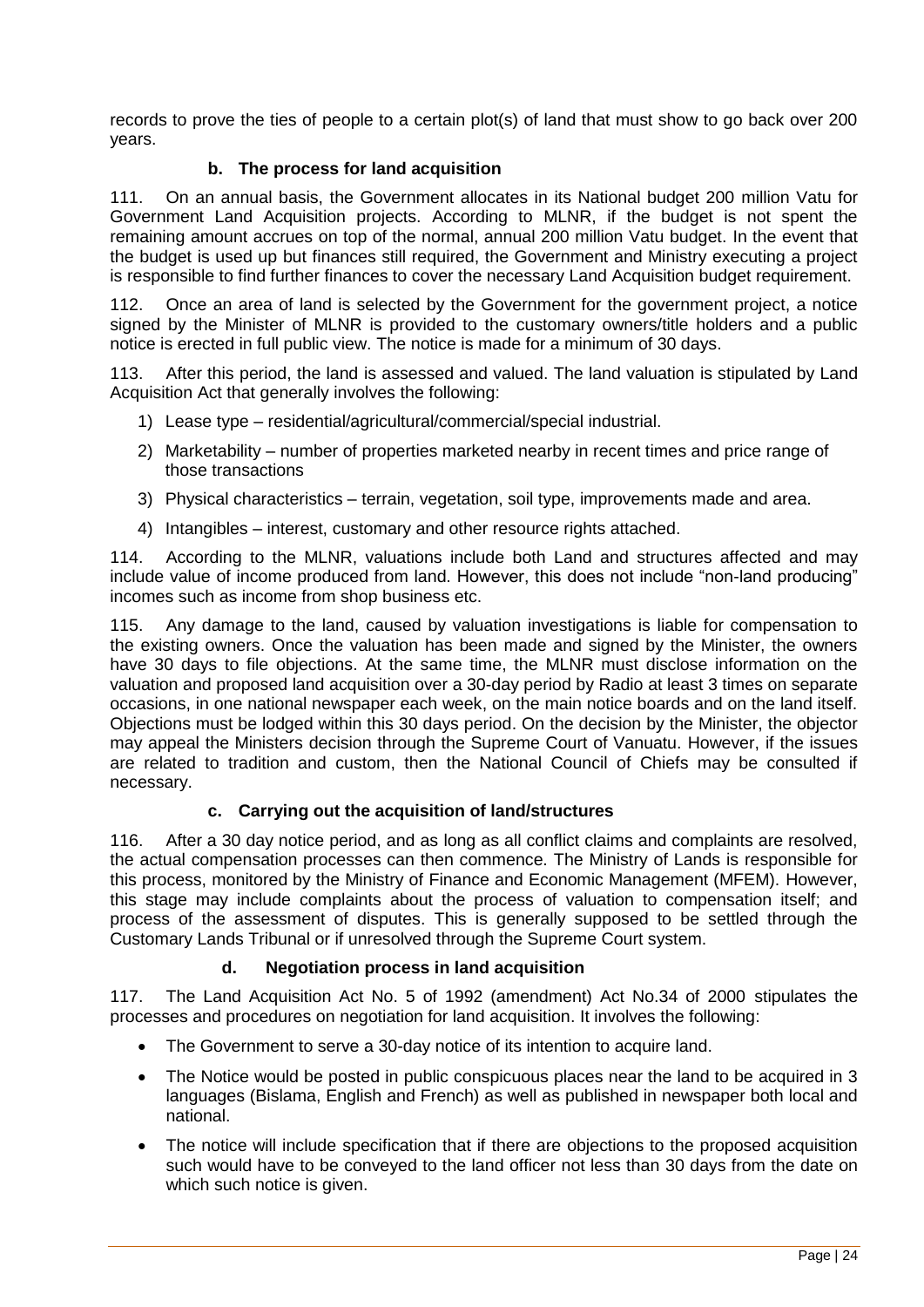- Furthermore the notice will state that claims for compensation for the acquisition of that land or easement may be made to the acquiring officer;
- In case there are conflicts in terms of land ownership and claim, the issue shall be referred to the local land tribunal for review and resolution. A notice is given to the landowners/claimants to make known their claim to the local land tribunal. At the end of the specified period the land tribunal proceed to make its decision on who the rightful customary landowners are.
- The Government through the acquiring officer will request the customary landowners to propose compensation taking into consideration market value of land during the time of publication of notice, damage made to the land resulting from the activities undertaken in regard to land acquisition objective, loss of income as result of the loss of land as well as displacement or relocation as a result of land acquisition. The acquiring officer through his principals shall likewise prepare his own estimate.
- The Government would compare the requested compensation package of the customary landowners with that of the Government (Valuer General). The estimate to be provided by the Valuer General is the final valuation of the Government; if the custom owners still reject the said valuation their recourse is to appeal to the Supreme Court.
- If a determination on compensation is made and no appeal is made, the decision of the acquiring officer is final.

# <span id="page-25-0"></span>**B. ADB's Policy on Involuntary Resettlement**

118. The ADB Safeguards Policy Statement (SPS) requires ADB-assisted projects to (i) avoid resettlement impacts wherever possible; ii) minimise impacts by exploring project design alternatives; iii) enhance, or at least restore the livelihoods of all APs in real terms relative to preproject levels; and iv) improve the standards of living of the affected poor and other vulnerable. It covers both economic and physical displacement.

- 119. The key principles of the ADB safeguards policy on resettlement are as follows:
	- 1) Screen early the projects resettlement impacts and risks.
	- 2) Carry out meaningful consultations with participation of APs, inform all APs of their entitlements and resettlement options paying particular attention to the needs of vulnerable groups.
	- 3) Establish a grievance mechanism.
	- 4) Improve, or at least restore the livelihoods of all APs through (i) land-based resettlement or cash compensation at replacement value as relevant, (ii) prompt replacement of assets, iii) Prompt compensation at full replacement cost, and iv) additional revenues and services through benefit sharing schemes where possible.
	- 5) Provide APs with needed assistance including: i) if there is relocation, secured tenure to relocation and better housing; ii) transitional support and development assistance; and iii) civic infrastructure and community services as required.
	- 6) Improve the standards of living of the affected poor and vulnerable groups to at least national minimum standards.
	- 7) Develop procedure in a transparent, consistent and equitable manner if land acquisition is through negotiated settlement.
	- 8) Ensure that APs without titles are eligible for resettlement assistance and compensation for loss of non-land assets.
	- 9) Prepare a RP elaborating on APs entitlements, income and livelihood restoration strategy and so on.
	- 10) Disclose a RP in an accessible place and a form and languages understandable to the APs and other stakeholders.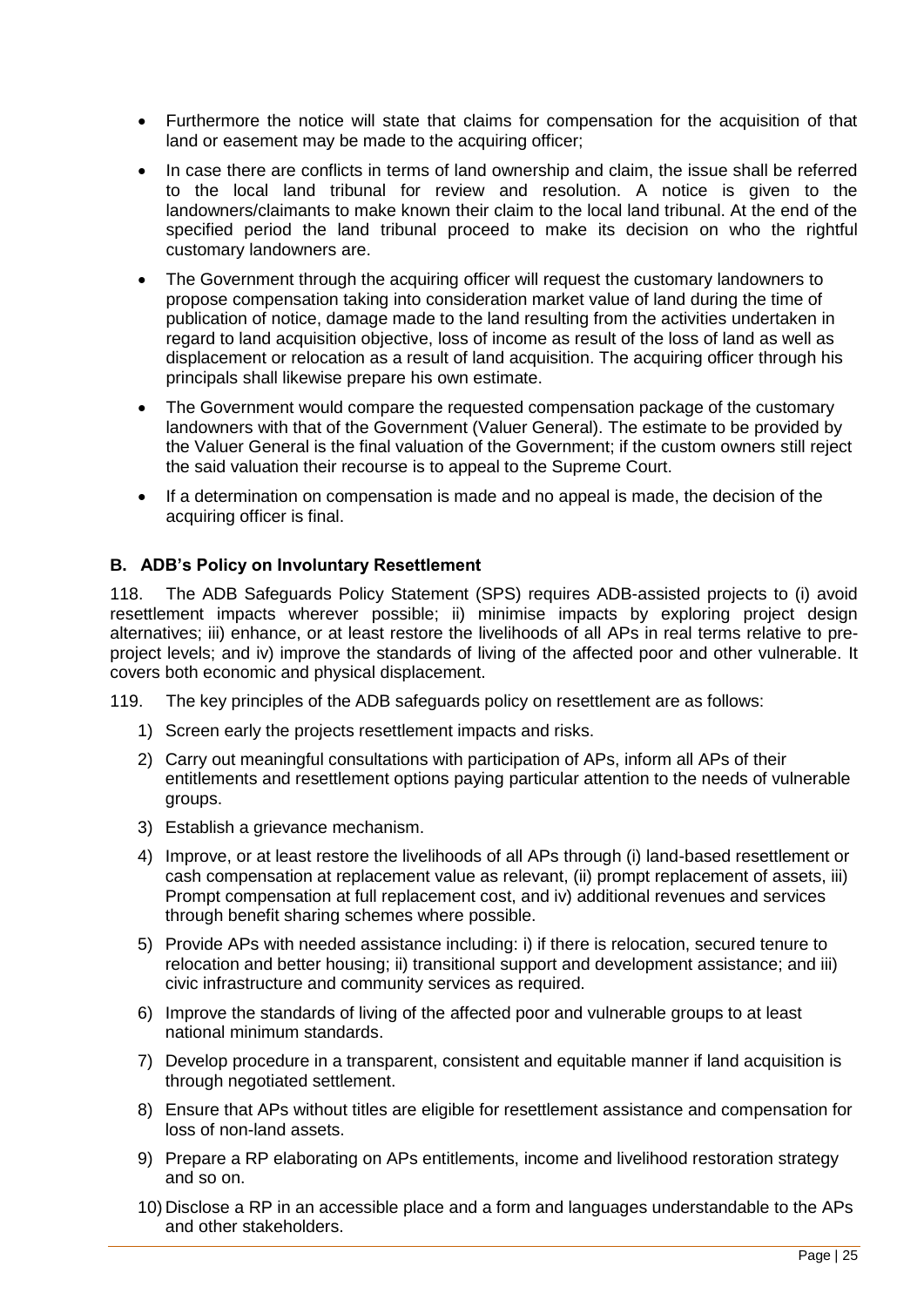- 11) Conceive and execute resettlement as part of a development project or program.
- 12) Provide compensation and other entitlements before physical or economic displacement.
- 13) Monitor and assess resettlement outcomes and their impacts on the standards of living of APs.

#### <span id="page-26-0"></span>**C. Policy Differences and Reconciliation**

120. A comparison between ADB policies and the laws and practices of land acquisition and resettlement used by the Government of Vanuatu has been conducted and a summary follows in **Table 10**. Any differences between the laws and practices of the Government of Vanuatu and ADB SPS will be resolved in favour of the latter by adopting the gap filling measures.

**Table 10 - Comparison of Land Acquisition and Resettlement in Vanuatu and ADBs SPS 2009**

| <b>SN</b>      | ADB SPS 2009 Safeguards                                                                                                                                                                                   | <b>Comparisons to Vanuatu Law</b>                                                                                                                                                                                                                                                                                                                                                                                                       | <b>Gap filling measures</b>                                                                                                                                                                                                                        |
|----------------|-----------------------------------------------------------------------------------------------------------------------------------------------------------------------------------------------------------|-----------------------------------------------------------------------------------------------------------------------------------------------------------------------------------------------------------------------------------------------------------------------------------------------------------------------------------------------------------------------------------------------------------------------------------------|----------------------------------------------------------------------------------------------------------------------------------------------------------------------------------------------------------------------------------------------------|
| $\mathbf{1}$   | Avoid resettlement impacts<br>wherever possible.                                                                                                                                                          | There is no minimum standard that<br>requires the projects to avoid resettlement<br>impacts.                                                                                                                                                                                                                                                                                                                                            | The Project will ensure that<br>resettlement and land acquisition<br>impacts are avoided, wherever<br>possible.                                                                                                                                    |
| 2              | Minimise impacts by exploring<br>project design alternatives                                                                                                                                              | There is no minimum standard that<br>requires the projects to minimise land<br>acquisition and impact on the community                                                                                                                                                                                                                                                                                                                  | The Project will ensure resettlement<br>and land acquisition and impacts<br>are minimised wherever possible by<br>exploring design options.                                                                                                        |
| 3              | Enhance, or at least restore<br>the livelihoods of all APs in<br>real terms relative to pre-<br>project levels.                                                                                           | Compensation is determined based on<br>issues including land type, crops etc.<br>However, this does not include "non-land<br>producing" incomes such as income from<br>shop business etc. It also does not<br>necessarily require that conditions of the                                                                                                                                                                                | The project is not expected to<br>impact any businesses. If any, they<br>and their employees (if any) will be<br>compensated.                                                                                                                      |
|                |                                                                                                                                                                                                           | APs be the same or better than pre-project<br>situation.                                                                                                                                                                                                                                                                                                                                                                                | The RP adopts the objective that<br>APs living standard is restored or<br>improved.                                                                                                                                                                |
| 4              | Improve the standards of<br>living of the affected poor and<br>other vulnerable. It covers<br>both economic and physical<br>displacement                                                                  | Laws and practices in Vanuatu do not<br>recognise the standards of living of the<br>poor and vulnerable, in determining<br>compensation for land acquisition and<br>resettlement per-se.                                                                                                                                                                                                                                                | The RP will include assistance for<br>vulnerable APs to improve living<br>standards.                                                                                                                                                               |
| 5              | Screen early, the projects<br>resettlement impacts and<br>risks                                                                                                                                           | Laws and practices in Vanuatu relating to<br><b>Government Capital Works Projects</b><br>require that the Project budget considers<br>and includes associated resettlement and<br>land acquisition costs. However, there are<br>no other assessments of resettlement<br>impacts required prior to budget approval,<br>hence capital works commencing.                                                                                   | The project has screen the<br>resettlement impacts and prepared<br>the RP.                                                                                                                                                                         |
| 6              | Carry out meaningful<br>consultations with<br>participation of APs inform all<br>APs of their entitlements and<br>resettlement options. Pay<br>particular attention to the<br>needs of vulnerable groups. | The law and current practices require the<br>land acquisition and relocation notices to<br>be disclosed several times over radio and<br>in the printed media over a 1-month period,<br>as well as display on-site. However, there<br>is no recognition of vulnerable groups nor<br>the consultation with or participation of APs<br>at any part of the process, except in the<br>case of people given opportunity to make<br>objections | The RP includes measures on<br>consultation and disclosure,<br>including particular attention to<br>vulnerable groups.                                                                                                                             |
| $\overline{7}$ | Establish a grievance<br>mechanism                                                                                                                                                                        | Vanuatu already has traditional grievance<br>redress system for general village matters.<br>MLNR has also recently been set up at<br>Provincial level a Customary Land<br>Tribunal.                                                                                                                                                                                                                                                     | The project will use the existing<br>systems as well as establish project<br>level grievance redress system.<br>This will allow AP participation,<br>relatively rapid action and results,<br>and coordinate with existing<br>grievance procedures. |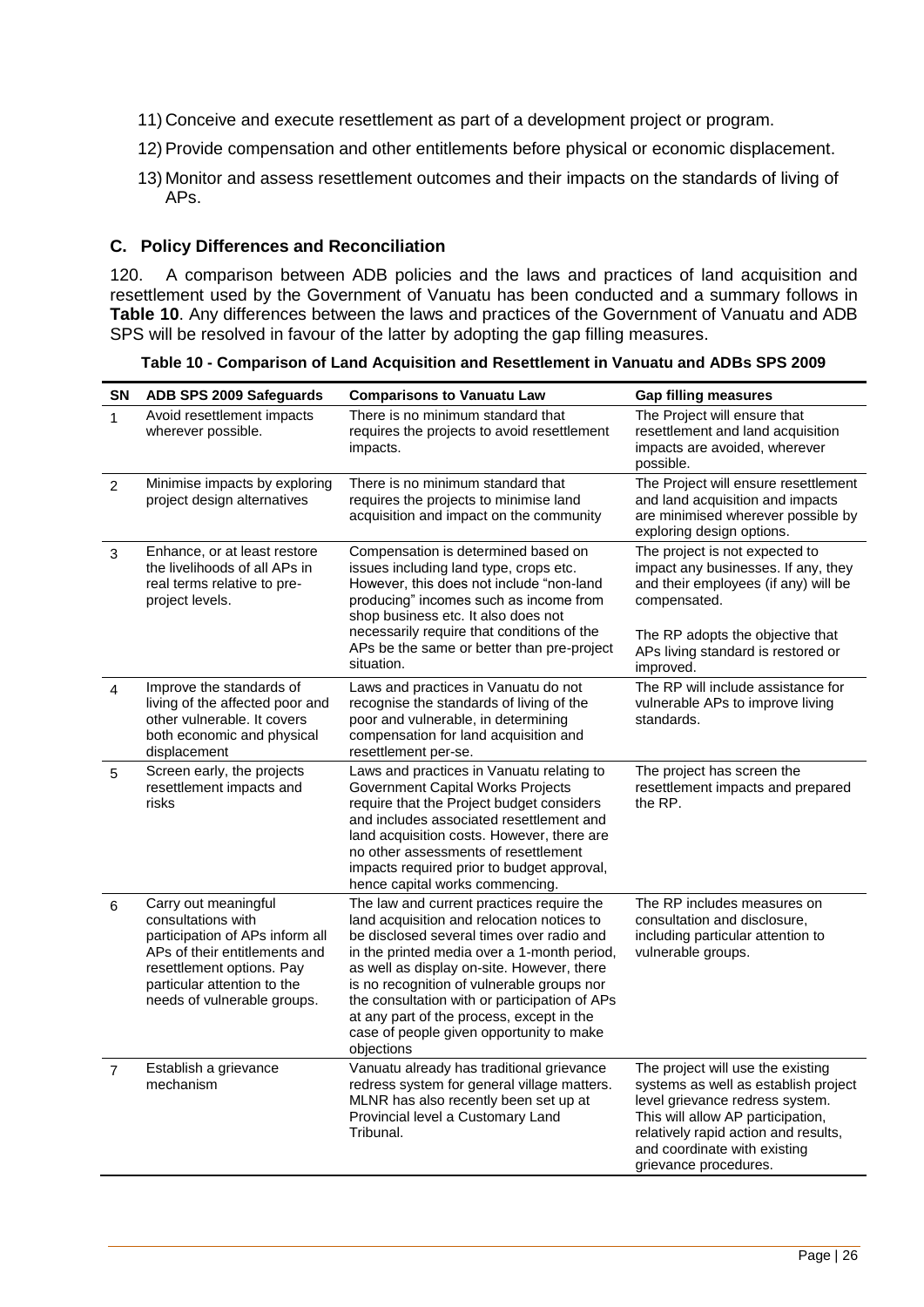| <b>SN</b> | ADB SPS 2009 Safeguards                                                                                                                                                                                                                                                  | <b>Comparisons to Vanuatu Law</b>                                                                                                                                                                                                                                                                                                                                                                                                                                                                                                                                                   | <b>Gap filling measures</b>                                                                                                                                                                                                                         |
|-----------|--------------------------------------------------------------------------------------------------------------------------------------------------------------------------------------------------------------------------------------------------------------------------|-------------------------------------------------------------------------------------------------------------------------------------------------------------------------------------------------------------------------------------------------------------------------------------------------------------------------------------------------------------------------------------------------------------------------------------------------------------------------------------------------------------------------------------------------------------------------------------|-----------------------------------------------------------------------------------------------------------------------------------------------------------------------------------------------------------------------------------------------------|
| 8         | Improve, or at least restore<br>the livelihoods of all APs<br>through (i) land-based<br>resettlement or cash<br>compensation at replacement<br>value as relevant, (ii) prompt<br>replacement of assets, iii)<br>Prompt compensation at full<br>replacement cost, and iv) | In Vanuatu valuation of land is stipulated<br>by Law and is conducted based on several<br>factors regarding that specific plot of<br>affected land such as lease and ownership<br>type; location of property; amenities;<br>market price of nearby properties; physical<br>land characteristics; and intangibles.<br>The law specifically points out times for                                                                                                                                                                                                                      | Land is valued by Valuer General in<br>MLNR. The VG will be used to<br>determine compensation<br>requirements relating to land, land-<br>based income losses. All<br>compensation will be at<br>replacement cost based on existing<br>market rates. |
|           | additional revenues and<br>services through benefit<br>sharing schemes where<br>possible.                                                                                                                                                                                | disclosure prior to valuation, time for<br>objection to valuation and acquisition of<br>lands and assets. However, the law does<br>not provide any clauses for compensation,<br>income restoration and entitlements to be<br>provided to the AP in "prompt" manner.                                                                                                                                                                                                                                                                                                                 | Compensation will be provided<br>promptly.                                                                                                                                                                                                          |
| 9         | Provide APs with needed<br>assistance including i) if there<br>is relocation, secured tenure<br>to relocation and better<br>housing; ii) transitional<br>support and development<br>assistance; and iii) civic<br>infrastructure and community<br>services as required.  | In Vanuatu, land acquisition, resettlement<br>and compensation for land-based losses<br>are included under the law. However,<br>impacts on business and their employees<br>are less clear and there is no recognisable<br>transitional support mechanism under the<br>law.                                                                                                                                                                                                                                                                                                          | ADB SPS 2009 will be enforced in<br>supplementing the Law of Vanuatu<br>by covering transition assistance,<br>compensation for business and<br>employees (if impacted) in the RP.                                                                   |
| 10        | Develop procedure in a<br>transparent, consistent and<br>equitable manner if land<br>acquisition is through<br>negotiated settlement                                                                                                                                     | Vanuatu laws provide procedures on<br>negotiation for land acquisition, lease or<br>purchase.                                                                                                                                                                                                                                                                                                                                                                                                                                                                                       | Vanuatu laws and practices as well<br>as SPS provision on negotiations<br>will be followed by the project.                                                                                                                                          |
| 11        | Ensure that APs without titles<br>are eligible for resettlement<br>assistance and compensation<br>for loss of non-land assets                                                                                                                                            | Laws have no clauses that recognise<br>encroachers in any way to be entitled or<br>NOT entitled to compensation or<br>rehabilitation.                                                                                                                                                                                                                                                                                                                                                                                                                                               | ADB SPS 2009 will be enforced to<br>recognise encroachers (if any) who<br>are affected at the time of the<br>census/detailed measurement<br>survey conducted for the RP.                                                                            |
| 12        | Prepare an RP elaborating on<br>APs entitlements, income and<br>livelihood restoration strategy<br>and so on                                                                                                                                                             | Under Vanuatu Law, land acquisition and<br>resettlement and compensation is carried<br>out focusing on households affected and<br>the values of the land a structures affected.<br>However, an RP per-se is not necessarily<br>required.                                                                                                                                                                                                                                                                                                                                            | An RP is prepared and will be<br>updated at the time of detailed<br>design.                                                                                                                                                                         |
| 13        | Disclose a RP in an<br>accessible place and a form<br>and languages<br>understandable to the<br>APs/DPs and other<br>stakeholders                                                                                                                                        | Although the Law does not require an<br>actual RP to be prepared, its clauses do<br>necessitate notices and official valuations<br>by the MLNR to be prepared. The law and<br>current practices also require that land<br>acquisition and relocation notices for a<br>specific site be disclosed several times<br>over radio and in the printed media over a<br>1-month period, as well as display on-site.<br>However, only the radio would be useful for<br>the illiterate to become informed of any<br>pending land acquisition and resettlement<br>activity on a specific site. | This practice will be followed in<br>addition to the disclosure of the RP<br>at local level as well as posting on<br>the ADB website. For illiterate APs,<br>further disclosures through public<br>meeting will be held.                            |
| 14        | Conceive and execute<br>resettlement as part of a<br>development project or<br>programme                                                                                                                                                                                 | The MLNR does have a 200 Million Vatu<br>budget for Land acquisition and<br>resettlement for Capital Works Projects<br>allocated on an annual basis. The year<br>prior to an infrastructure development<br>project, Government agencies will develop<br>their work plans for the following fiscal<br>year. At this time proposals for projects<br>where land acquisition is involved should<br>be submitted. This is subject to the<br>approval of the Council of Ministers.                                                                                                        | DOE will ensure that the RP costs<br>are included in its annual budget<br>and approved by the government<br>on time.                                                                                                                                |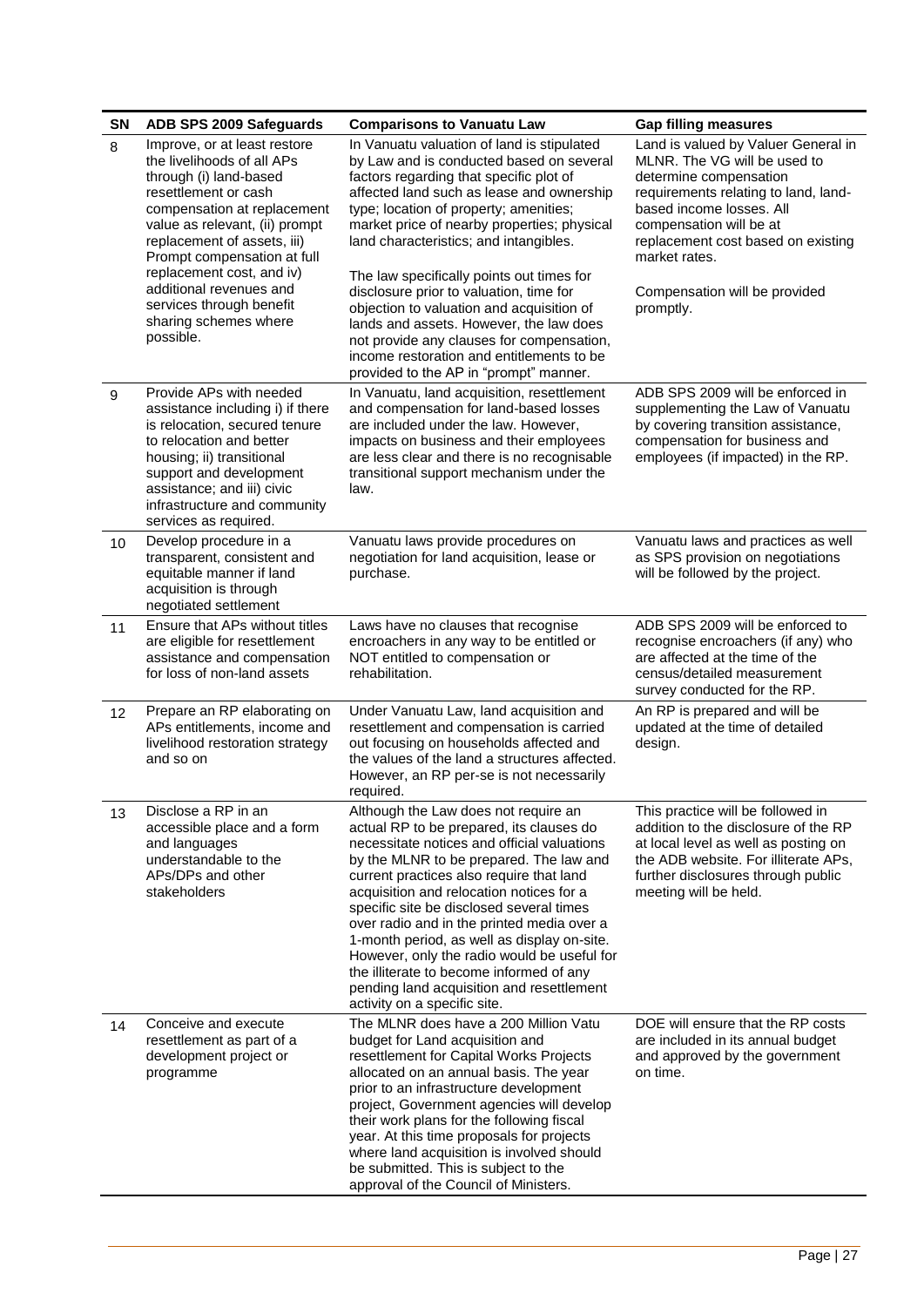| <b>SN</b> | ADB SPS 2009 Safeguards                                                                                | <b>Comparisons to Vanuatu Law</b>                                                                                                                                                                                                                                                                                 | <b>Gap filling measures</b>                                                                                                                                                                        |
|-----------|--------------------------------------------------------------------------------------------------------|-------------------------------------------------------------------------------------------------------------------------------------------------------------------------------------------------------------------------------------------------------------------------------------------------------------------|----------------------------------------------------------------------------------------------------------------------------------------------------------------------------------------------------|
| 15        | Provide compensation and<br>other entitlements before<br>physical or economic<br>displacement          | Compensation is to be provided after a<br>period of disclosure and a period for<br>objection has finished. However, legislation<br>does not clearly state that compensation<br>will be provided prior to commencement of<br>construction, which would force physical /<br>economic displacement impacts to occur. | ADB SPS 2009 will be enforced to<br>ensure land acquisition,<br>resettlement and / or compensation<br>measures are completed prior to<br>construction commencing. The RP<br>includes this measure. |
| 16        | Monitor and assess<br>resettlement outcomes and<br>their impacts on the<br>standards of living of APs. | There is no specific clause in the law of<br>practice in Vanuatu that required<br>Monitoring and assessment of APs during<br>or after land acquisition and resettlement<br>commences                                                                                                                              | ADB SPS 2009 will be enforced to<br>ensure that monitoring is set up for<br>this sub-project. The RP specifies<br>the measure on monitoring.                                                       |

# **1. Principles and Policies for the Project**

121. Given the assessment of the Vanuatu laws and practices and the ADB policy differences referred to above, some additional measures have been made on top of the provisions set out under the Vanuatu laws in order to ensure consistency with the resettlement principles of the ADB's SPS requirements on land acquisition/resettlement. In preparing and implementation of resettlement activities under the project, the following project principles and policies will apply:

- 1) Involuntary resettlement and loss of land, structures and other assets and incomes shall be avoided and minimised by exploring all viable options.
- 2) APs shall be provided with compensation for their lost assets, incomes and businesses, and provided with rehabilitation measures sufficient to assist them to improve or at least maintain their pre-project living standards, income levels and productive capacity.
- 3) Lack of legal rights to the assets lost will not preclude affected persons receiving entitlement in form of compensation for non-land assets and/or rehabilitation measures.
- 4) Affected land and assets shall be replaced or compensated at replacement cost based on their current market values.
- 5) Preparation of resettlement plans and their implementation shall be carried out with participation and consultation of affected people and the Vanuatu government and authority – Ministry of Lands and Natural Resources.
- 6) Schedule of budget for resettlement planning and implementation will be incorporated into DOE's budgetary cycle as required. This will require close consultation with MFEM, MLNR, DOE and approvals by the Council of Ministers of Vanuatu.
- 7) Payment of compensation or replacement of affected assets and any resettlement to new locations will be completed prior to civil works implementation.
- 8) Rehabilitation measures will also be in place before start of civil works, but not necessarily completed, as these may be ongoing activities.
- 9) Compensation and rehabilitation assistance for socially disadvantaged such as households headed by women, the disabled and elderly will be carried out with respect for their cultural values and specific needs.
- 10) APs whose land or assets are temporarily taken by the works under the project shall be fully compensated for their net loss of income, damaged assets, crops and trees at replacement cost. The contractor shall also ensure that all temporarily acquired land and structures are returned in its pre-project state.
- 11) If any APs lose only part of their physical assets will not be left with a proportion that will not be viable to sustain its productive use. Such a minimum size will be identified and agreed with APs.
- 12) APs will be systematically informed and consulted about the Project, the rights and options available to them and proposed mitigating measures.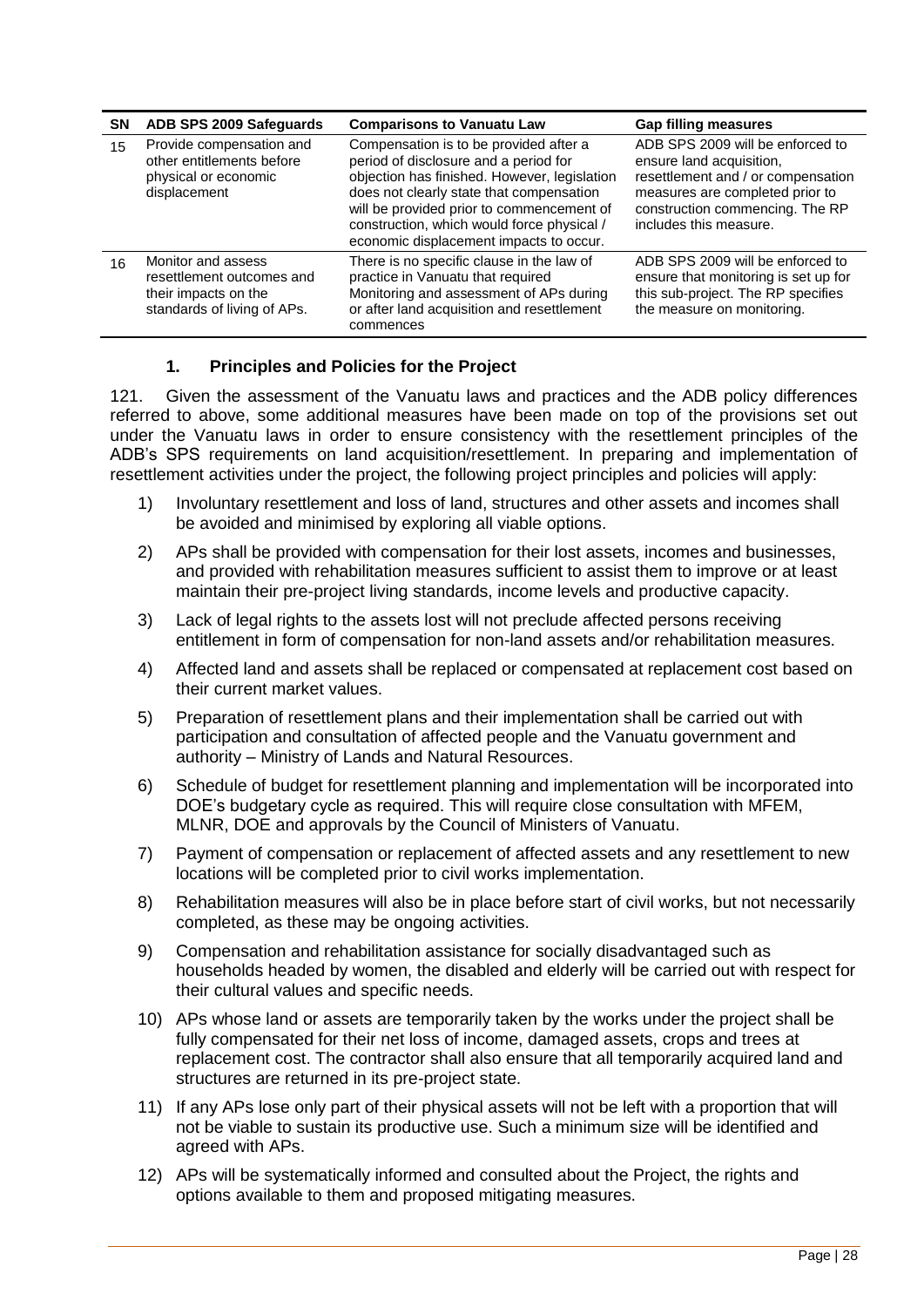- 13) Adequate budget support will be committed and made available to finalize and implement the RP. Budgets also include activities such as formal detailed physical surveys and administrative functions associated with compensation and resettlement.
- 14) Any community facilities and infrastructure damaged shall be restored or repaired as the case may be, at no cost to the community.
- 15) While the Government has the option to pursue compulsory acquisition, negotiated land purchase or lease agreement shall be attempted first in acquiring land for the Project.

#### **VIII. ENTITLEMENTS, ASSISTANCE AND BENEFITS**

#### <span id="page-29-1"></span><span id="page-29-0"></span>**A. Eligibility for Compensation**

122. The initial identification of APs and affected land and the ensuing negotiation for land acquisition has started during the PPTA. IA in coordination with Department of Lands and provincial government will further consult with affected APs and undertake detailed land surveys and investigation to collect detailed information. The date of land survey and investigation will be the "cut-off date" for eligibility for compensation. Following are the procedures summarising eligibility for compensation and other assistance to APs:

- 1) Landowners and/or users that have documented claims to the affected land, trees, etc. as of the cut-off date will be eligible for compensation and/or rehabilitation assistance as per the project policy.
- 2) Any person or group that occupies or uses the land identified for the subproject construction after the cut-off date will not be eligible for any compensation and/or assistance.
- 3) APs with legal rights or claims will receive compensation for land. If any, non-titled APs will receive compensation for assets attached to land and other assistance as required.

#### <span id="page-29-2"></span>**B. Entitlements**

123. **Table 11** summarises the entitlement matrix.

| <b>Type of Impact</b>                              | <b>Entitled Persons</b>                                  | <b>Entitlements</b>                                                                                                                                                                                                                                                                                                                                                |
|----------------------------------------------------|----------------------------------------------------------|--------------------------------------------------------------------------------------------------------------------------------------------------------------------------------------------------------------------------------------------------------------------------------------------------------------------------------------------------------------------|
| Loss of land                                       | Land owners/users                                        | Compensation at replacement cost based on current<br>market price (most recent transaction of comparable<br>value) will be paid for the land to be acquired.                                                                                                                                                                                                       |
| Loss of trees, crops                               | All APs regardless of<br>legal status                    | It will be agreed with APs that any crops on affected<br>land will be harvested by them before site clearance. If<br>APs are not able to harvest crops, they will be paid<br>compensation at replacement cost based on market<br>prices.<br>Fruit trees including any loss of production will be<br>compensated at replacement cost or<br>market/comparable price. |
| Employment<br>opportunities<br>(project benefit)   | APs particularly women,<br>youth and vulnerable<br>group | APs will be provided training and priority employment<br>in civil works based on APs skills suitable to project<br>needs.                                                                                                                                                                                                                                          |
| Impacts on<br>vulnerable groups<br>(if identified) | Vulnerable groups                                        | Necessary special assistance (identified through<br>consultations with affected communities) to be<br>specified in the updated RP.                                                                                                                                                                                                                                 |
| Stable power<br>supply (project<br>benefit)        | All AP <sub>S</sub>                                      | APs (as regular customers) will get stable power<br>supply. Unconnected AP household will be provided<br>power connections (as regular customers).                                                                                                                                                                                                                 |
| Unforeseen or                                      | Concerned affected                                       | These will be determined as per the principles of this                                                                                                                                                                                                                                                                                                             |

#### **Table 11: Entitlement Matrix**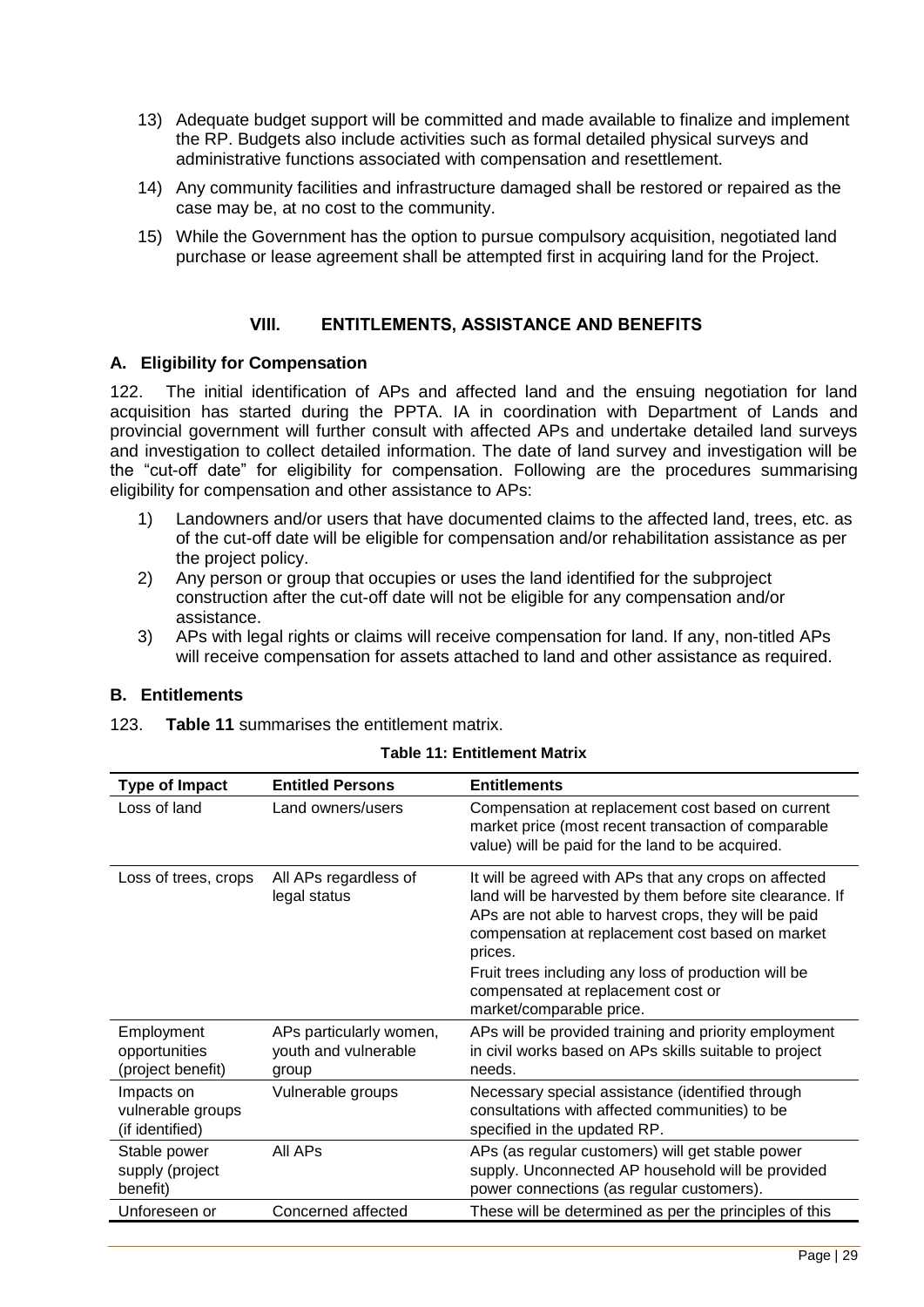| Type of Impact     | <b>Entitled Persons</b> | <b>Entitlements</b> |
|--------------------|-------------------------|---------------------|
| unintended impacts | people                  | RP and ADB's SPS.   |

# **IX. INCOME RESTORATION AND REHABILITATION**

<span id="page-30-0"></span>124. While the project is not expected to impact on APs major income source or any residential or business structures, the following assistance will be provided by IA to APs and vulnerable households in the subproject area: (i) skills training suitable for project construction; and (ii) priority employment in project works such as vegetation clearance and maintenance works. There are no female-headed households out of the initial identified APs. However, if continued consultations will identify any such affected households, they will be provided priority employment in these activities. The project design will reflect this and the updated RP will describe its details including special assistance to vulnerable groups.

# **X. LAND ACQUISITION/RESETTLEMENT BUDGET AND FINANCING SOURCE**

<span id="page-30-1"></span>125. Necessary costs for the project's land compensation will be financed by the government as counterpart funds and the costs of consultants and experts to prepare and monitoring the RP will be funded under ADB grant/loan. These will include land acquisition costs, land survey, consultation costs, training and legal costs, monitoring, etc (see the table below). The costs for such activities for the subproject will be updated after the detailed design of the subproject and detailed assessments of land aspects. The government will release sufficient budget for implementation of land related activities in an appropriate and timely manner.

126. The project will adopt the principle that the compensation for affected land and other assets will be paid replacement costs based on current comparable market prices as discussed in previous section. The PMU will inform affected landowners/APs about the policies and procedures regarding payment of compensation. In addition, it will also inform the landowners when and how compensation will be paid prior to project implementation.

127. A preliminary cost estimate was made by PPTA Consultant based on available data and most recent transactions provided by the Department of Lands on a similar project particularly the Sarakata HPP. The total budget is estimated at **USD164,403** to cover land acquisition and compensation and other necessary items (e.g. surveys, consultations, skills training, etc.). However, specific compensation amounts will be determined during the RP update according once the detailed land investigation and valuation are completed and compensation rates and detailed terms of acquisition are agreed through negotiation between the government and landowners.

#### **XI. INSTITUTIONAL FRAMEWORK**

#### <span id="page-30-3"></span><span id="page-30-2"></span>**A. Institutional Arrangements**

 $128.$ The MFEM will be the executing agency (EA) for overall guidance and DOE will be the Implementing Agency responsible for project implementation. The Project Management Unit (PMU) will assist DOE in project implementation including safeguards. The PMU will be supported by a team of international and national Design and Supervision Consultants (DSC). The PMU together with the DSC will provide DOE technical support and coordination during implementation if the Project is eventually financed by ADB. The PMU will also ensure compliance with assurances, including safeguards and preparing and submitting the resettlement plan update, reports, resettlement plan monitoring reports.

 $129.$ To ensure effective implementation of the land acquisition and resettlement aspects, one international and one national resettlement specialists will be recruited to assist the PMU in this regard. The PMU will submit reports on a quarterly basis to ADB and DOE.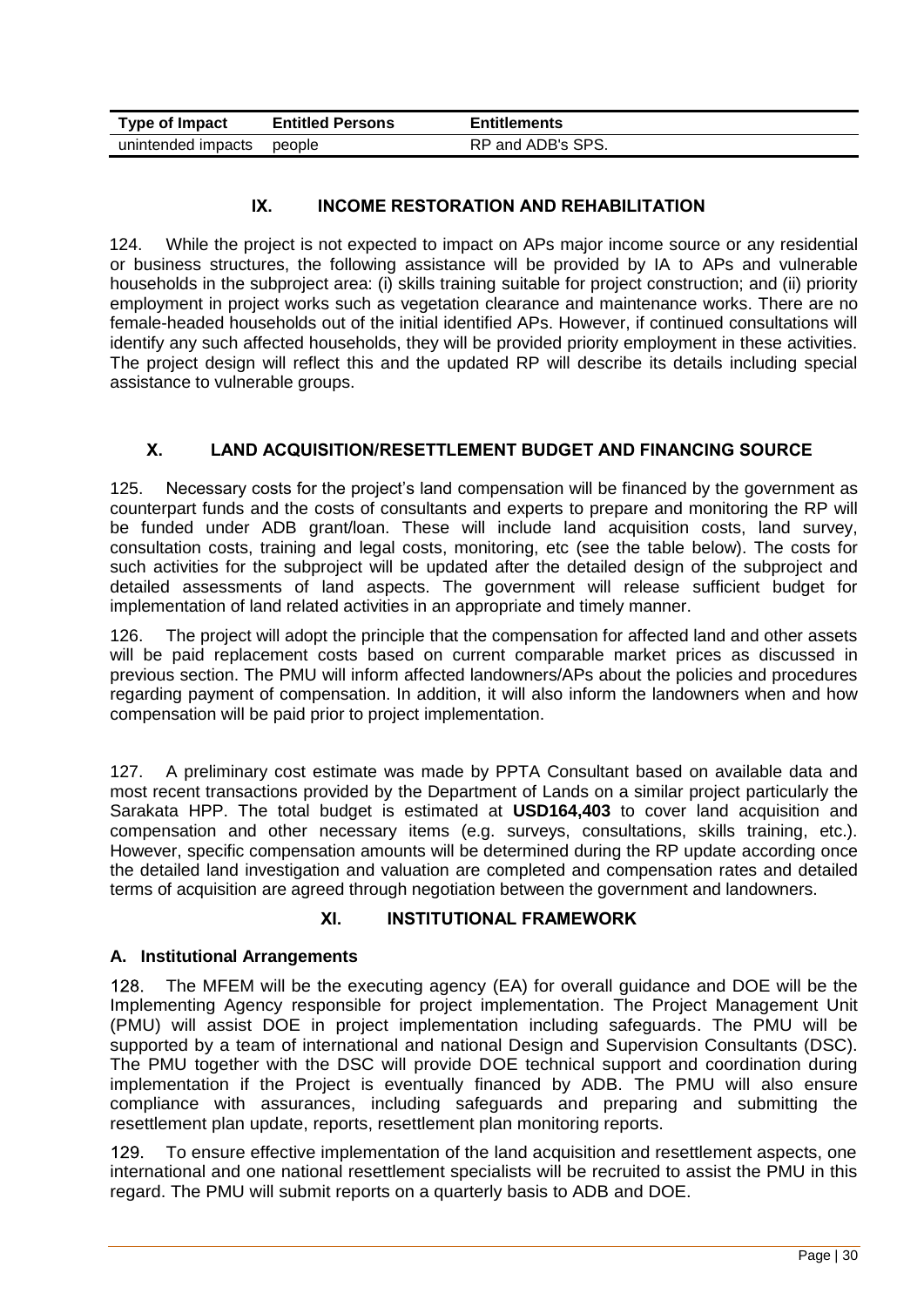The MFEM will work also together with the PMU and the MLNR on the budget approval  $130.$ and disbursement for the RP implementation.

#### <span id="page-31-0"></span>**B. Implementation Arrangements for the RP**

131. The resettlement specialists (Annex 3 provides terms of reference) will assist the PMU to:

- 1) Update the resettlement plan, based on the detailed design of the hydropower infrastructures.
- 2) Coordinate with MLNR Valuer General Office and DOL regarding land acquisition and compensations.
- 3) Implement, monitor and prepare monitoring reports to be submitted to ADB confirming compliance with the RP.

132. When the updated RP is finalised through identification of specific impacts and detailed compensation costs, a document will be signed with APs signifying their satisfaction on the compensation. The PMU will prepare a pro-forma document to be used for the settlement of obligation in land acquisition and compensation.

133. Disbursement of cash will follow the approval of budgets for compensation. The PMU assisted by resettlement specialists will inform the APs of the schedule of fund release. They will also advise the APs to produce relevant legal documents pertaining to their identification for claiming the compensation. It is the main responsibility of PMU to ensure that all the compensations and entitlements have been paid to and settled with APs prior to clearing the construction sites. The DOE will arrange with the MFEM, as per the law of Vanuatu, for the compensation to be dispersed directly to APs on presentation of identification. APs will sign a document indicating the receipt of their compensation and entitlements. The compensation for any disputed landownership will be placed with a trust account supervised by the court until the dispute is resolved by the court.

#### <span id="page-31-1"></span>**C. Resettlement Database**

134. All information concerning land acquisition including socioeconomic information, inventory of losses, compensation and entitlements, payments and relocation will be recorded by the PMU. These records will form the basis of information for implementation, monitoring and reporting purposes and facilitate efficient management and monitoring of compensation distribution.

#### **XII. IMPLEMENTATION SCHEDULE**

<span id="page-31-2"></span>135. The following **Table 12** is the implementation schedule for updating the RP and implementation of land acquisition and compensation.

|  |  | <b>Table 12: Implementation Schedule</b> |  |
|--|--|------------------------------------------|--|
|--|--|------------------------------------------|--|

| N° | <b>Activities</b>                                                                                                                                                  | <b>Schedule</b> |
|----|--------------------------------------------------------------------------------------------------------------------------------------------------------------------|-----------------|
|    | Confirmation of land requirement and identification of land owners/claimants                                                                                       | Month 1         |
| 2  | Land survey and valuation                                                                                                                                          | Month 2         |
| 3  | Submission to DOE/DOL/Provincial council of land survey report and to prepare<br>for formal negotiation with landowners and budget allocation for land acquisition | Month 3-4       |
| 4  | Negotiation with landowners: consultation with affected landowners to discuss<br>land acquisition through negotiated purchase or lease arrangement                 | Month 3-6       |
| 5  | Agreement on land acquisition/negotiated purchase and necessary approvals by<br>the Ministry of Finance and the Council of Ministers.                              | Month 7-9       |
| 6  | IA updates the RP including agreements on compensation rates with landowners,<br>and discloses updated RP to APs.                                                  | Month 9         |
|    | IA submits the updated RP to ADB for approval and posting on ADB website                                                                                           | Month 10        |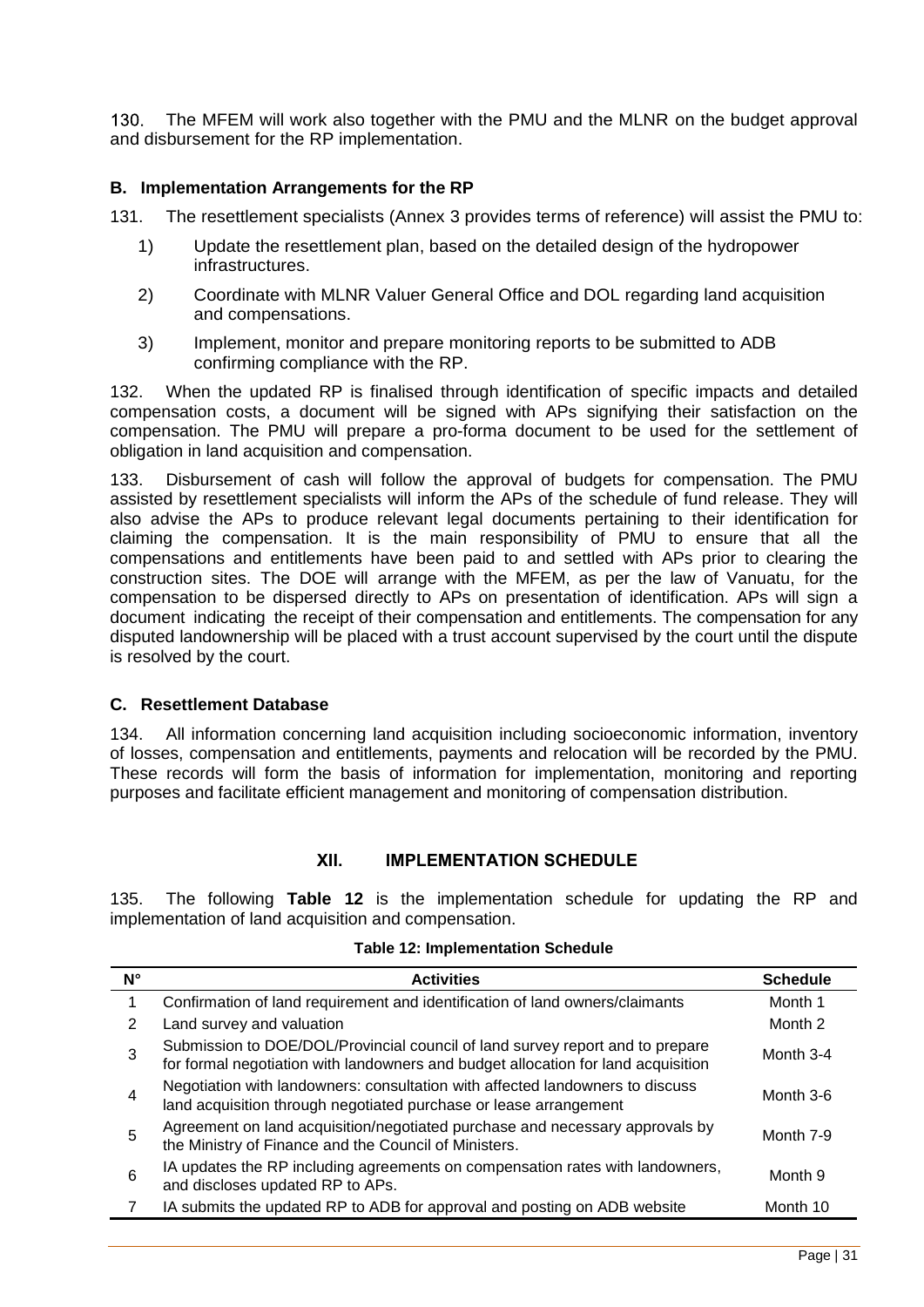| Ν° | <b>Activities</b>                                                        | <b>Schedule</b> |
|----|--------------------------------------------------------------------------|-----------------|
| 8  | Execution of land acquisition and payment of compensation                | Month 11-13     |
| 9  | IA submits to ADB an land acquisition and compensation completion report | Month 14        |
| 10 | IA submits safeguard monitoring report                                   | Six-monthly     |
|    |                                                                          |                 |

# **XIII. MONITORING AND REPORTING**

<span id="page-32-0"></span>136. Based on the RP, EA and IA will monitor all activities associated with land acquisition and payment of compensation to APs. The scope of monitoring includes: (i) compliance with the agreed policies and procedures for land acquisition and compensation; (ii) prompt approval, allocation and disbursements of funds and payment of compensation to APs, including supplemental compensation for additional and/or unforeseen losses; and, (iii) remedial actions, as required. The monitoring will also cover whether APs are able to and restore, and preferably improve, their preproject living standards, incomes, and productive capacity.

137. The IA will maintain proper documentation of consultation process and keep relevant records of land acquisition and transaction. The resettlement specialists at PMU will assist in documentation of the consultation, negotiation and transaction process.

138. The IA will prepare and submit semi-annual progress reports to ADB as part of project performance monitoring. IA will also submit a subproject land acquisition and compensation completion report to ADB following compensation payment before start of the civil works.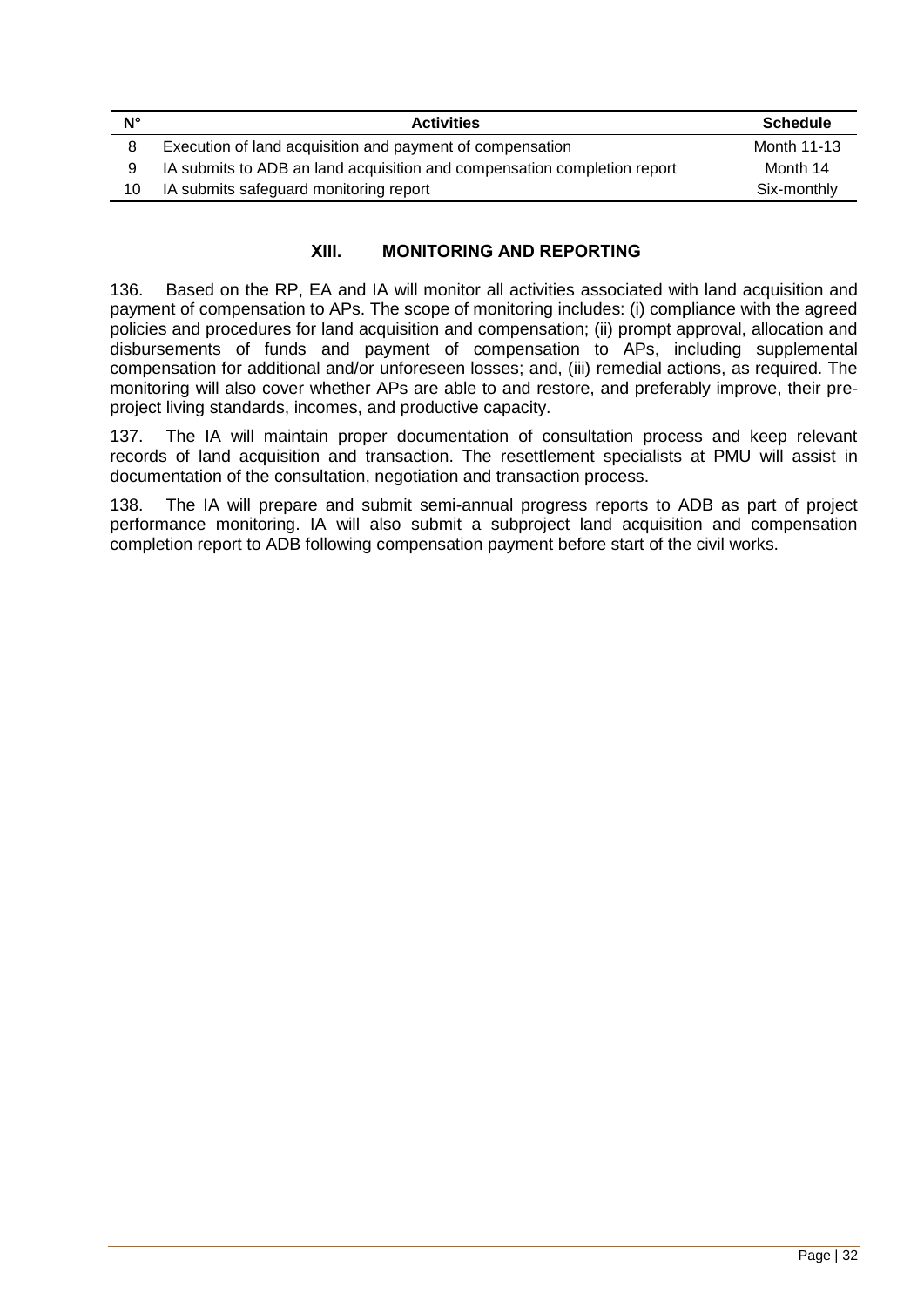

#### <span id="page-33-1"></span><span id="page-33-0"></span>**Appendix 1: Copy of Memorandum of Agreement on Project Access**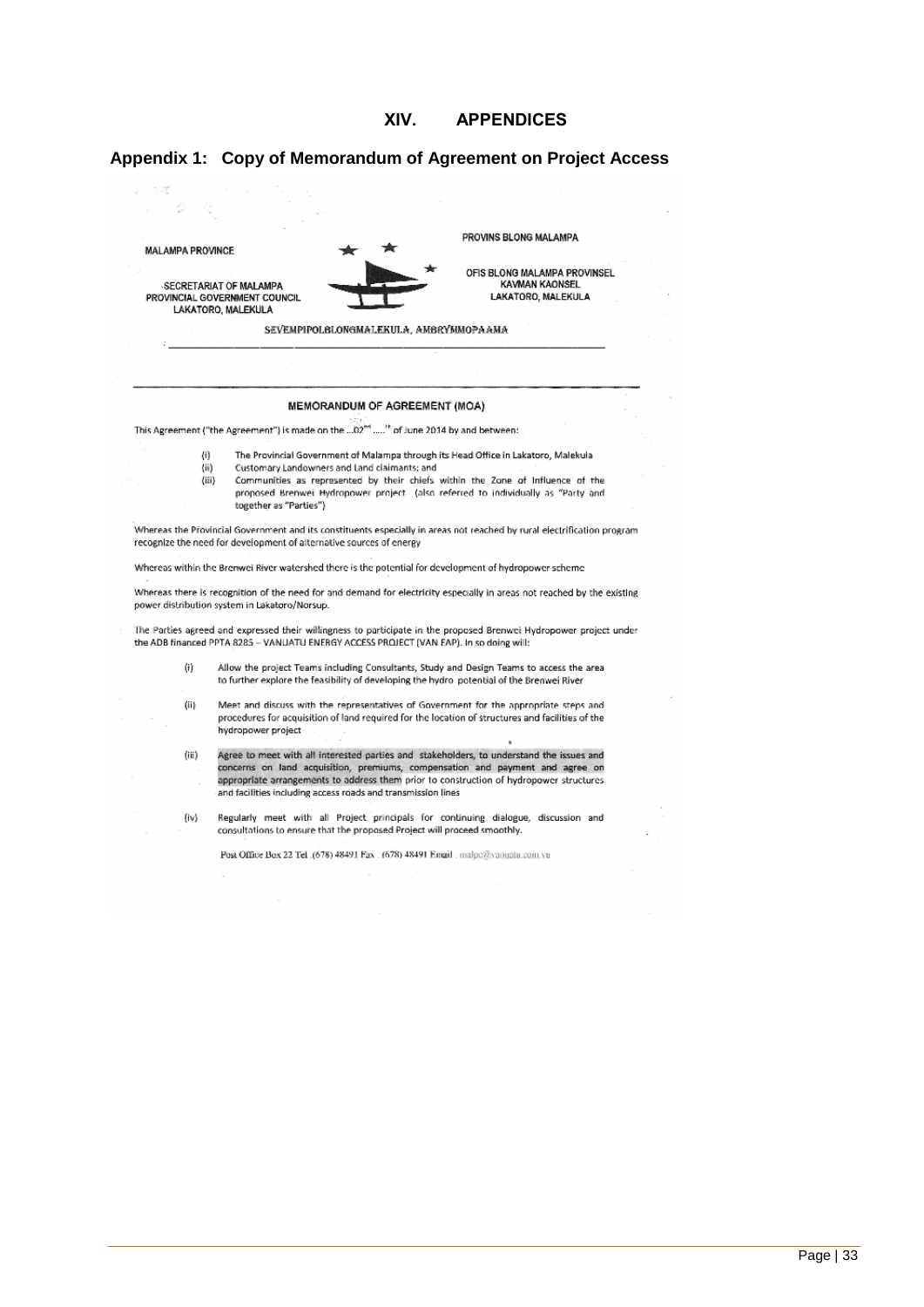# <span id="page-34-0"></span>**Appendix 2: Consultations**

#### **Documentation of Consultations Conducted in Malekula Subproject site, Malampa Province, March – May 2014 - Provincial and Community Consultation**

1. Provincial and community consultations in respect of both environmental and social issues were undertaken in Lakatoro township and Unmet village on 19th March 2014. The project consultation personnel included the Consultant's international environment specialist (IES) and international and national social/resettlement specialists. Local logistical support was provided by the Malampa Provincial Assistant Planner. Key activities during the consultation visit included:

- Introductory meeting with Malampa Provincial Committee
- Consultation meeting with project affected land owners, interested stakeholders and community members at Unmet

2. The purpose of the provincial and community consultation was to disseminate basic project information and obtain the views and concerns of communities with respect to environmental issues related to the project with a view to addressing these issues in the project design and implementation. The consultations also provided the opportunity to gather relevant site specific information from the stakeholder's perspective on the physical biological and social environments of the project area.

3. **Malampa Provincial Council**. An initial meeting was held with the MPC to introduce the Safeguards team, explain the purpose of the visit and consultation process within the context of the overall TA objectives including ADB's safeguards requirements, obtain information relating to the community's readiness for the project including any issues of concern they might have, and to request the MPC's assistance in supporting the consultation process. Twelve members of the Provincial council attended the meeting. A list of the attendees is provided in Attachment 5, Table A5.2.

4. A power point presentation delivered by the IES provided the opportunity to inform the MPC of what the proposed Brenwe hydropower project entailed. The presentation included sketches of the key project components, a summary of potential environmental and social impacts and benefits arising from the project, and a preliminary assessment of the significance of such impacts and likely mitigation measures required to ensure impacts are minimised and acceptable.

5. The MPC were familiar with the key components of the hydropower project through their previous experience with the partially constructed and abandoned Brenwe hydropower project during the 1990s. The provincial council expressed overall support for the project. In respect of environmental issues one member queried the potential impact on downstream water quality in the Brenwe River and loss of water between the intake and powerhouse due to the project. These issues were clarified during discussions with the council. In particular they were advised that significant impacts on water quality downstream of the project were unlikely and any impacts associated with reduction of water between the intake and powerhouse will be investigated as part of the IEE with necessary mitigation measures proposed to ensure impacts are minimised and acceptable.

6. Other issues raised included questions on the proposed alignment of the transmission line; whether or not the transmission line will be routed to Lakatoro; whether or not the project would result in lower cost of electricity; and whether or not the partially completed and abandoned hydropower sites and facilities would be used.

7. Details regarding land acquisition issues discussed with the MPC are reported separately in the RP.

8. **Community consultation/information dissemination.** An outdoor meeting was held in Unmet Village and involved the participation of approximately one hundred community members including community leaders, affected landowners, school teachers and interested people. A significant proportion of the participants were women and youth.

9. The meeting commenced with introduction of the consultant team by the international social/resettlement specialist and outline of the teams proposed activities during the visit and the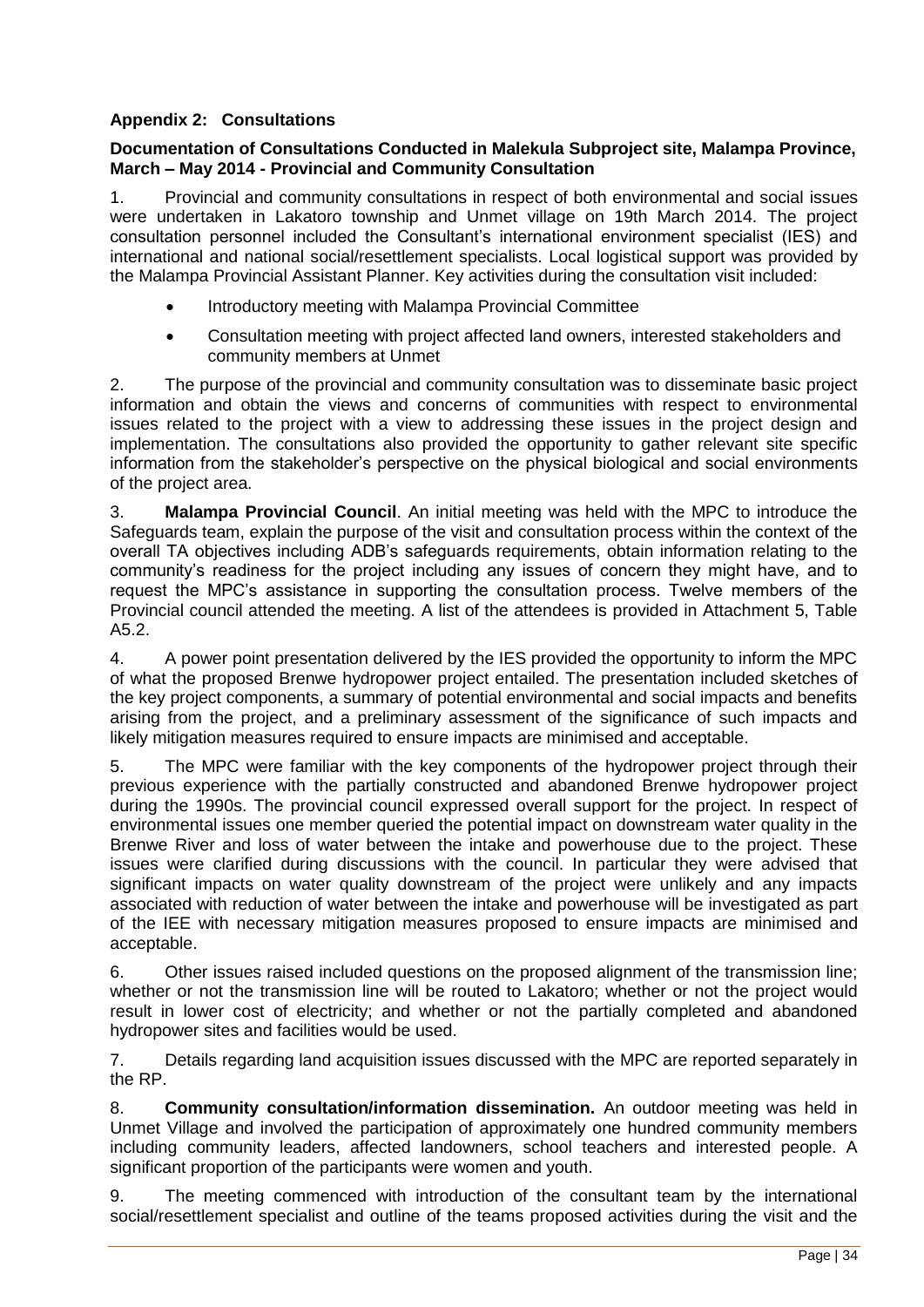overall purpose of the stakeholder consultation process. This was followed by a brief description of the project by the IES and identification of the potential environmental and social impacts and benefits associated with the project.

10. Following the presentation, participants were asked to express any and every concern they might have regarding the project. Most of the queries and discussion centred around the proposed alignment of the transmission line including the need to consult closely with the community regarding the alignment as well as ensuring appropriate compensation to land owners. The community was also keen to ensure that their community would benefit from the electricity generated. The community's experience of the previous Brenwe hydropower project abandoned during construction in the 1990s due to conflicts over land and the transmission line alignment was foremost in their minds.

11. When specifically asked if anyone had any concerns over environmental issues associated with the project the response was "no". The community reported that there were no tambu sites in the vicinity of the project area, no-one actually lived within or close to the project footprint and no one relied on the water resources in the stretch of river that would have reduced flows between the weir and the powerhouse.

12. The communities clearly understood the concept of hydropower and were very familiar with what the project involved due to the previous project and they expressed a strong desire for the project to go ahead. Various comments were made regarding the community's need for electricity to enhance the existing and flourishing economic activity and population growth in the area including school facilities for the growing population. It was mentioned by a retired school teacher that this area of Malekula produces the most kava and cocoa of any region in Vanuatu and that cargo ships periodically anchor offshore of Unmet to load up these commodities.

13. **Conduct of FGD/HHSES/KII** – In addition to the above consultations, the Team undertook focus group discussions, socioeconomic survey of sample households and key informant interviews (KII). Four FGD attended by 10-15 participants per FGD, 80 households within the influence zone of Brenwe HPP as well as a number of KII were conducted. Results of these information gathering and consultations have been integrated in the the social and environmental reports as well. Consulted groups and persons are included in the list of persons consulted with at the Malampa Provincial Council on 19 March is provided below.

14. **Consultation with Affected Households –and concerned local officials on Land Acquisition Issues and Concerns.** In the conduct of various consultation activities land acquisition issues were discussed with local and provincial officials as well as the affected person/households.

- 15. Concerns raised were as follows:
	- Customary landowners/claimant Primary concerns raised was the compensation and other benefits that APs are entitled to; willing to give up land as the area required is uncultivable and not useful for agriculture but compensation issues/concerns must be addressed and agreed first.
	- Other landowners/communities Concerns on whether the transmission line will pass through the same areas originally traversed by the aborted Chinese project which will result in substantial loss of fertile agricultural land and massive losses of fruit bearing trees like coconut, cocoa and kava; worries that the previous experience with Chinese project will have detrimental impact on getting the current project approved. Strong support for the project expressed and willingness to give up (for cutting and trimming) some fruit trees along the road where the transmission line is proposed to pass.
	- Local Officials brought up the issues of benefit that the Project will get from the Project considering that the transmission line is planned to connect to the existing Norsup-Lakatoro grid; whether the communities near the Brenwe project will be covered and provided electricity as well.
	- Provincial Officials expressed full support to the project and will work with the national agency in facilitating land acquisition